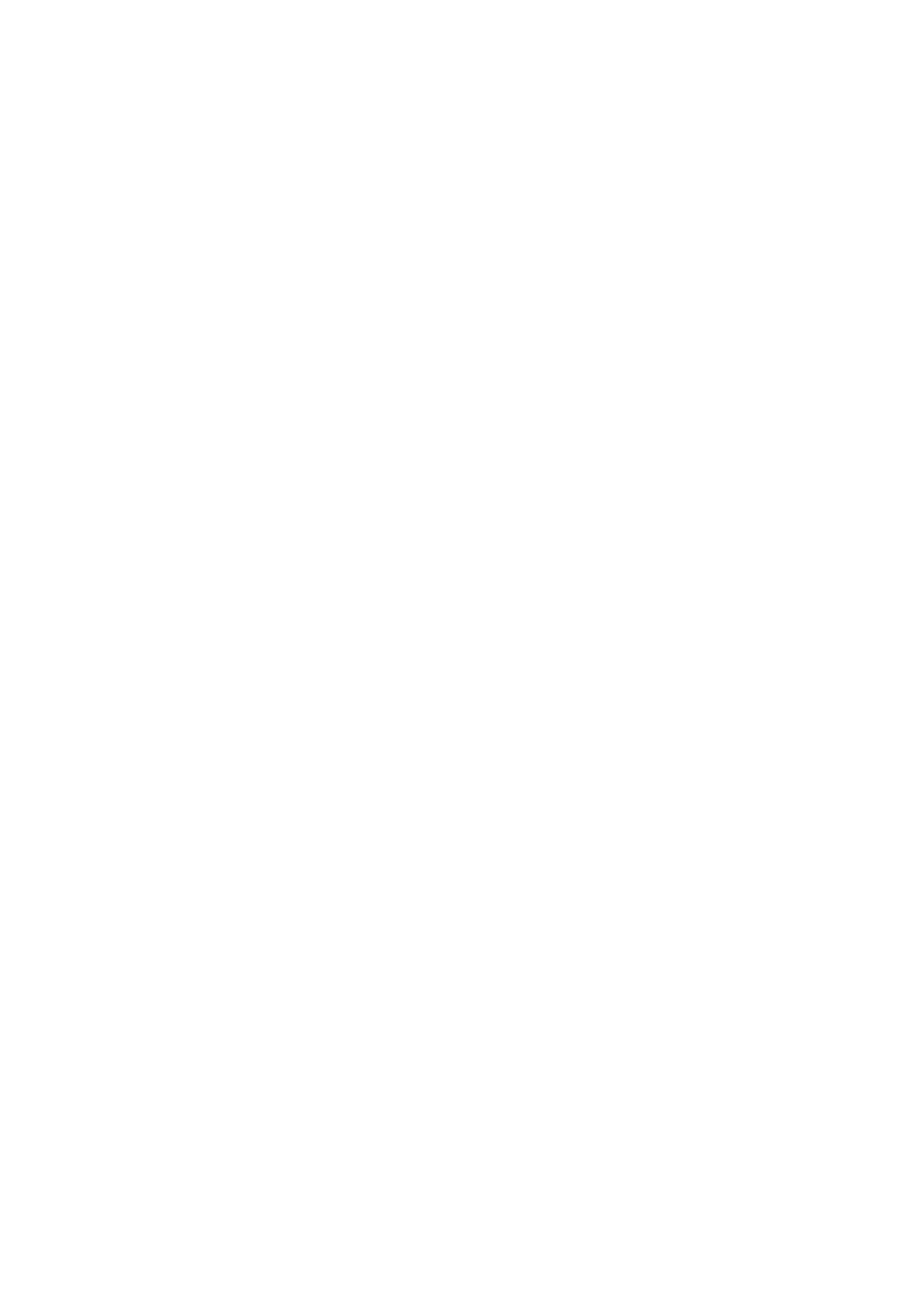# **KENANGA KLCI DAILY (-1X) INVERSE ETF**

| Contents                              | Page      |
|---------------------------------------|-----------|
| <b>Corporate Directory</b>            | ii.       |
| <b>Directory of Manager's Offices</b> | iii       |
| <b>Fund Information</b>               |           |
| <b>Manager's Report</b>               | $2 - 7$   |
| <b>Fund Performance</b>               | $8 - 10$  |
| <b>Trustee's Report</b>               | 11        |
| <b>Independent Auditors' Report</b>   | $12 - 15$ |
| <b>Statement by the Manager</b>       | 16        |
| <b>Financial Statements</b>           | $17 - 43$ |
| <b>Directors' Profile</b>             | $44 - 49$ |
| Directors' Training                   | $50 - 53$ |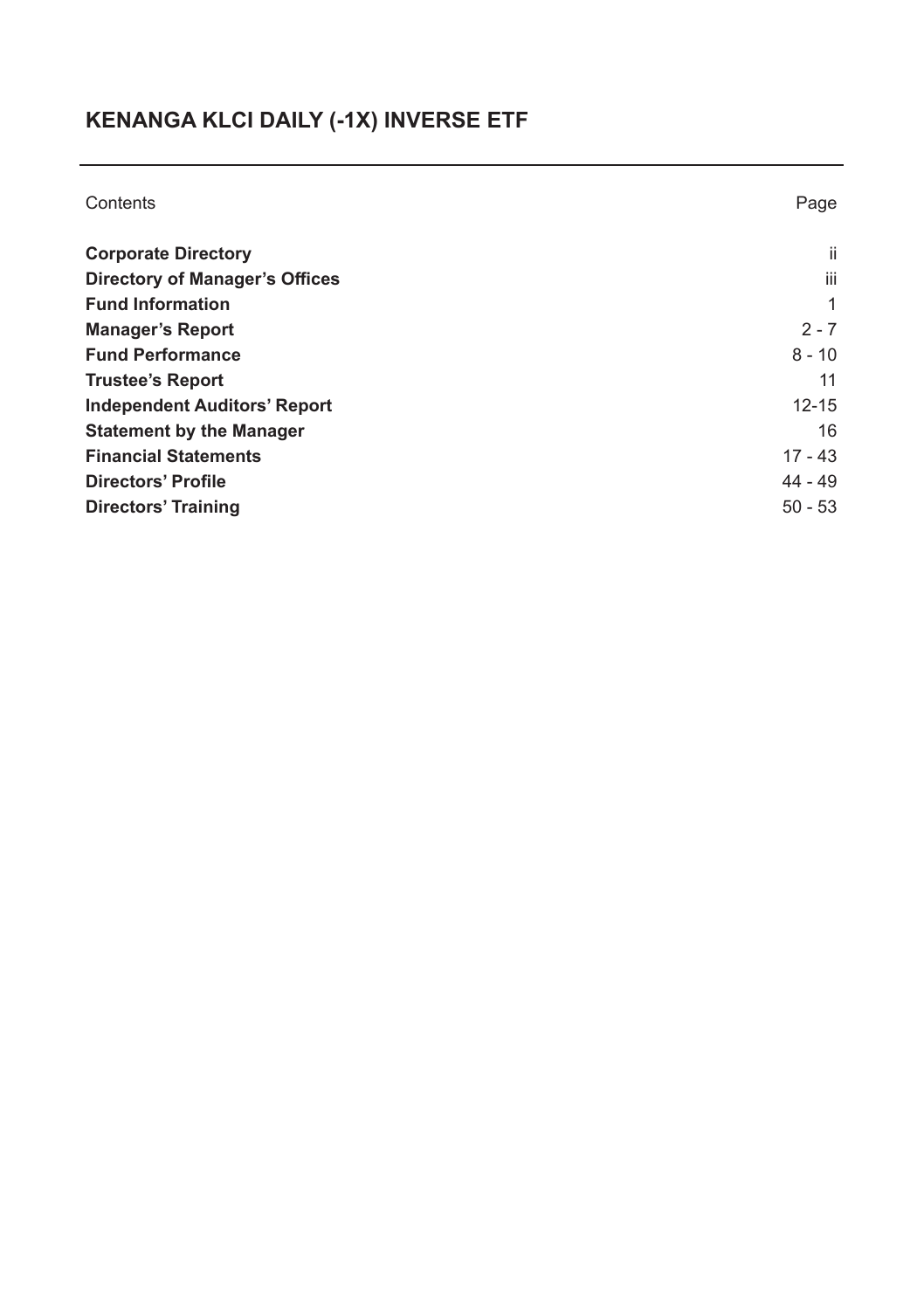# **CORPORATE DIRECTORY**

#### **Manager: Kenanga Investors Berhad** Company No. 199501024358 (353563-P)

## **Registered Office**

Level 17, Kenanga Tower 237, Jalan Tun Razak 50400 Kuala Lumpur, Malaysia. Tel: 03-2172 2888 Fax: 03-2172 2999

#### **Board of Directors**

Imran Devindran Abdullah **(Independent Director)** Norazian Ahmad Tajuddin **(Independent Director)** Luk Wai Hong, William **(Independent Director)** Ismitz Matthew De Alwis **(Executive Director)**

#### **Business Office**

Level 14, Kenanga Tower 237, Jalan Tun Razak 50400 Kuala Lumpur, Malaysia. Tel: 03-2172 3000 Fax: 03-2172 3080 E-mail:InvestorServices@kenanga.com.my Website: www.KenangaInvestors.com.my

**Investment Committee** Imran Devindran Abdullah **(Independent Member)** Norazian Ahmad Tajuddin **(Independent Member)** Luk Wai Hong, William **(Independent Member)** Ismitz Matthew De Alwis **(Non-Independent Member)**

#### **Company Secretary: Norliza Abd Samad** (MAICSA 7011089)

Level 17, Kenanga Tower, 237, Jalan Tun Razak, 50400 Kuala Lumpur, Malaysia.

#### **Trustee: RHB Trustees Berhad** Company No. 200201005356 (573019-U)

#### **Registered Office**

Level 10, Tower 1 RHB Centre Jalan Tun Razak 50400 Kuala Lumpur, Malaysia. Tel: 03-9287 3888 Fax: 03-9281 9314

**Business Office**  Level 11, Tower 3 RHB Centre Jalan Tun Razak 50400 Kuala Lumpur, Malaysia. Tel: 03-9280 5933 Fax: 03-9280 5934 Email: rhbt.ut@rhbgroup.com Website: www.rhbgroup.com

#### **Auditor: Ernst & Young PLT** Company No. 202006000003 (LLP0022760-LCA) & AF 0039

Level 23A, Menara Milenium, Jalan Damanlela, Pusat Bandar Damansara, 50490 Kuala Lumpur. Tel: 03-7495 8000 Fax: 03-2095 5332

#### **Tax Adviser: Ernst & Young Tax Consultants Sdn Bhd** Company No. 198901002487 (179793-K)

Level 23A, Menara Milenium, Jalan Damanlela, Pusat Bandar Damansara, 50490 Kuala Lumpur.<br>Tel: 03-7495 8000 Fax: 03-2095 5332 Fax: 03-2095 5332

#### **Technical Advisor: Yuanta Securities Investment Trust Co., Ltd.**

11F, No. 219, Sect. 3, Nanjing E-Rd., Taipei, 104 Taiwan.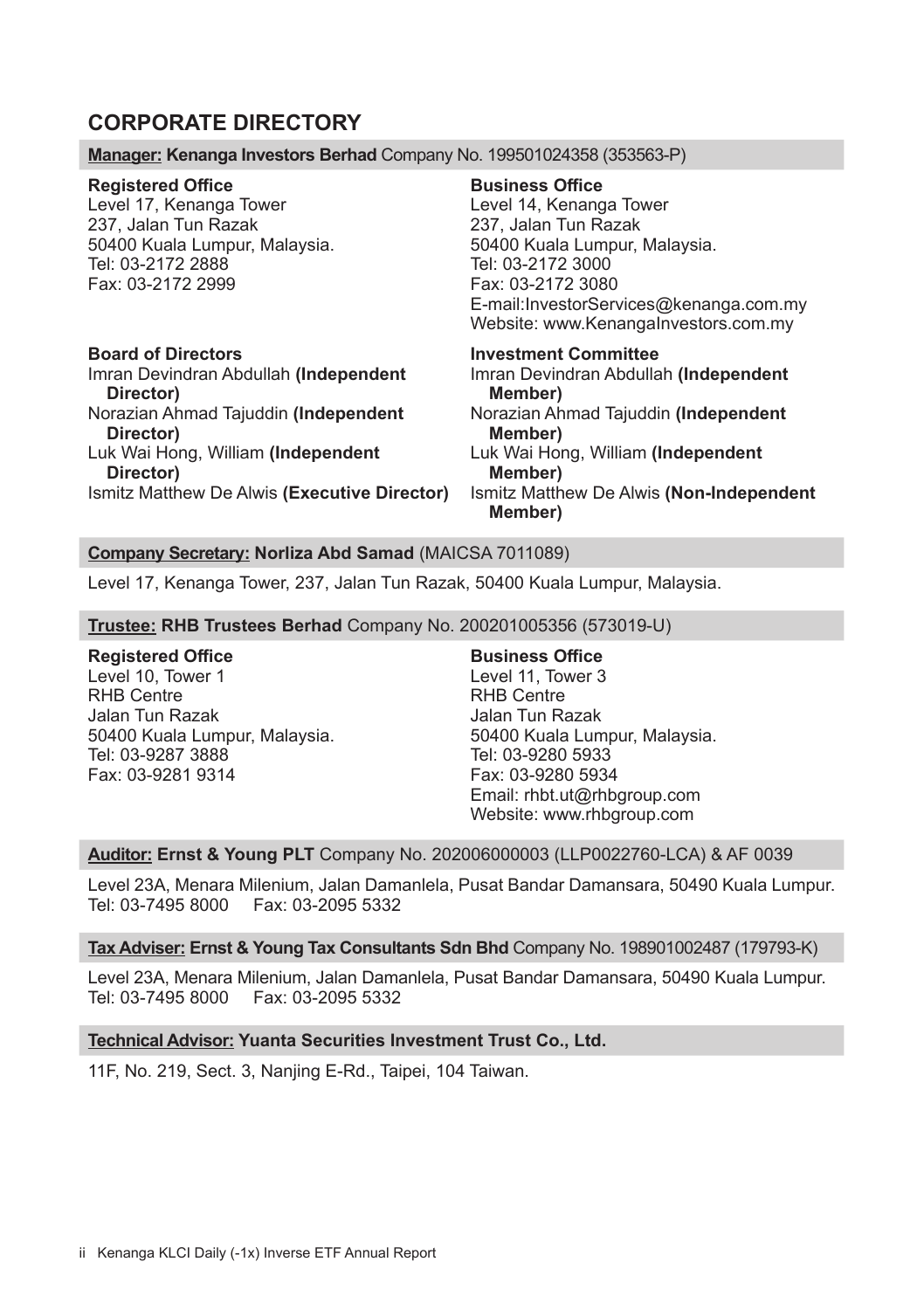# **DIRECTORY OF MANAGER'S OFFICES**

#### **Regional Branch Offices:**

#### **Kuala Lumpur**

Level 13, Kenanga Tower 237, Jalan Tun Razak 50400 Kuala Lumpur, Malaysia Tel: 03-2172 3123 Fax: 03-2172 3133

#### **Melaka**

No. 43, Jalan KSB 11 Taman Kota Syahbandar 75200 Melaka Tel No. 06-240 2310 Fax No. 06-240 2287

#### **Klang**

No. 12, Jalan Batai Laut 3, Taman Intan 41300 Klang, Selangor Darul Ehsan Tel: 03-3341 8818 / 03-3348 7889 Fax: 03-3341 8816

#### **Penang**

5.04, 5th Floor, Menara Boustead Penang No. 39, Jalan Sultan Ahmad Shah 10050 Penang Tel : 04-210 6628 Fax : 04-210 6644

#### **Miri**

2nd Floor, Lot 1264 Centre Point Commercial Centre Jalan Melayu 98000 Miri, Sarawak Tel: 085-416 866 Fax: 085-322 340

#### **Seremban**

2nd Floor, No. 1D-2, Jalan Tuanku Munawir 70000 Seremban, Negeri Sembilan Tel: 06-761 5678 Fax: 06-761 2242

#### **Johor Bahru**

No. 63 Jalan Molek 3/1,Taman Molek 81100 Johor Bahru, Johor Tel: 07-288 1683 Fax: 07-288 1693

#### **Kuching**

1st Floor, No 71 Lot 10900, Jalan Tun Jugah 93350 Kuching, Sarawak Tel: 082-572 228 Fax: 082-572 229

# **Kuantan**

Ground Floor Shop No. B8, Jalan Tun Ismail 1 25000 Kuantan, Pahang Tel : 09-514 3688 Fax : 09-514 3838

#### **Ipoh**

Suite 1, 2nd Floor No. 63, Persiaran Greenhill 30450 Ipoh, Perak Tel: 05-254 7573 / 7570 / 7575 Fax: 05-254 7606

## **Kota Kinabalu**

Level 8, Wisma Great Eastern No. 68, Jalan Gaya 88000 Kota Kinabalu, Sabah Tel: 088-203 063 Fax: 088-203 062

#### **Petaling Jaya**

44B, Jalan SS21/35 Damansara Utama 47400 Petaling Jaya, Selangor Tel: 03-7710 8828 Fax: 03-7710 8830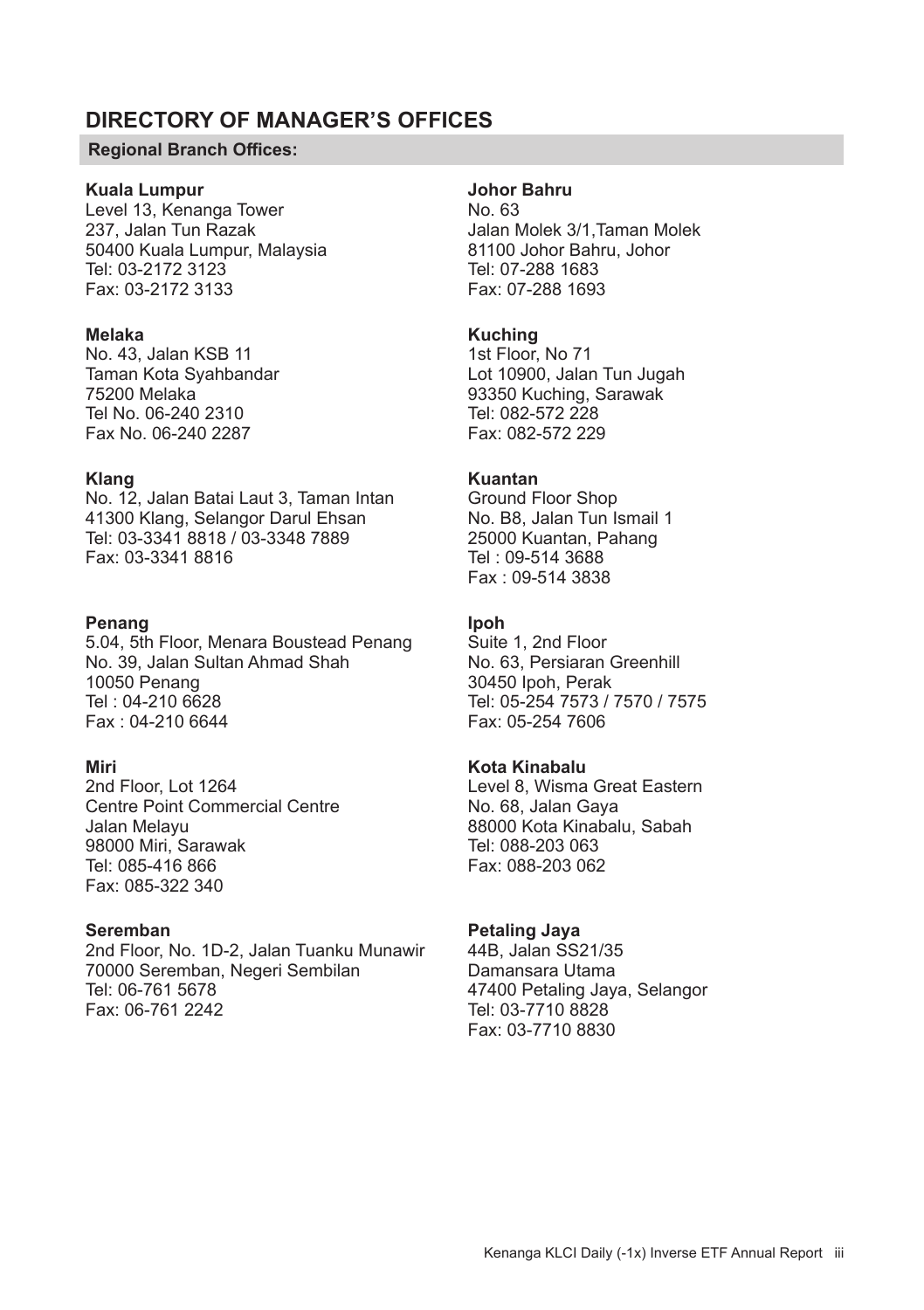# **1. FUND INFORMATION**

# **1.1 Fund Name**

Kenanga KLCI Daily (-1x) Inverse ETF (**KKL1X** or **the Fund**)

# **1.2 Fund Category / Type**

Exchange-traded fund / Inverse exchange-traded fund

#### **1.3 Investment Objective**

The Fund aims to provide daily performance, before fees and expenses, which closely corresponds to the daily performance of the Benchmark.

The Fund does not seek to achieve its stated investment objective over a period of time greater than one (1) day.

#### **1.4 Investment Strategy**

The Manager intends to adopt a futures-based replication investment strategy to achieve the investment objective of the Fund. The Manager will invest directly in the Index Futures, to obtain the required exposure to the Benchmark.

#### **1.5 Benchmark**

FTSE Bursa Malaysia KLCI Daily Short (Price) Index.

#### **1.6 Distribution Policy**

Distribution of income, if any, will be on incidental basis.

# **1.7 Breakdown of unit holdings of the Fund as at 31 December 2021**

| Size of holdings | No. of<br>unit holders | No. of<br>units held |
|------------------|------------------------|----------------------|
| Less than 100    | $\blacksquare$         |                      |
| $ 100 - 1,000$   | 2                      | 1,200                |
| $1,001 - 10,000$ |                        |                      |
| 10,001 - 100,000 | 2                      | 86,000               |
| $100,001 - 5\%$  |                        |                      |
| $\ge$ = 5%*      |                        | 912,800              |
| Total            | 5                      | 1,000,000            |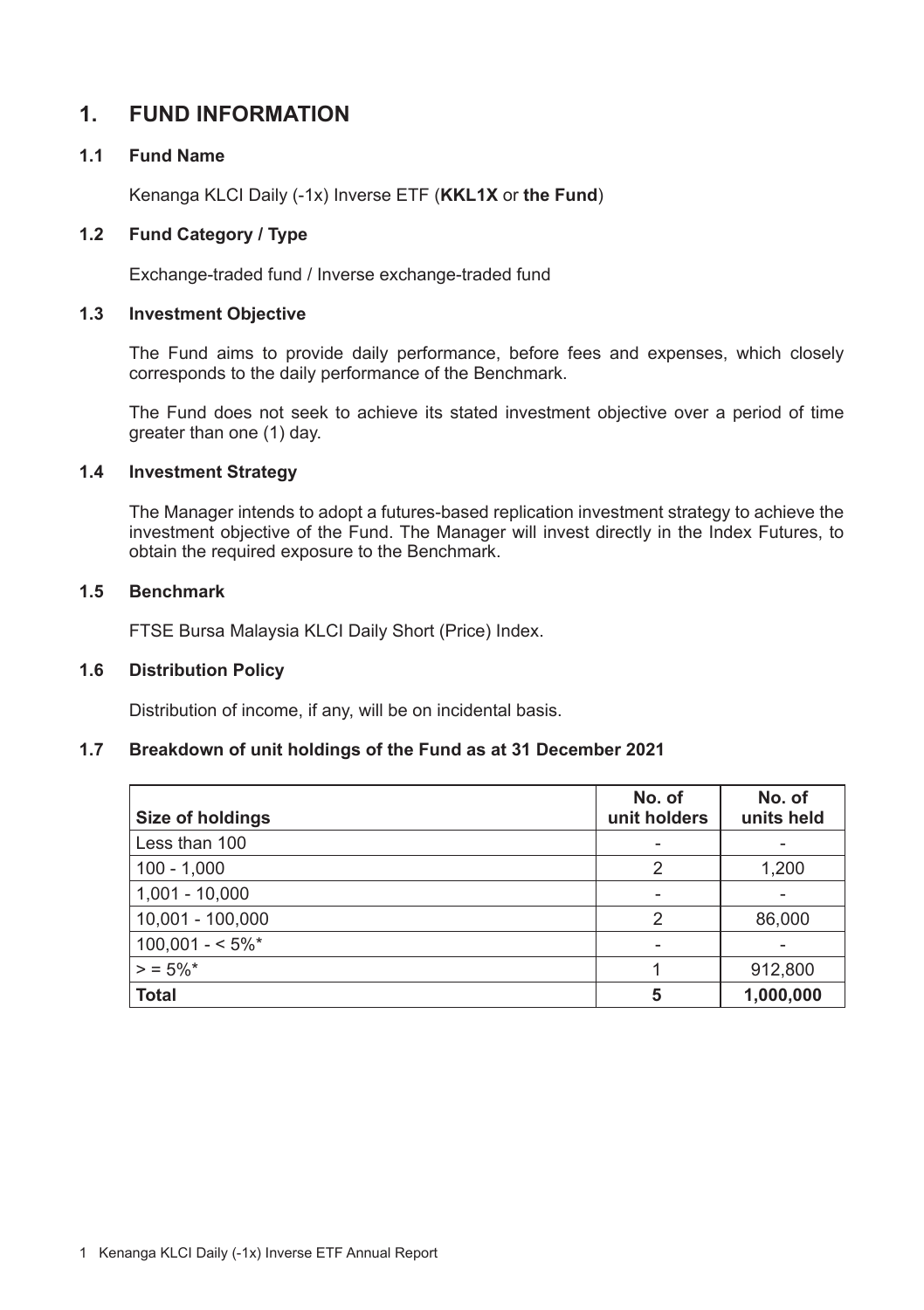# **2. MANAGER'S REPORT**

## **2.1 Explanation on whether the Fund has achieved its investment objective**

The Fund achieved its stated investment objective by aiming to provide investment results that closely correspond to the daily performance of the Benchmark. However, for a period longer than one (1) Business Day, the pursuit of a daily investment objective resulted in daily compounding of the Fund. As such, the Fund's performance did not track the cumulative Benchmark return for the period under review that was greater than one (1) Business Day. Nevertheless, the Fund will continue to be managed in a manner to fulfil its stated investment objective.

#### **2.2 Comparison between the Fund's performance and performance of the benchmark**



**Performance Chart Since Launch (20/12/2019 – 31/12/2021) Kenanga KLCI Daily (-1x) Inverse ETF**

#### **2.3 Investment strategies and policies employed during the financial year under review**

The Fund adopted a futures-based replication investment strategy to achieve the investment objective of the Fund. The Fund invested directly in the Index Futures, subject to the rebalancing and rolling strategy below, to obtain the required exposure to the Benchmark.

To ensure that the Fund's daily exposure to the Benchmark is consistent with the Fund's investment objective, the Fund rebalanced its portfolio on a daily basis, decreasing exposure in response to the Benchmark's daily gains or increasing exposure in response to the Benchmark's daily losses. To ensure that the Fund continues to have the required exposure to the Benchmark, the Fund adopted rolling strategy by closing out existing futures position in the spot month and entering into the forward month before the last trading day of the spot month.

*Source: Lipper*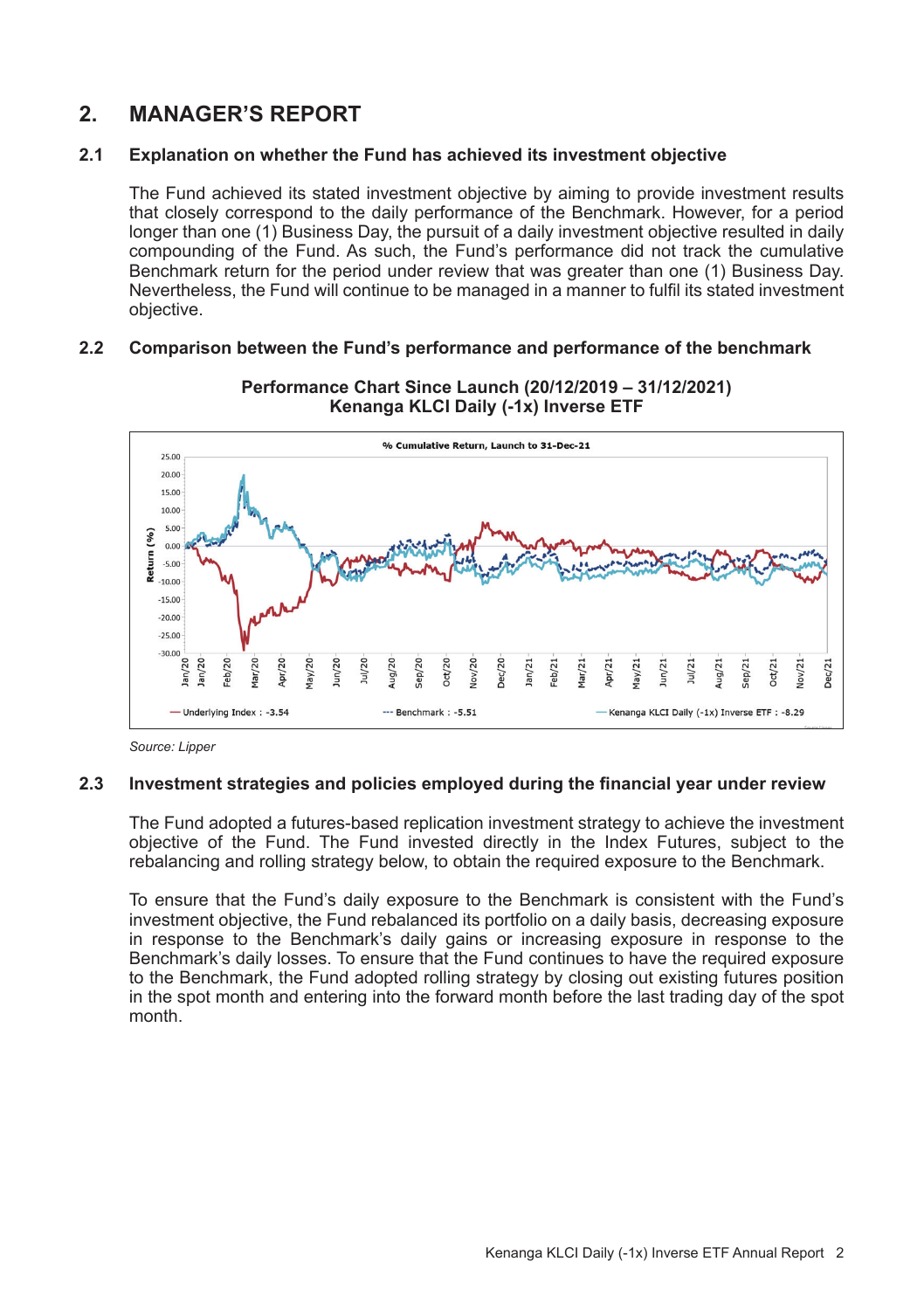#### **2.4 The Fund's asset allocation as at 31 December 2021 and comparison with the previous financial year**

| <b>Asset</b>                 | 31 Dec 2021 | 31 Dec 2020 |
|------------------------------|-------------|-------------|
| Listed derivatives           | $-1.5%$     | 0.9%        |
| Cash in margin account       | 25.7%       | 22.0%       |
| Short term deposits and cash | 75.8%       | 77 1%       |

#### **Reason for the differences in asset allocation**

The higher percentage of cash in margin account during the financial year under review was a result of both the increase in equity value from the short positions of futures contracts in the Fund and the decrease in short term deposits and cash value from investments in money market instrument.

#### **2.5 Fund performance analysis based on NAV per unit (adjusted for income distribution; if any) since last review year**

|                                                           | Year under review |
|-----------------------------------------------------------|-------------------|
| KKI 1X                                                    | 2.03%             |
| <b>FTSE Bursa Malaysia KLCI Daily Short (Price) Index</b> | 2.64%             |

*Source: Lipper*

For the financial year under review, the Fund underperformed its benchmark returns by 0.61% during the same period. The underperformance was a result of the daily compounding effect resulted from the futures-based replication investment strategy that involved rebalancing and rolling of underlying futures to obtain the required exposure to the Benchmark.

#### **2.6 Review of the market**

#### **Market review**

January started with positive sentiment, bolstered by vaccination rollouts, optimism on the new Biden administration's proposed stimulus plans as well as China's stronger than expected recovery. However, sentiment turned towards the end of the month on vaccine delays, new virus mutations and the economic impact from extended lockdowns. The improved global demand outlook fueled further rallies in oil price, which also benefitted from Saudi Arabia's surprised production cut for February and March. Locally, the market ended its positive streak amidst a rise in the number of new Covid-19 cases, a state of emergency rule, and the beginning of a new round of nationwide lockdown to curb the pandemic. The KLCI Index fell 3.7% for the month to 1566 points in January.

In February, regional markets were spurred by pick-up of demand recovery and expectations of reopening as vaccinations were rolled out globally. Global markets however sold off towards end February as US 10-year treasury yield surged to 1.41% from 1.07% in January (December 2020: 0.92%), stoked by higher inflation expectations from Biden's US\$1.9tri stimulus bill. Growth sectors with high valuation were the most affected in the market correction. Commodities had a good run for the month with both CPO and oil price rising. Brent oil price surged to \$66.1/barrel, the highest level since January 2020 as US production was hit by freezing storms. The KLCI Index rose 0.7% mom to close at 1578 points in February.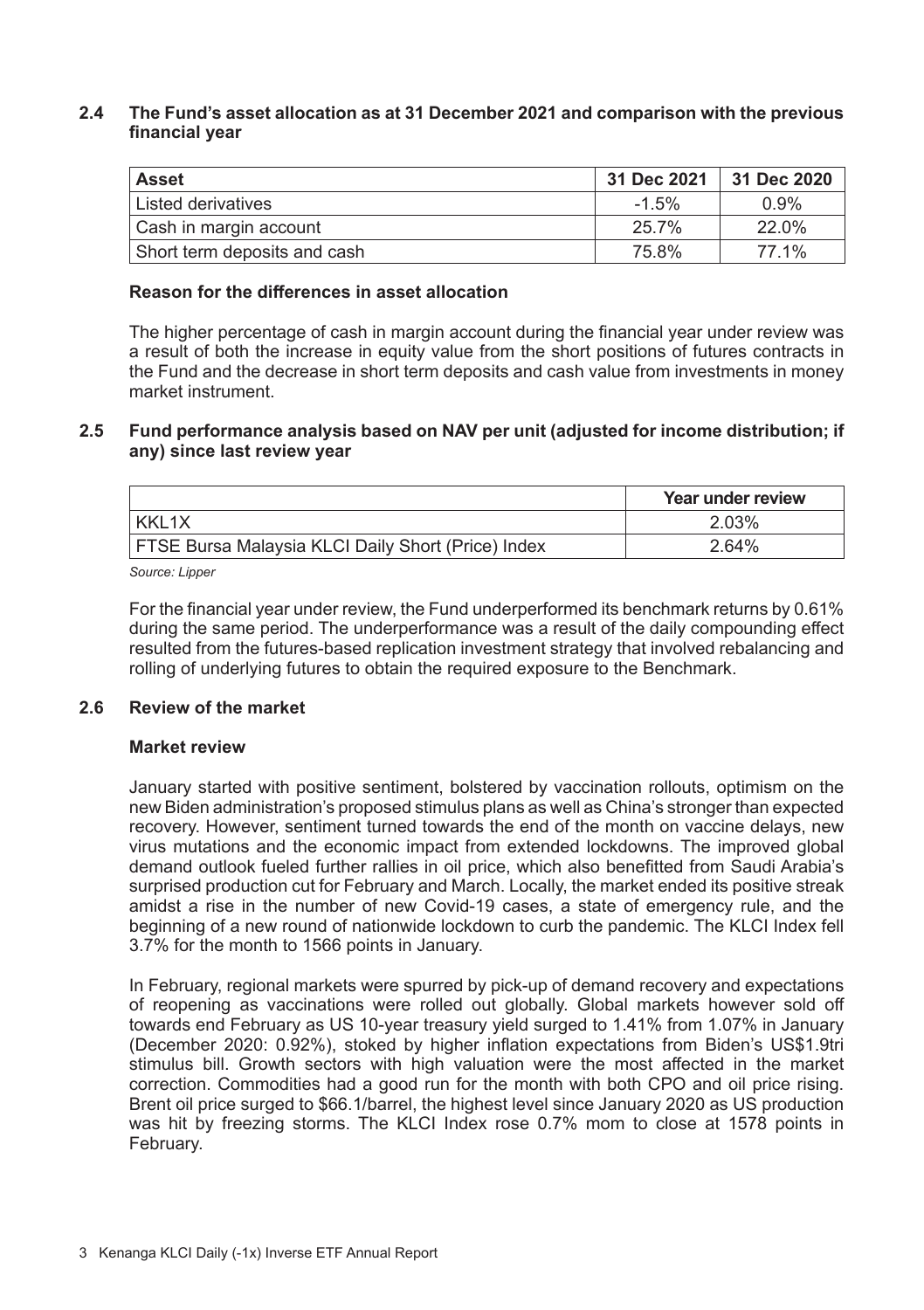#### **2.6 Review of the market (contd.)**

#### **Market review (contd.)**

March saw continual risk-off sentiment as US treasury yield continued to rise. Markets remained jittery despite Fed's reassurance that it will hold rate near zero through 2023. Meanwhile, China's regulatory official also expressed concerns over risks of asset bubbles. China set 2021 growth target at "above 6%" and emphasised that policy normalisation will avoid sharp U-turns. Locally, Prime Minister Muhyiddin announced a RM20bil PERMEKASA stimulus program with allocation to vaccination program, fuel subsidy, wage subsidy, special grants to SMEs, etc. BNM kept interest rate unchanged and expects growth to improve from 2Q2021, led by rebound in global demand, higher public and private sector spending. In its annual report and economy outlook, BNM revised 2021 GDP forecast range to 6.0-7.5% (6.5- 7.5% previously) to reflect potential downside risk from the pandemic.

The US markets continued to scale higher in April on the back of stronger economy outlook for 2021 and Biden's proposed US\$2tri infrastructure bill. A retreat of 10-year treasury yield to 1.63% by end April compared to 1.74% in March helped on sentiment as well. Locally, new Covid-19 cases began to increase in April after hitting the low of 941 cases on 29 March. New cases hit the high of 3,788 on 30 April. The KLCI Index gained 1.8% mom to close at 1602 points in April. The US markets marked their fourth straight monthly advance in May as economic data such as lower unemployment claims signaled a sustained rebound, outweighing inflation worries. In Malaysia, new daily Covid-19 cases hit the record high of 9,020 on 29 May. With the stretched medical resources, the government decided on 28 May that the country will be placed under a two-week nationwide lockdown similar to MCO 1.0 in 2020. The KLCI Index declined 1.1% mom to close at 1583 points in May.

Moving into June, US markets took a dip mid-month from initial inflation fears and the Federal Reserve's hawkish announcement during the US FOMC meeting, before recouping its losses at the end of the month. Recovery was mainly buoyed by President Biden's announcement on a new infrastructure deal which fueled a rally among major indices worldwide. Locally, the total lockdown nationwide came into effect in June and was extended due to the continued surge in COVID-19 cases. The government announced an additional RM40bil PEMERKASA Plus stimulus package to help mitigate the economic impact of the total lockdown. The government also unveiled its National Recovery Plan comprised of a four-phase exit strategy from the current Phase 1 lockdown. The KLCI Index tumbled 3.2% mom to 1533 points in June.

All three major indices in the US charted new highs in July as mega cap tech stocks and positive corporate earnings helped drive main indices up again. The US Federal Reserve remained constructive that inflation remains transitory despite June CPI accelerating 5.4%. The US Fed officials unanimously agreed to hold policy rate at the July FOMC meeting and signaled it could tolerate higher inflation for some time citing substantial further progress on inflation and employment as a benchmark for tapering and expect to raise interest rates as soon as late 2022 or early 2023. The yield on the benchmark 10-year Treasury note briefly shot up before retreating as investors concluded that the Fed would likely maintain its ultraeasy monetary policy stance for a while. Locally, new infection cases continued to escalate and UMNO withdrew support for the Prime Minister. The KLCI Index fell 2.5% mom in July to close at the year low of 1495 points.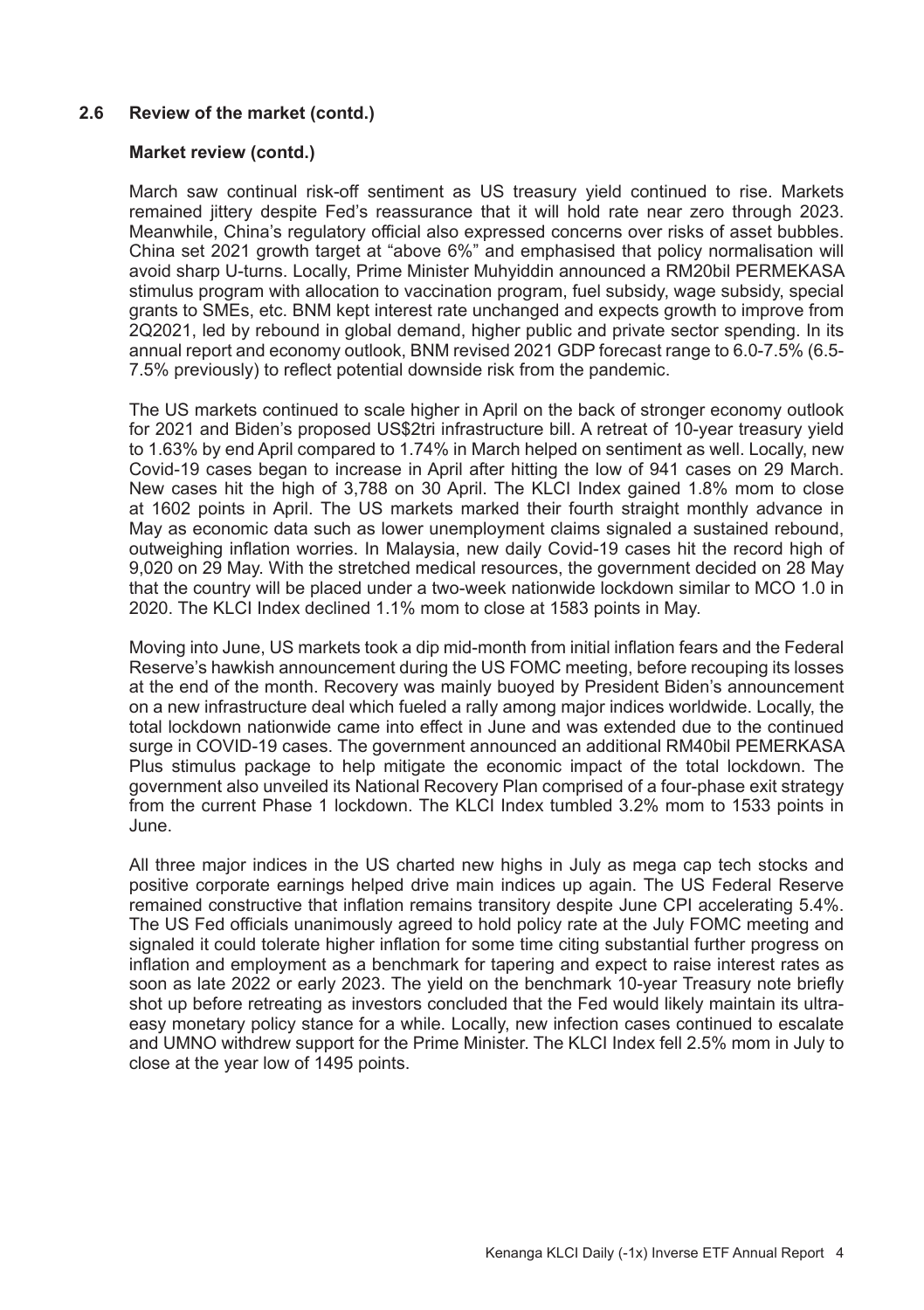## **2.6 Review of the market (contd.)**

#### **Market review (contd.)**

US markets continued to reach new highs again in August with the S&P500 posting a near 3% rise for the month. This came with the Fed Chairman Jerome Powell signaling no rush for tightening of monetary policy. Over in the political scene, the Senate had passed a US\$1tri bipartisan infrastructure bill which will be spread over five years. The bill was moved to the House of Representatives for approval. Locally, the KLCI Index surged 7.1% in August to 1601 points due to foreign buying on optimism that political concerns will subside following the appointment of Dato' Sri Ismail Sabri as the 9th Prime Minster of Malaysia on 21 August. More economic activities, including those of in the retail sector and other non-essential activities, were allowed in states under Phases 1 and 2 of National Recovery Plan (NRP) where half of adults are fully vaccinated.

Most global equity markets fell in September with US and Europe ending their winning streaks. Investors' sentiment was spooked by concern over persistent high inflation, slower economic growth, upcoming tapering by the Federal Reserve, compounded by worries on global supply chain problems and contagion impact from debt-laden property developer China Evergrande Group. On political development, the government and Pakatan Harapan leaders signed a memorandum of understanding (MOU) on bipartisan cooperation. The government announced the 12th Malaysia Plan (12MP), a roadmap for the country's development from 2021 to 2025 and set a target annual gross domestic product (GDP) growth of between 4.5% and 5.5% for the five-year period. As of end September, 62% of Malaysia population or 86% of adult population have been fully vaccinated. The KLCI Index dropped 4% in September to close at 1537 points.

US markets recouped its losses from September and surged to an all-time high in October, on the back of strong corporate earnings and optimism on global economic recovery. Global Covid-19 cases continue to decline and mobility restrictions continue to be eased – with Singapore announcing new travel easing, and Australia and Thailand allowing international travel. Locally, the KLCI Index rose 1.6% in October to close at 1562 points. The gain was driven by net buying by foreign investors on optimism that the Malaysian economy will rebound from Covid-19 impact, following the reopening of its economy. Malaysia lifted its interstate and overseas travel ban which was in place since 13 January for fully vaccinated Malaysians effective 11 October. This comes after 90% of Malaysia's adult population had been fully vaccinated.

US equities dropped towards the tail-end of November despite having charted new highs early in the month, sinking alongside most other global markets on emergence of the new 'Omicron' Covid-19 variant. Swiftly designated a 'variant of concern' by the WHO, Omicron stoked fears of renewed public health risks and re-imposition of lockdown measures globally, as several countries placed travel bans on selected southern African nations. As expected, the Federal Reserve announced its tapering plan of reducing monthly asset purchases by \$15bil in November. The KLCI Index dropped 3.1% in November, following the tabling of Budget 2022 in parliament by end October. Despite being an expansionary budget at a record RM332bil, the budget introduced several new taxes which dampened sentiment on largecap companies (one-off 'Prosperity Tax' with marginal tax rate increase of 9%) and higher stamp duties for share trading (together with the removal of RM200 ceiling). Otherwise, the country continued to progress well on Covid-19 with the adult vaccination rate exceeding 95%, enabling the establishment of a VTL (vaccinated travel lane) with Singapore and talks for the same with Indonesia later on.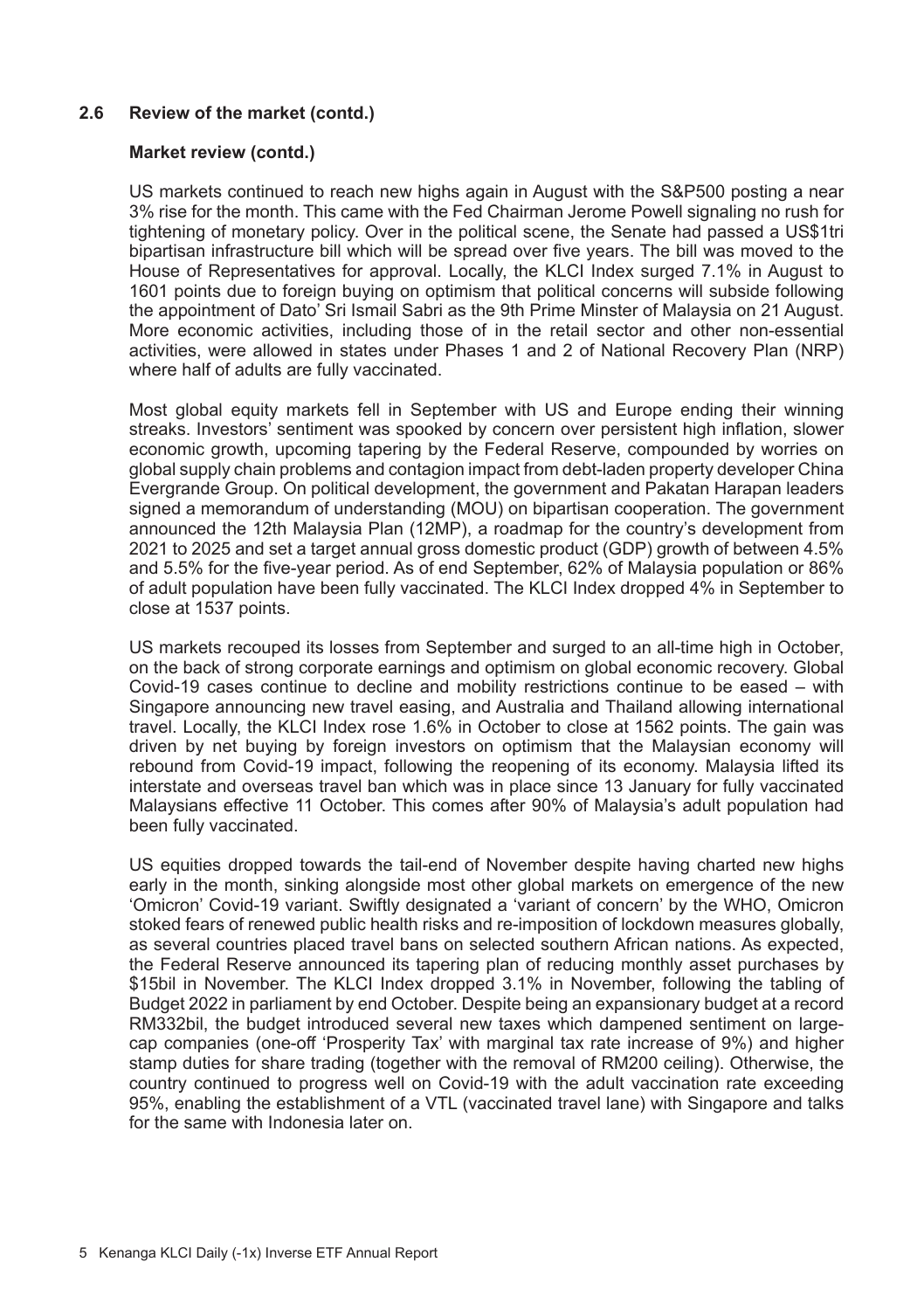#### **2.6 Review of the market (contd.)**

#### **Market review (contd.)**

Investors continued to focus on central banks' monetary policy in December. The Federal Reserve announced that it will reduce monthly asset purchases by \$30bil effective January after Chairman Jerome Powell said that he no longer considers high inflation as "transitory". The Fed is now guiding for 3 rates hike in 2022. Over in the EU, the ECB is likely to end PEPP in March 2022. Meanwhile China started to ease after the government highlighted stability and supporting growth as priority for 2022. The China central bank cut RRR by 50bps for most banks and reduced 1 year loan prime rate by 5bps to 3.8%. Locally, the 12th Sarawak state election was held on 18 December and Gabungan Parti Sarawak (GPS) won a landslide victory. The KLCI Index increased 3.5% in December on window dressing to close at 1568 points.

In 2021, CPO price rose 30.5% to RM4697/ton while Brent oil futures surged 50.2% to US\$77.8/barrel. Foreigners were net sellers of Malaysian equities amounted to RM3.2bil, much lower than net selling of RM24.7bil in 2020. The net outflow was RM11 billion and RM11.9bil in 2019 and 2018 respectively. Ringgit strengthened by 3.6% to 4.17 by end 2021.

#### **Market outlook**

While developed market economic growth still remains above trend for 1Q, focus will be on inflation and path of central bank monetary policy. After 2 years of record setting monetary and fiscal stimulus, tightening of monetary policy could cause some market volatility. Nonetheless, corporate earnings will continue to be supported by reopening as COVID-19 progresses to becoming more endemic while the labour market remains strong.

In Asia, we expect better economic performance in China as the government moves to a looser policy regime after the previous year of structural reform and policy tightening. ASEAN economies which include Malaysia should see strong recovery this year, driven by reopening, domestic demand and strong exports as COVID moves to an endemic stage. While tightening global monetary policy could cause some volatility, strong domestic demand should drive growth and corporate earnings.

#### **2.7 Distributions**

For the financial year under review, the Fund did not declare any income distribution.

#### **2.8 Details of any unit split exercise**

The Fund did not carry out any unit split exercise during the financial year under review.

#### **2.9 Significant changes in the state of affairs of the Fund during the financial year**

There were no significant changes in the state of affairs of the Fund during the financial year and up until the date of the manager's report, not otherwise disclosed in the financial statements.

#### **2.10 Circumstances that materially affect any interests of the unit holders**

There were no circumstances that materially affected any interests of the unit holders during the financial year under review.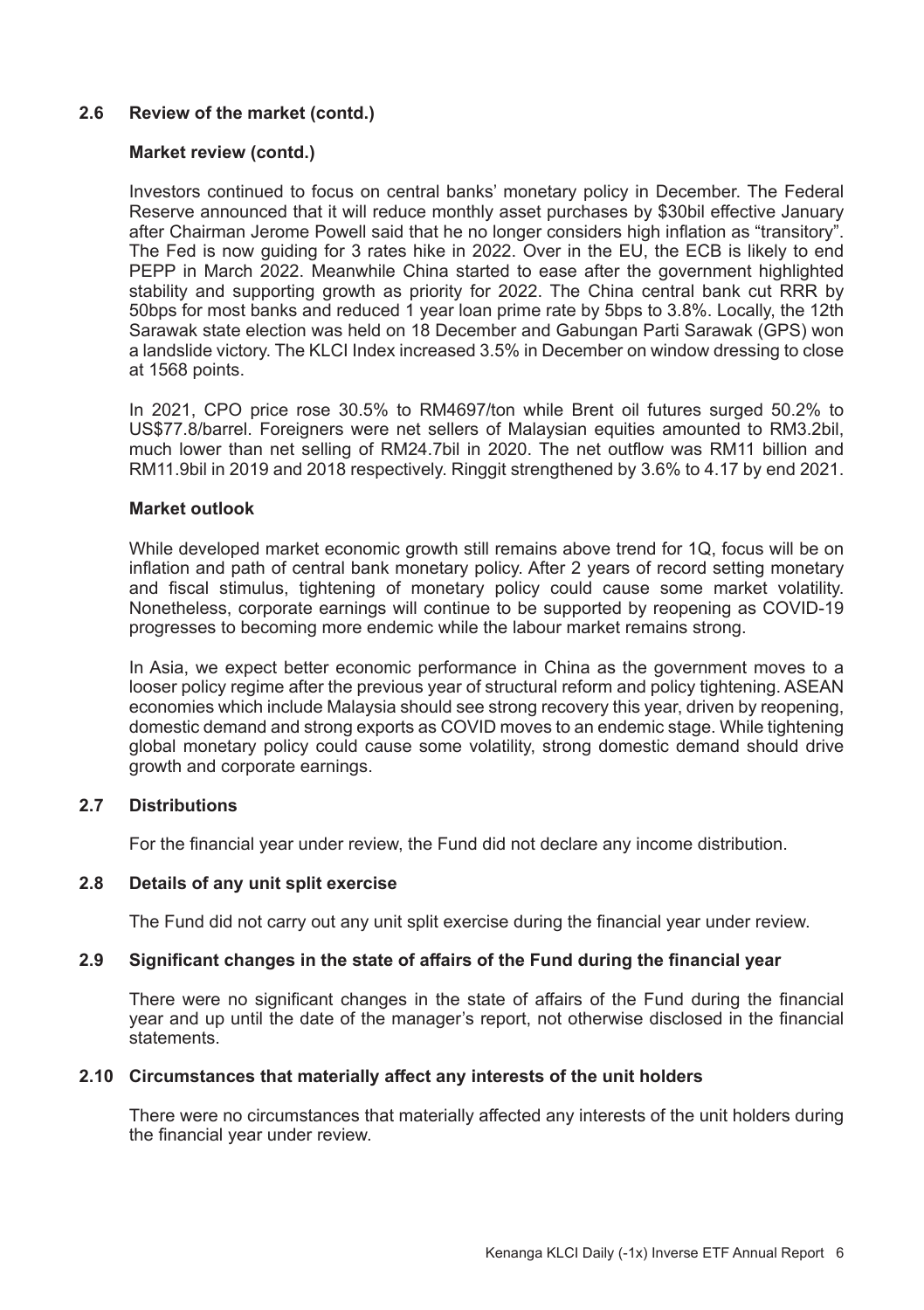# **2.11 Rebates and soft commissions**

It is the policy of the Manager to credit any rebates received into the account of the Fund. Any soft commissions received by investment manager on behalf of the Fund are in the form of research and advisory services that assist in the decision making process relating to the investment of the Fund which are of demonstrable benefit to unit holders of the Fund. Any dealing with the broker or dealer is executed on terms which are the most favourable for the Fund. As the Fund solely invested in listed derivatives, the Manager did not receive any rebates on soft commission from its stockbrokers during the financial year under review.

# **2.12 Cross-trade**

During the financial year under review, no cross-trade transactions were undertaken by the Manager for the Fund.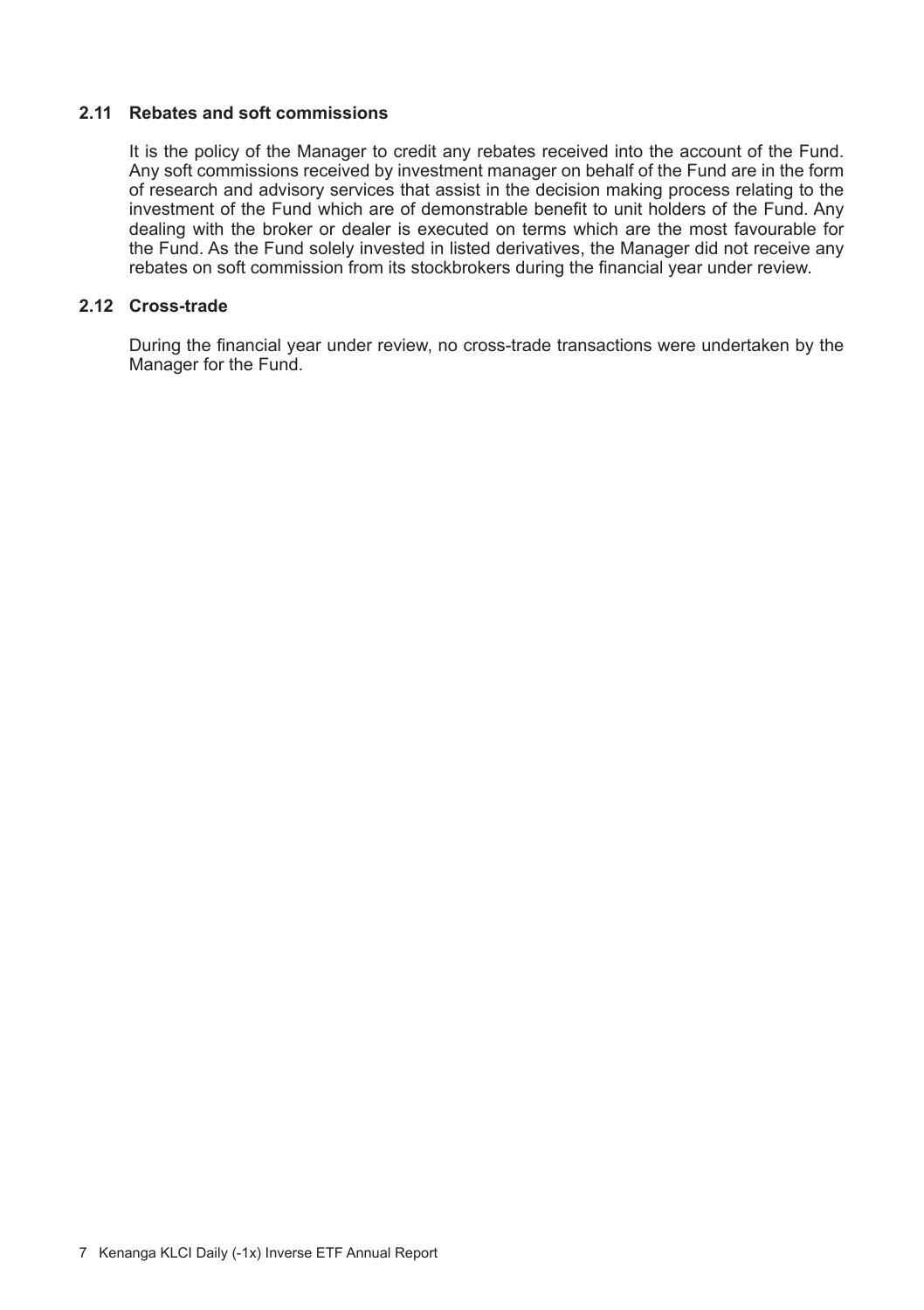# **3. FUND PERFORMANCE**

- **3.1 Details of portfolio composition of the Fund for the two financial year/period as at 31 December are as follows:**
	- **a. Distribution among industry sectors and category of investments:**

|                              | As at<br>31.12.2021<br>$\%$ | As at<br>31.12.2020<br>% |
|------------------------------|-----------------------------|--------------------------|
| Listed derivatives           | (1.5)                       | 0.9                      |
| Cash in margin account       | 25.7                        | 22.0                     |
| Short term deposits and cash | 75.8                        | 77.1                     |
|                              | 100.0                       | 100.0                    |

*Note: The above mentioned percentages are based on total investment market value plus cash.*

#### **b. Distribution among markets**

The Fund invested in local listed derivatives, short term deposits and cash instruments only.

#### **c. Weightings of the top 10 constituents of the Underlying Index as at 31 December 2021**

| Rank | <b>Constituent</b>                 | Index Weight (%) |
|------|------------------------------------|------------------|
| 1    | Public Bank Bhd                    | 12.76            |
| 2    | Malayan Banking Bhd                | 10.42            |
| 3    | <b>CIMB Group Holdings Bhd</b>     | 7.54             |
| 4    | Tenaga Nasional Bhd                | 7.24             |
| 5    | Petronas Chemicals Group Bhd       | 5.00             |
| 6    | Press Metal Aluminium Holdings Bhd | 4.35             |
| 7    | <b>IHH Healthcare Bhd</b>          | 4.32             |
| 8    | Axiata Group Bhd                   | 3.82             |
| 9    | Digi.Com Bhd                       | 3.16             |
| 10   | Top Glove Corp Bhd                 | 2.71             |

*Source: Bloomberg*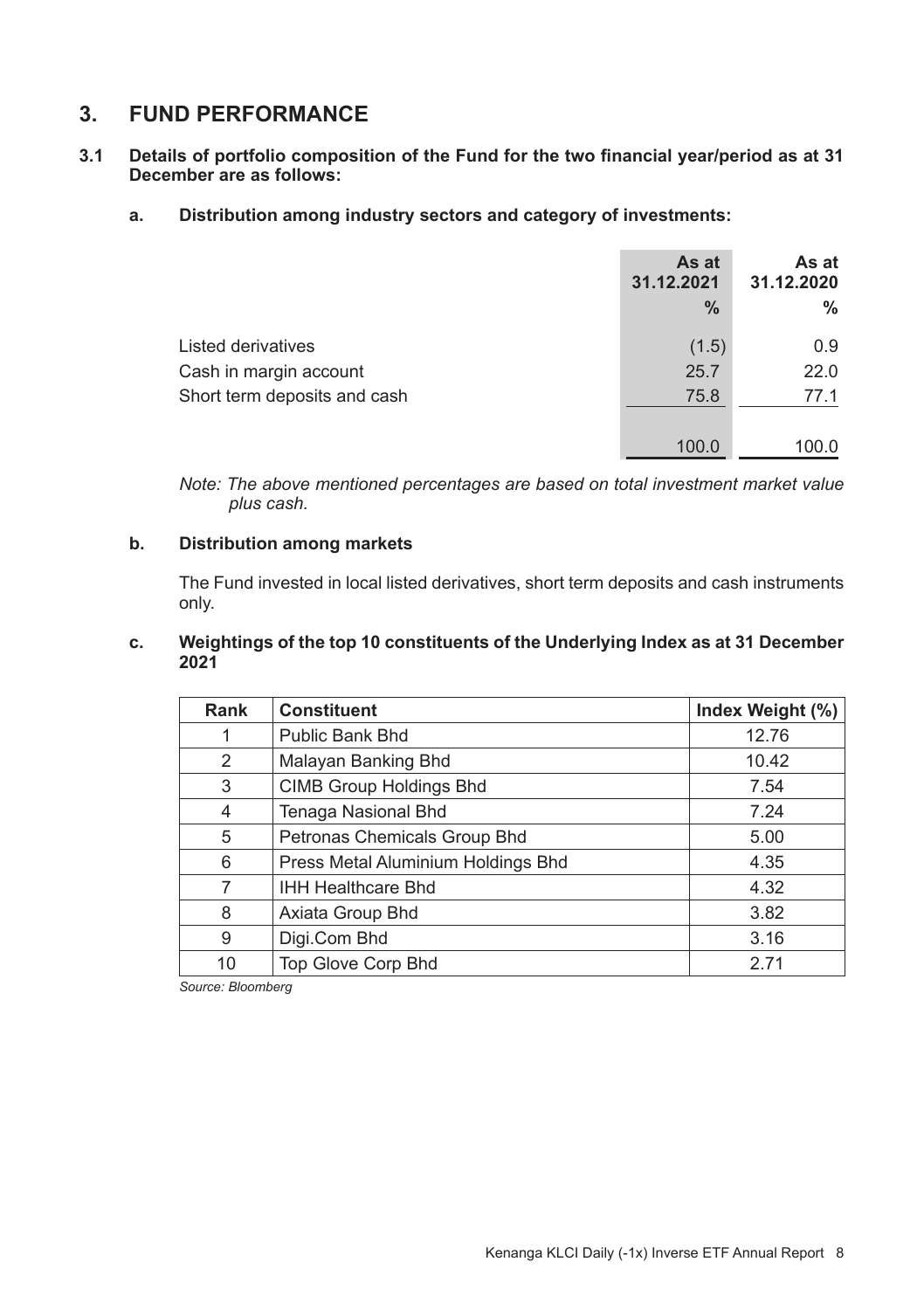**3.2 Performance details of the Fund for the two financial year/period ended 31 December are as follows:**

|                                                       | 1.1.2021 to<br>31.12.2021 | 20.12.2019<br>(date of<br>commencement)<br>to 31.12.2020 |
|-------------------------------------------------------|---------------------------|----------------------------------------------------------|
| Total asset value (RM Million)                        | 1.91                      | 1.85                                                     |
| Net asset value ("NAV") (RM Million) <sup>1</sup>     | 1.88                      | 1.84                                                     |
| Units in circulation (Million)                        | 1.00                      | 1.00                                                     |
| NAV per unit (RM)                                     | 1.8809                    | 1.8434                                                   |
| Highest NAV per unit (RM)                             | 2.0029                    | 2.6037                                                   |
| Lowest NAV per unit (RM)                              | 1.8298                    | 1.7815                                                   |
| Listed price $(RM)^1$                                 | 1.9200                    | 1.8450                                                   |
| Highest listed price (RM)                             | 2.0000                    | 2.6700                                                   |
| Lowest listed price (RM)                              | 1.8200                    | 1.8450                                                   |
| Total return (%)                                      | 2.03                      | $-7.83$                                                  |
| - Capital growth (%)                                  | 2.03                      | $-7.83$                                                  |
| - Income growth $(\%)$                                |                           |                                                          |
| Gross distribution per unit (sen)                     |                           |                                                          |
| Net distribution per unit (sen)                       |                           |                                                          |
| Management expense ratio ("MER") (%) <sup>2</sup>     | 0.92                      | 0.87                                                     |
| Portfolio turnover ratio ("PTR") (times) <sup>3</sup> | 12.49                     | 13.81                                                    |
| Tracking error                                        | 1.13                      | 1.20                                                     |

*Note: Total return is the actual return of the Fund for the respective financial period/years, computed based on NAV per unit and net of all fees.*

 *MER is computed based on the total fees and expenses incurred by the Fund divided by the average fund size calculated on a daily basis. PTR is computed based on the average of the total acquisitions and total disposals of investment securities of the Fund divided by the average fund size calculated on a daily basis.*

*Above NAV and NAV per unit are not shown as ex-distribution as there were no distribution declared by the Fund in the financial period under review.*

- *1. As at 31 December 2021, the Fund has a net asset value of RM1.88 million and 1 million units in circulation. KLCI was volatile and trended negatively during the financial year under review due to the rise in the number of new Covid-19 cases, a state of emergency rule, and numerous changes on the nationwide lockdown measures to curb the pandemic. Despite a short market recovery seen in first quarter of 2021, which sent the Fund's net asset per unit to the lowest level of RM1.8298, the overall negative trend of KLCI continued and led to a rise in the Fund's net asset per unit to the highest level of RM2.0029 before a subsequent market recovery towards the end of 2021. Similarly, the listed price achieved the lowest level of RM1.82 and the highest level of RM2.00 in the interim.*
- *2. MER is lower against the previous financial year mainly due to lower expenses incurred during the financial period under review.*
- *3. PTR is lower due to lesser daily rebalancing frequency of futures contracts in the Fund during the financial year under review.*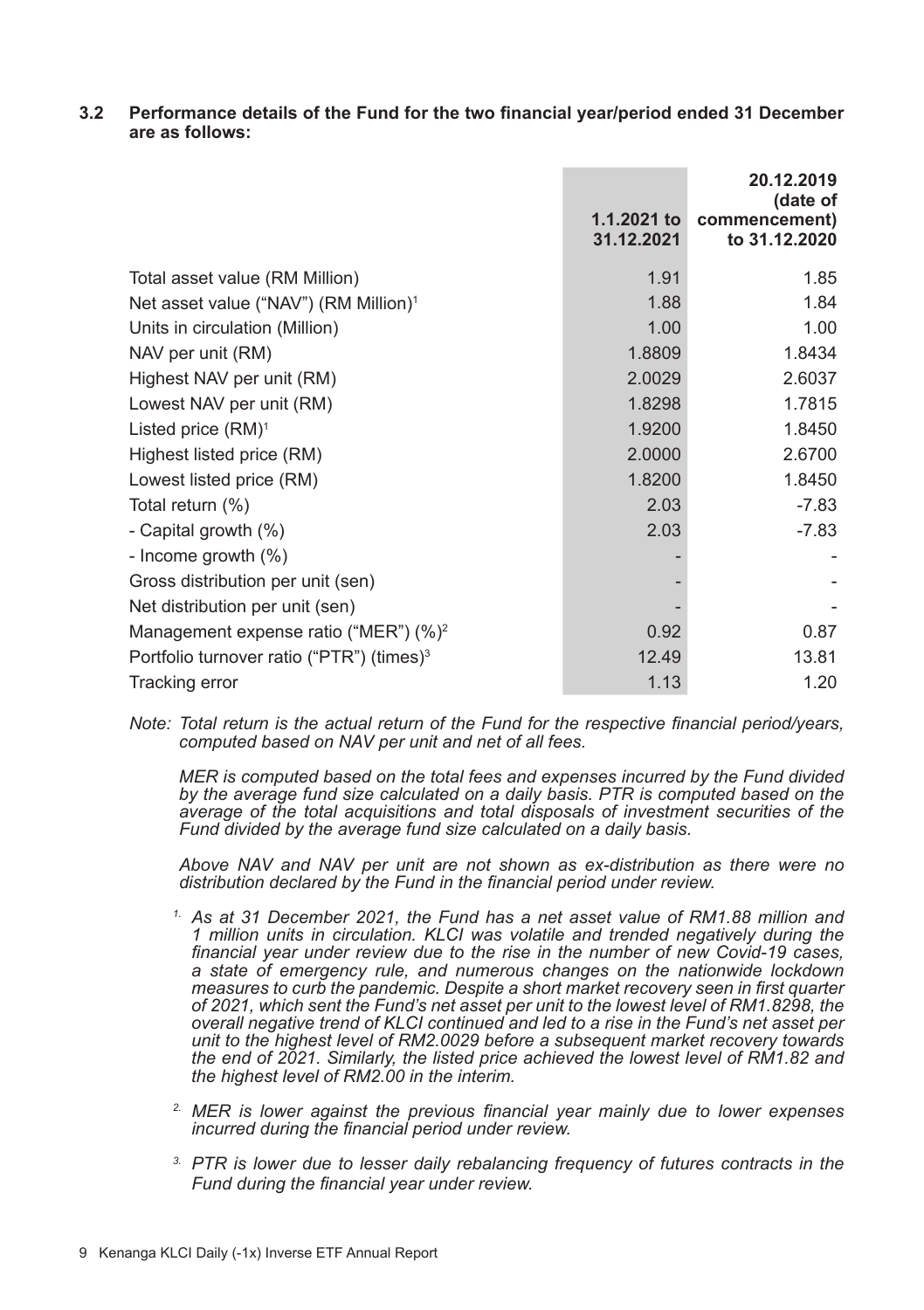# **3.3 Average total return of the Fund**

|                                                    | 1 Year<br>31 Dec 20 -<br>31 Dec 21 | <b>Since</b><br>Inception<br>20 Dec 19 -<br>31 Dec 21 |
|----------------------------------------------------|------------------------------------|-------------------------------------------------------|
| KKL1X                                              | 2.03%                              | $-2.05%$                                              |
| FTSE Bursa Malaysia KLCI Daily Short (Price) Index | 2.64%                              | $-0.51%$                                              |

*Source: Lipper*

## **3.4 Annual total return of the Fund**

|                                                    | Year under<br>review<br>31 Dec 20 -<br>31 Dec 21 | <b>Since</b><br>Inception<br>20 Dec 19 -<br>31 Dec 20 |
|----------------------------------------------------|--------------------------------------------------|-------------------------------------------------------|
| KKL1X                                              | 2.03%                                            | $-7.83%$                                              |
| FTSE Bursa Malaysia KLCI Daily Short (Price) Index | 2.64%                                            | $-5.40%$                                              |

*Source: Lipper* 

**Investors are reminded that past performance is not necessarily indicative of future performance. Unit prices and investment returns may fluctuate.**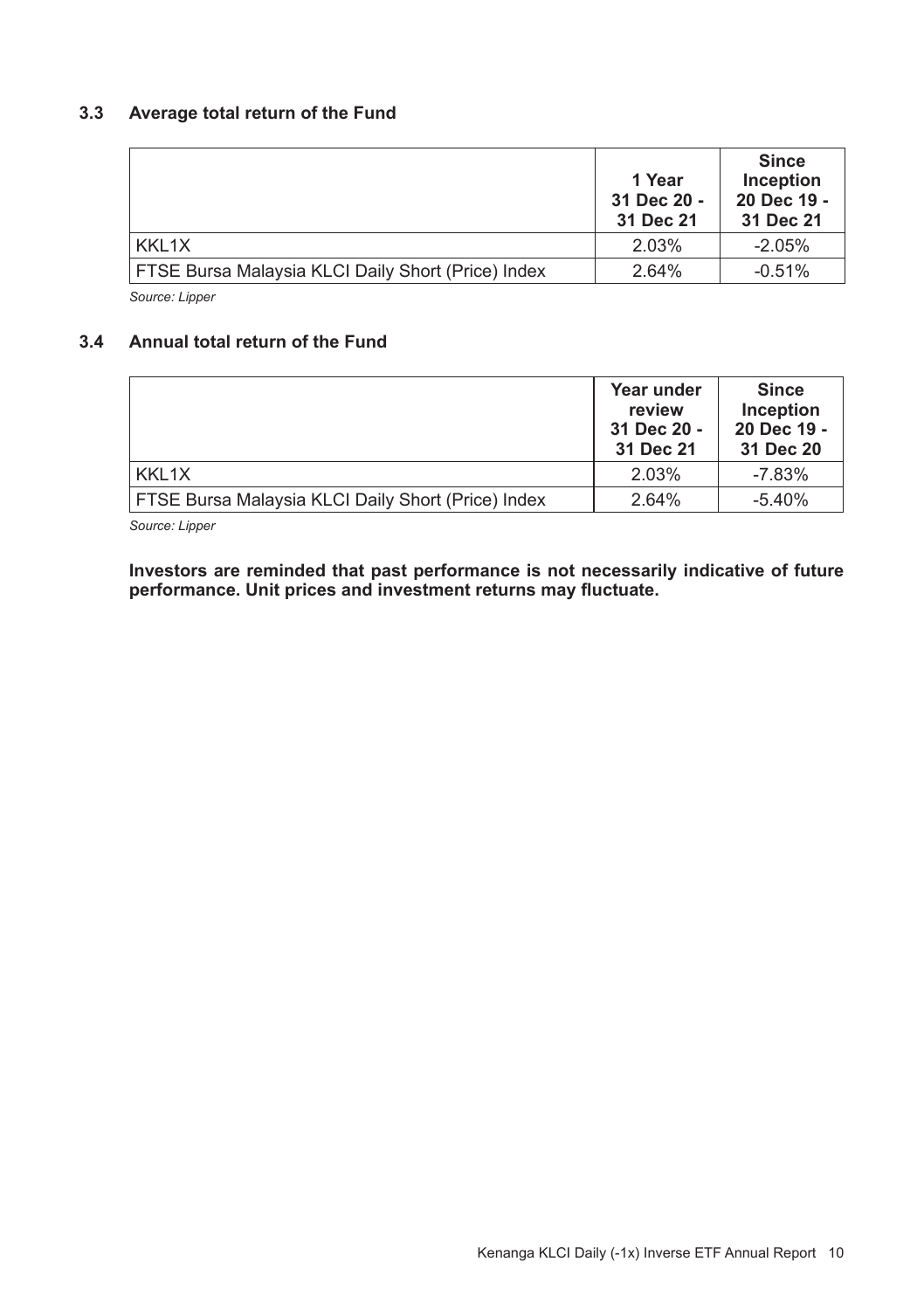# **4. TRUSTEE'S REPORT TO THE UNIT HOLDERS OF KENANGA KLCI DAILY (-1X) INVERSE ETF**

We have acted as Trustee of Kenanga KLCI Daily (-1X) Inverse ETF ("the Fund") for the financial year ended 30 December 2021. To the best of our knowledge Kenanga Investors Berhad ("the Manager"), has operated and managed the Fund in accordance with the following:-

- (a) limitations imposed on the investment powers of the Manager and the Trustee under the Deed, the Securities Commission Malaysia's Guidelines on Exchange-Traded Funds, the Capital Markets and Services Act 2007 and other applicable laws;
- (b) valuation/pricing is carried out in accordance with the Deed and any regulatory requirements; and
- (c) creation and cancellation of units are carried out in accordance with the Deed and relevant regulatory requirements.

For and on behalf of RHB TRUSTEES BERHAD [Company No.: 200201005356 (573019-U)]

MOHD SOFIAN BIN KAMARUDDIN SELINE LAI SWEE LAN Vice President **Assistant Vice President** 

Kuala Lumpur, Malaysia

28 February 2022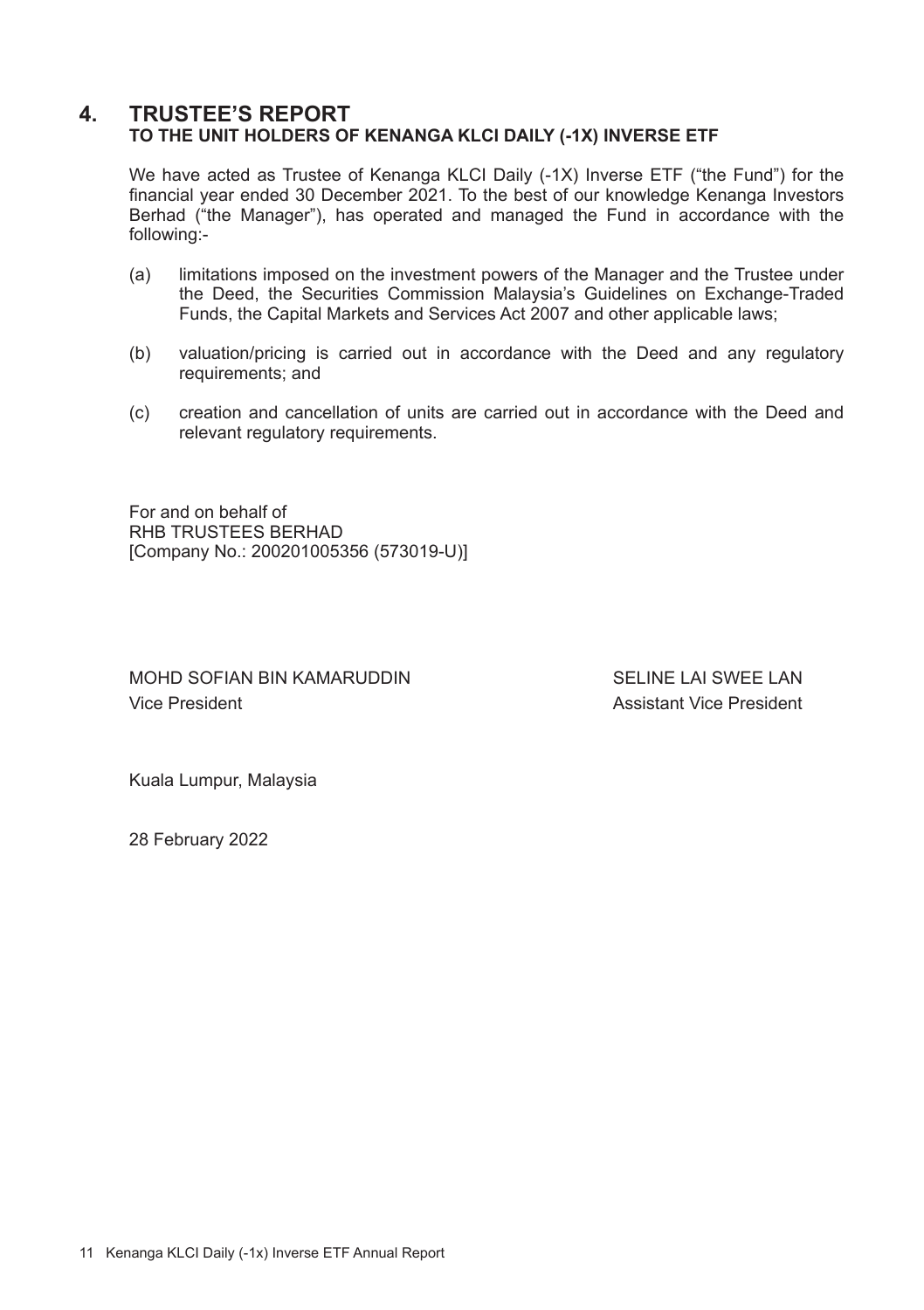# **5. INDEPENDENT AUDITORS' REPORT TO THE UNIT HOLDERS OF KENANGA KLCI DAILY (-1X) INVERSE ETF**

#### **Report on the audit of the financial statements**

#### *Opinion*

We have audited the financial statements of Kenanga KLCI Daily (-1x) Inverse ETF ("the Fund"), which comprise the statement of financial position as at 31 December 2021, and the statement of comprehensive income, statement of changes in net asset value and statement of cash flows of the Fund for the financial year then ended, and notes to the financial statements, including a summary of significant accounting policies and other explanatory information, as set out on pages 17 to 43.

In our opinion, the accompanying financial statements give a true and fair view of the financial position of the Fund as at 31 December 2021 and of its financial performance and cash flows for the financial year then ended in accordance with Malaysian Financial Reporting Standards and International Financial Reporting Standards.

#### *Basis for opinion*

We conducted our audit in accordance with approved standards on auditing in Malaysia and International Standards on Auditing. Our responsibilities under those standards are further described in the *Auditors' responsibilities for the audit of the financial statements* section of our report. We believe that the audit evidence we have obtained is sufficient and appropriate to provide a basis for our audit opinion.

#### *Independence and other ethical responsibilities*

We are independent of the Fund in accordance with the By-Laws (on Professional Ethics, Conduct and Practice) of the Malaysian Institute of Accountants ("By-Laws") and the International Code of Ethics for Professional Accountants (including International Independence Standards) ("IESBA Code"), and we have fulfilled our other ethical responsibilities in accordance with the By-Laws and the IESBA Code.

#### *Key audit matters*

Key audit matters are those matters that, in our professional judgement, were of most significance in our audit of the financial statements of the Fund for the current period. These matters were addressed in the context of our audit of the financial statements of the Fund as a whole, and in forming our opinion thereon, and we do not provide a separate opinion on these matters. For each matter below, our description of how our audit addressed the matter is provided in that context.

We have fulfilled the responsibilities described in the Auditors' responsibilities for the audit of the financial statements section of our report, including in relation to these matters. Accordingly, our audit included the performance of procedures designed to respond to our assessment of the risks of material misstatement of the financial statements. The results of our audit procedures, including the procedures performed to address the matters below, provide the basis of our audit opinion on the accompanying financial statements.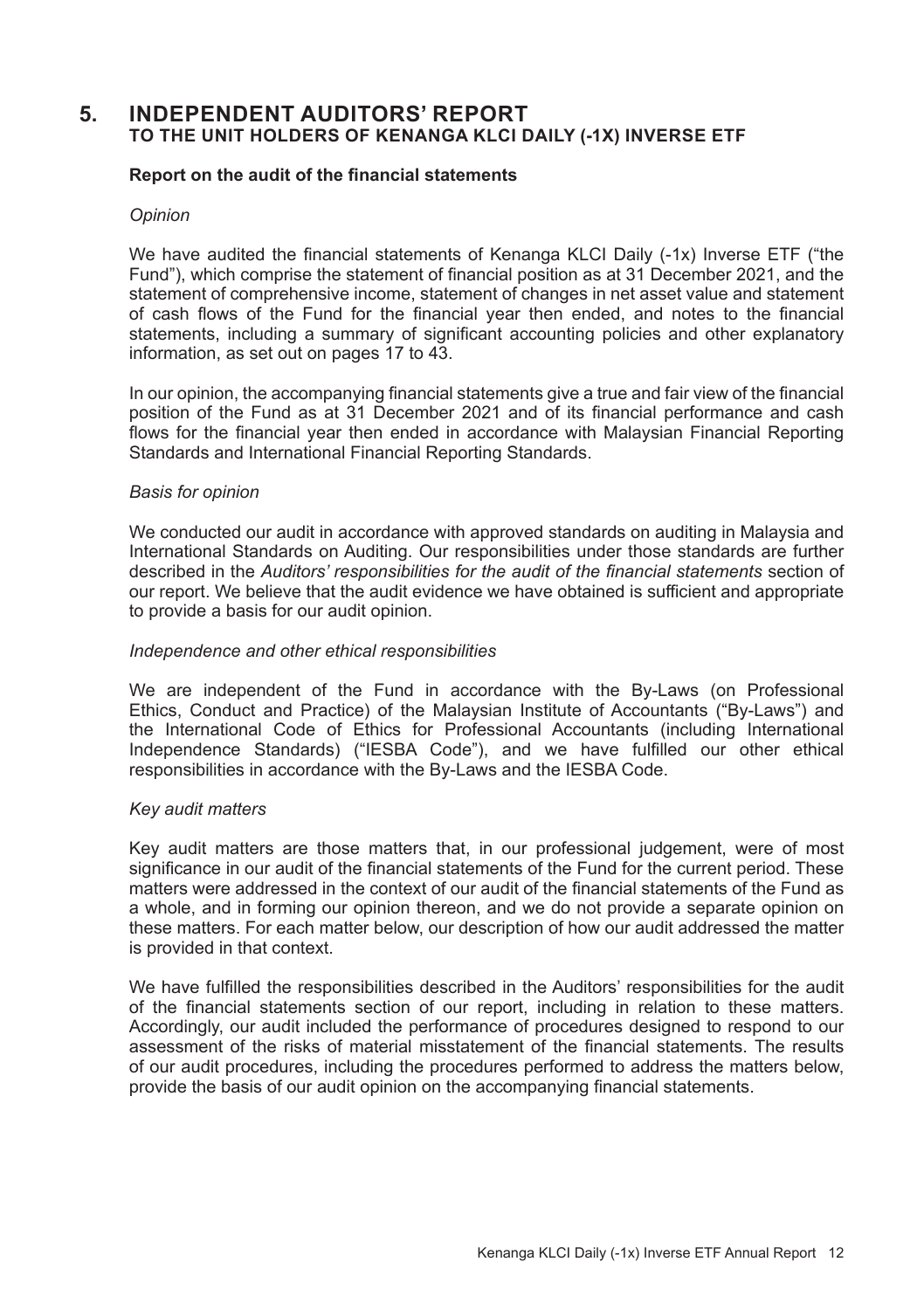# **5. INDEPENDENT AUDITORS' REPORT TO THE UNIT HOLDERS OF KENANGA KLCI DAILY (-1X) INVERSE ETF (CONTD.)**

#### *Key audit matters (contd.)*

#### Listed derivatives at fair value through profit or loss

#### **Description**

The investment portfolio of the Fund includes listed KLCI Index futures derivatives. These derivatives are recognised at fair value through profit or loss, and are valued at RM(27,500) as at 31 December 2021. The net gain on the portfolio was RM35,350 for the financial year ended 31 December 2021.

The valuation, existence and measurement of the listed derivatives at fair value through profit or loss is the key driver of the Fund's net asset value and investment return. Incorrect pricing of listed derivatives or improper monitoring of the total amount of open future contract positions by the Fund could have a significant impact on its net asset value and, therefore, the return generated for unit holders.

The Fund's accounting policy on the listed derivatives at fair value through profit or loss is included in Note 3(c), and its disclosures about the fair values of the investments held at the reporting date are included in Notes 4 and 18 to the financial statements.

#### Our responses

Our audit work to address valuation, existence and measurement of the listed derivatives at fair value through profit or loss includes the following:

- Understanding processes and controls put in place by the Manager of the Fund ("the Manager") to assess compliance with relevant accounting standards and performing walkthrough procedures to understand the operating effectiveness of relevant controls over the listed derivatives at fair value through profit or loss;
- Testing the valuation and measurement of the listed derivatives at fair value through profit or loss as at and for the financial year then ended by independently agreeing the price used in the valuation and settlement of the listed derivatives at fair value through profit or loss to the quoted price and multiplier effect as published by the relevant stock exchange;
- Obtaining confirmation of the existence of the listed derivatives at fair value through profit or loss as at the reporting date directly from the Fund's broker; and
- Reviewing the adequacy of the disclosures on the listed derivatives at fair value through profit or loss in the Fund's financial statements.

#### *Information other than the financial statements and auditors' report thereon*

The Manager is responsible for the other information. The other information comprises the information included in the annual report of the Fund, but does not include the financial statements of the Fund and our auditors' report thereon.

Our opinion on the financial statements of the Fund does not cover the other information and we do not express any form of assurance conclusion thereon.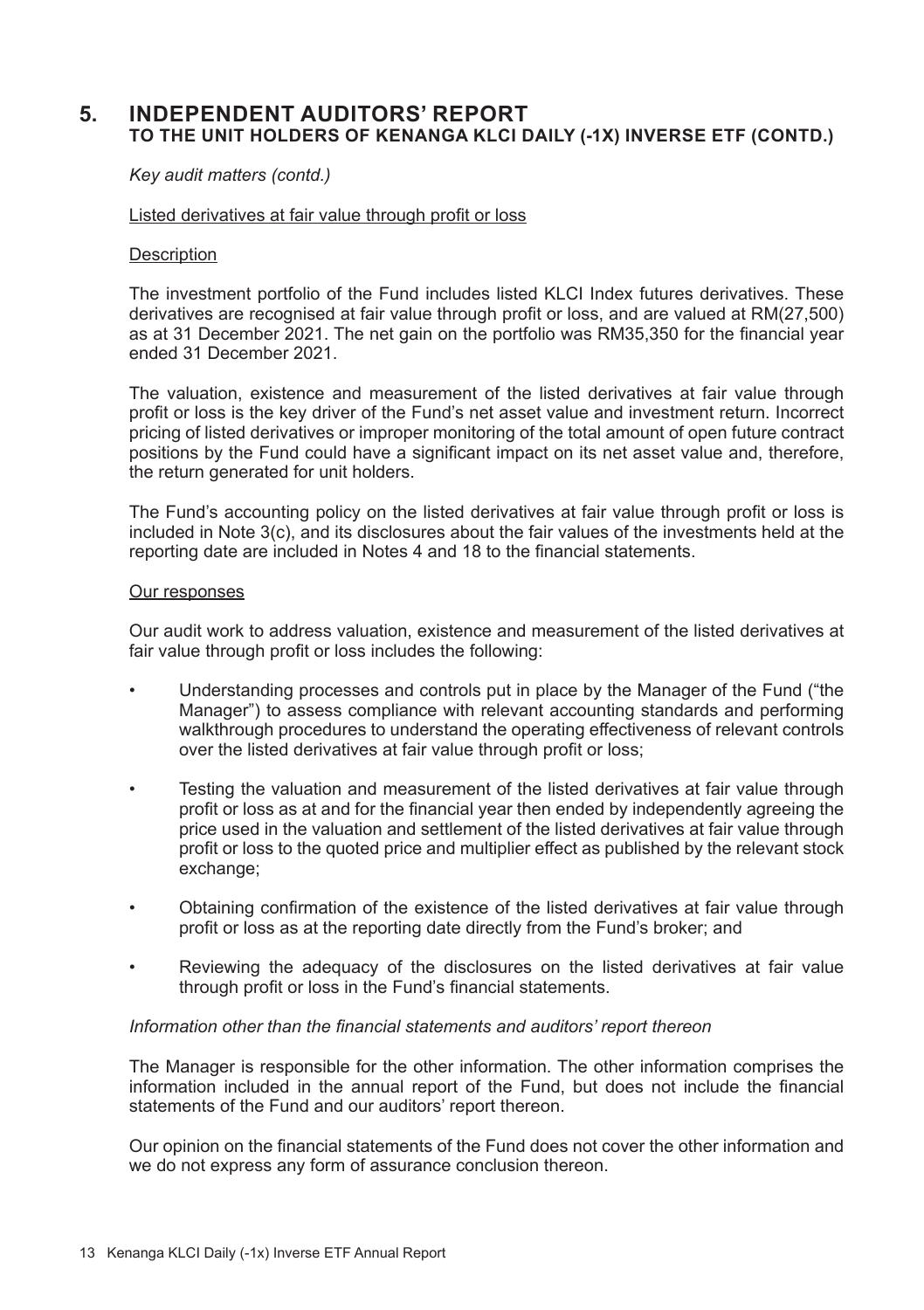# **5. INDEPENDENT AUDITORS' REPORT TO THE UNIT HOLDERS OF KENANGA KLCI DAILY (-1X) INVERSE ETF (CONTD.)**

#### *Information other than the financial statements and auditors' report thereon (contd.)*

In connection with our audit of the financial statements of the Fund, our responsibility is to read the other information and, in doing so, consider whether the other information is materially inconsistent with the financial statements of the Fund or our knowledge obtained in the audit or otherwise appears to be materially misstated.

If, based on the work we have performed, we conclude that there is a material misstatement of this other information, we are required to report that fact. We have nothing to report in this regard.

#### *Responsibilities of the Manager and the Trustee for the financial statements*

The Manager is responsible for the preparation of financial statements of the Fund that give a true and fair view in accordance with Malaysian Financial Reporting Standards and International Financial Reporting Standards. The Manager is also responsible for such internal control as the Manager determines is necessary to enable the preparation of financial statements of the Fund that are free from material misstatement, whether due to fraud or error.

In preparing the financial statements of the Fund, the Manager is responsible for assessing the Fund's ability to continue as a going concern, disclosing, as applicable, matters related to going concern and using the going concern basis of accounting unless the Manager either intends to liquidate the Fund or to cease operations, or has no realistic alternative but to do so.

The Trustee is responsible for overseeing the Fund's financial reporting process. The Trustee is also responsible for ensuring that the Manager maintains proper accounting and other records as are necessary to enable true and fair presentation of these financial statements.

#### *Auditors' responsibilities for the audit of the financial statements*

Our objectives are to obtain reasonable assurance about whether the financial statements of the Fund as a whole are free from material misstatement, whether due to fraud or error, and to issue an auditors' report that includes our opinion. Reasonable assurance is a high level of assurance, but is not a guarantee that an audit conducted in accordance with approved standards on auditing in Malaysia and International Standards on Auditing will always detect a material misstatement when it exists. Misstatements can arise from fraud or error and are considered material if, individually or in the aggregate, they could reasonably be expected to influence the economic decisions of users taken on the basis of these financial statements.

As part of an audit in accordance with approved standards on auditing in Malaysia and International Standards on Auditing, we exercise professional judgment and maintain professional skepticism throughout the audit. We also:

• Identify and assess the risks of material misstatement of the financial statements of the Fund, whether due to fraud or error, design and perform audit procedures responsive to those risks, and obtain audit evidence that is sufficient and appropriate to provide a basis for our opinion. The risk of not detecting a material misstatement resulting from fraud is higher than for one resulting from error, as fraud may involve collusion, forgery, intentional omissions, misrepresentations, or the override of internal control.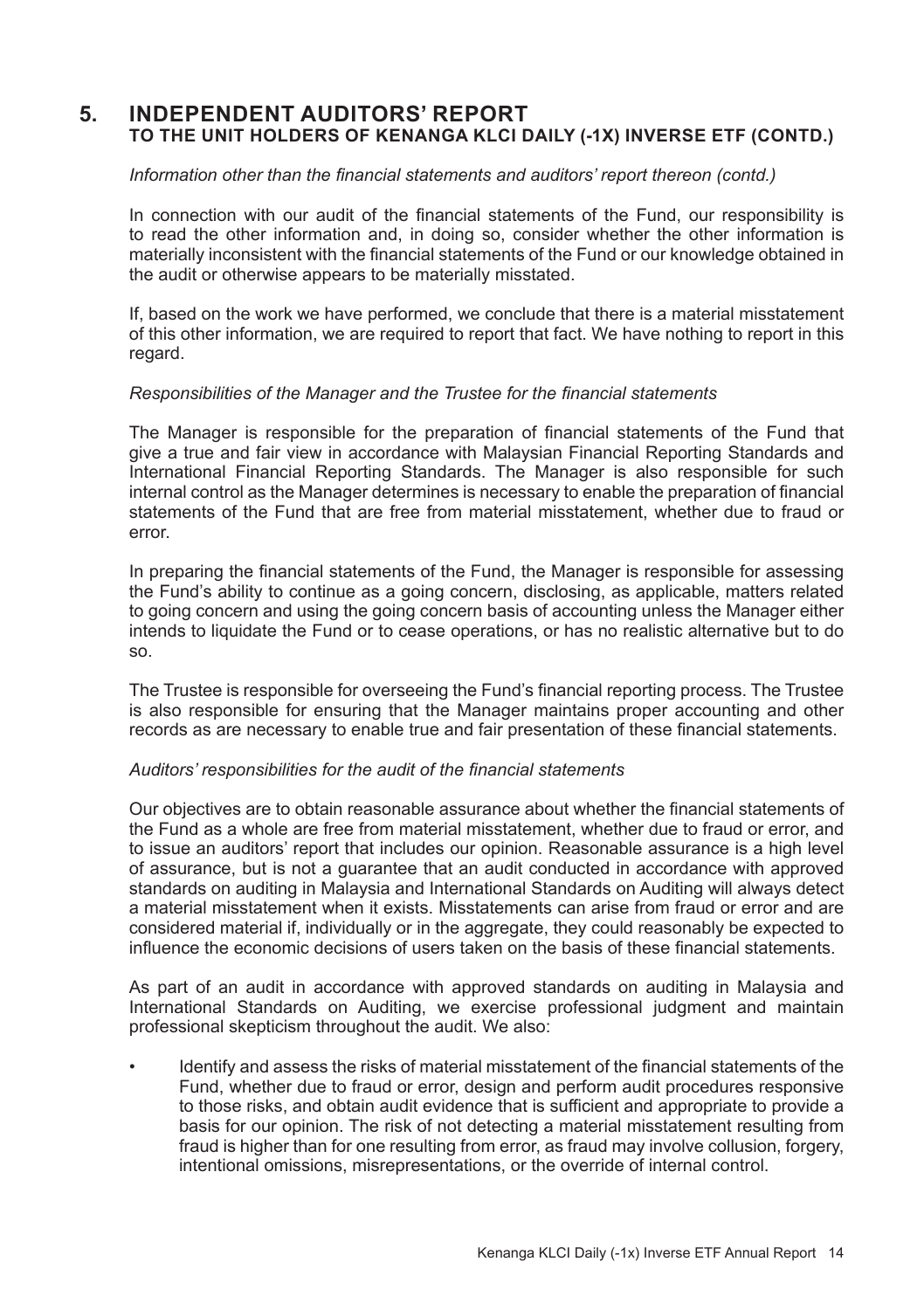# **5. INDEPENDENT AUDITORS' REPORT TO THE UNIT HOLDERS OF KENANGA KLCI DAILY (-1X) INVERSE ETF (CONTD.)**

 *Auditors' responsibilities for the audit of the financial statements (contd.)*

- Obtain an understanding of internal control relevant to the audit in order to design audit procedures that are appropriate in the circumstances, but not for the purpose of expressing an opinion on the effectiveness of the Fund's internal control.
- Evaluate the appropriateness of accounting policies used and the reasonableness of accounting estimates and related disclosures made by the Manager.
- Conclude on the appropriateness of the Manager's use of the going concern basis of accounting and, based on the audit evidence obtained, whether a material uncertainty exists related to events or conditions that may cast significant doubt on the Fund's ability to continue as a going concern. If we conclude that a material uncertainty exists, we are required to draw attention in our auditors' report to the related disclosures in the financial statements of the Fund or, if such disclosures are inadequate, to modify our opinion. Our conclusions are based on the audit evidence obtained up to the date of our auditors' report. However, future events or conditions may cause the Fund to cease to continue as a going concern.
- Evaluate the overall presentation, structure and content of the financial statements of the Fund, including the disclosures, and whether the financial statements of the Fund represent the underlying transactions and events in a manner that achieves fair presentation.

We communicate with the Manager regarding, among other matters, the planned scope and timing of the audit and significant audit findings, including any significant deficiencies in internal control that we identify during our audit.

#### **Other matters**

This report is made solely to the unit holders of the Fund, as a body, in accordance with the Guidelines on Exchange-Traded Funds issued by the Securities Commission Malaysia and for no other purpose. We do not assume responsibility to any other person for the content of this report.

Ernst & Young PLT<br>202006000003 (LLP0022760-LCA) & AF 0039 (No. 03276/07/2022 J 202006000003 (LLP0022760-LCA) & AF 0039 No. 03276/07/2022 J<br>Chartered Accountants Chartered Accountants Chartered Accountant

Kuala Lumpur, Malaysia

28 February 2022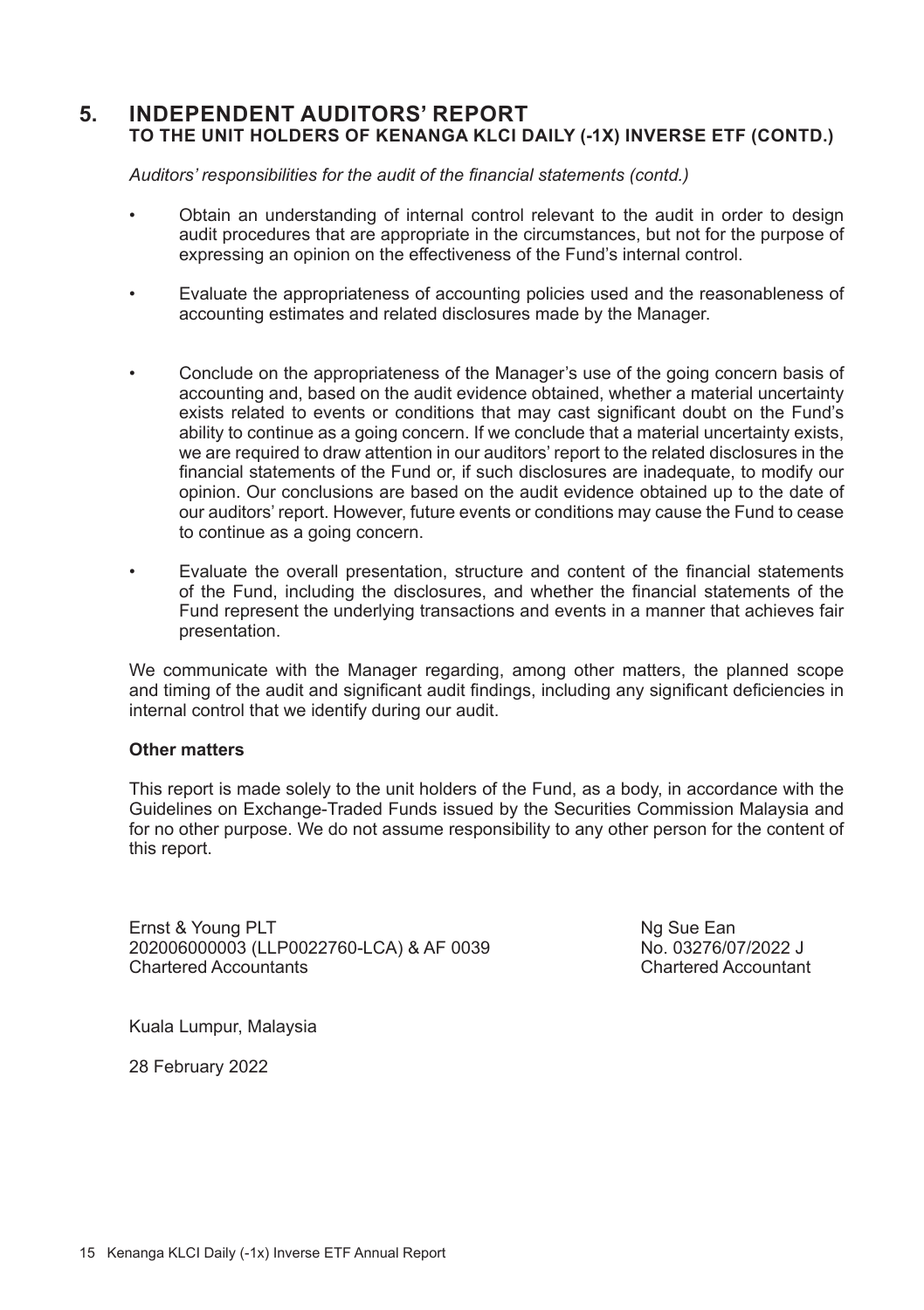# **6. STATEMENT BY THE MANAGER**

I, Ismitz Matthew De Alwis, being a director of Kenanga Investors Berhad, do hereby state that, in the opinion of the Manager, the accompanying statement of financial position as at 31 December 2021 and the related statement of comprehensive income, statement of changes in net asset value and statement of cash flows for the financial year ended 31 December 2021 together with notes thereto, are drawn up in accordance with Malaysian Financial Reporting Standards and International Financial Reporting Standards so as to give a true and fair view of the financial position of Kenanga KLCI Daily (-1x) Inverse ETF as at 31 December 2021 and of its financial performance and cash flows for the financial year then ended and comply with the requirements of the Deed.

For and on behalf of the Manager KENANGA INVESTORS BERHAD

ISMITZ MATTHEW DE ALWIS Executive Director/Chief Executive Officer

Kuala Lumpur, Malaysia

28 February 2022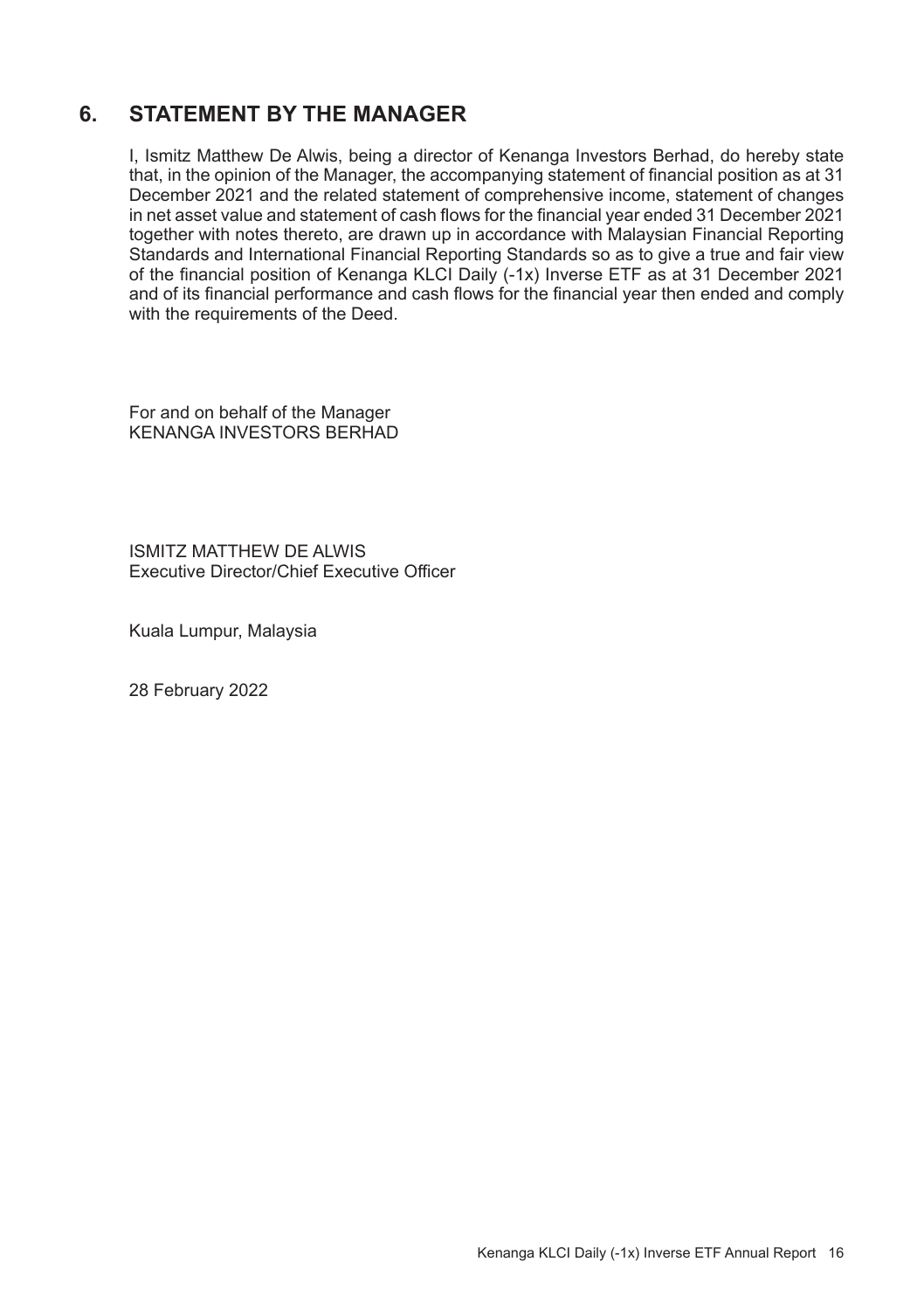# **7. FINANCIAL STATEMENTS**

## **7.1 STATEMENT OF COMPREHENSIVE INCOME FOR THE FINANCIAL YEAR ENDED 31 DECEMBER 2021**

|                                                                                                                                    | <b>Note</b> | 1.1.2021 to<br>31.12.2021<br><b>RM</b> | 20.12.2019<br>(date of<br>commencement)<br>to 31.12.2020<br><b>RM</b> |
|------------------------------------------------------------------------------------------------------------------------------------|-------------|----------------------------------------|-----------------------------------------------------------------------|
| <b>INVESTMENT INCOME</b>                                                                                                           |             |                                        |                                                                       |
| Interest income<br>Net gain/(loss) from investments:<br>- Financial (liabilities)/assets at<br>fair value through profit or loss   |             | 24,879                                 | 32,978                                                                |
| ("FVTPL")                                                                                                                          | 4           | 35,350                                 | (166, 725)                                                            |
|                                                                                                                                    |             | 60,229                                 | (133, 747)                                                            |
| <b>EXPENSES</b>                                                                                                                    |             |                                        |                                                                       |
| Manager's fee                                                                                                                      | 5           | 9,513                                  | 9,901                                                                 |
| Trustee's fee                                                                                                                      | 6           | 761                                    | 792                                                                   |
| Index license fee                                                                                                                  | 7           | 1,028                                  | 1,069                                                                 |
| Administration expenses                                                                                                            |             | 6,207                                  | 5,719                                                                 |
| Brokerage and other transaction costs                                                                                              |             | 4,322                                  | 5,397                                                                 |
|                                                                                                                                    |             | 21,831                                 | 22,878                                                                |
| <b>NET INCOME/(LOSS) BEFORE TAX</b>                                                                                                |             | 38,398                                 | (156, 625)                                                            |
| Income tax                                                                                                                         | 9           | (877)                                  |                                                                       |
| <b>NET INCOME/(LOSS) AFTER</b><br><b>TAX, REPRESENTING TOTAL</b><br><b>COMPREHENSIVE INCOME/</b><br>(LOSS) FOR THE FINANCIAL YEAR/ |             |                                        |                                                                       |
| <b>PERIOD</b>                                                                                                                      |             | 37,521                                 | (156, 625)                                                            |
| Net income/(loss) after tax comprises the<br>following:                                                                            |             |                                        |                                                                       |
| Realised gain/(loss)                                                                                                               |             | 80,521                                 | (172, 125)                                                            |
| Unrealised (loss)/gain                                                                                                             | 4           | (43,000)                               | 15,500                                                                |
|                                                                                                                                    |             | 37,521                                 | (156, 625)                                                            |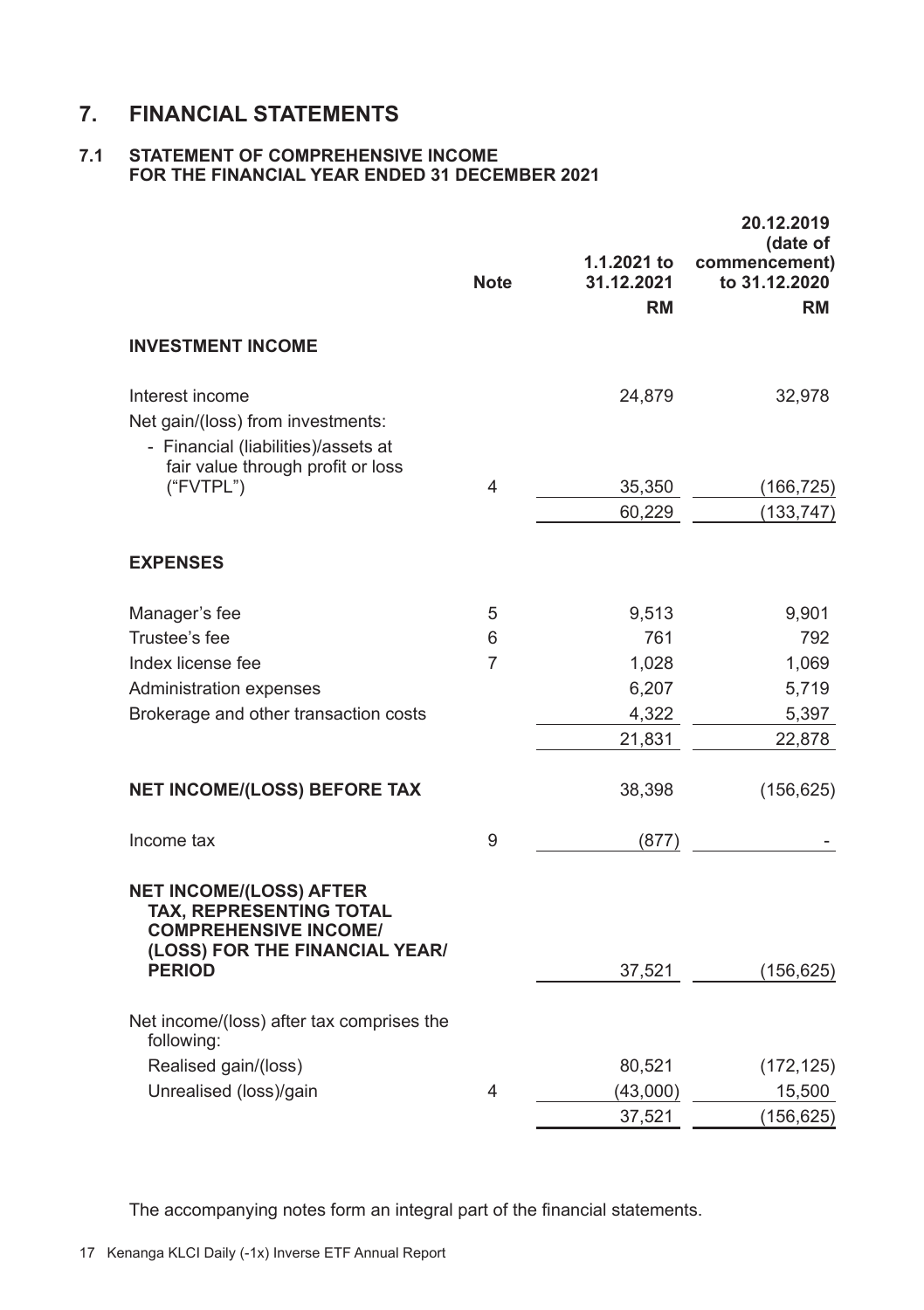#### **7.2 STATEMENT OF FINANCIAL POSITION AS AT 31 DECEMBER 2021**

|                                                                | <b>Note</b> | 31.12.2021<br><b>RM</b> | 31.12.2020<br><b>RM</b> |
|----------------------------------------------------------------|-------------|-------------------------|-------------------------|
| <b>ASSETS</b>                                                  |             |                         |                         |
| <b>INVESTMENTS</b>                                             |             |                         |                         |
| <b>Financial assets at FVTPL</b>                               | 4           |                         | 15,500                  |
| Short term deposits                                            | 10          | 1,413,105               | 1,410,000               |
|                                                                |             | 1,413,105               | 1,425,500               |
| <b>OTHER ASSETS</b>                                            |             |                         |                         |
| Other receivables                                              | 11          | 4,782                   | 4,741                   |
| Tax recoverable                                                |             | 388                     |                         |
| Cash in margin account                                         | 12          | 481,513                 | 405,702                 |
| Cash at bank                                                   |             | 10,210                  | 10,220                  |
|                                                                |             | 496,893                 | 420,663                 |
| <b>TOTAL ASSETS</b>                                            |             | 1,909,998               | 1,846,163               |
| <b>LIABILITIES</b>                                             |             |                         |                         |
| <b>Financial liabilities at FVTPL</b>                          | 4           | 27,500                  |                         |
| Amount due to Manager                                          |             | 416                     | 1,254                   |
| Amount due to Trustee                                          |             | 194                     | 405                     |
| Amount due to Index Provider                                   |             | 876                     | 1,069                   |
| Other payable                                                  |             | 116                     | 60                      |
| <b>TOTAL LIABILITIES</b>                                       |             | 29,102                  | 2,788                   |
| <b>EQUITY</b>                                                  |             |                         |                         |
| Unit holders' contribution                                     |             | 2,000,000               | 2,000,000               |
| <b>Accumulated losses</b>                                      |             | (119, 104)              | (156, 625)              |
| NET ASSET VALUE ("NAV") ATTRIBUTABLE<br><b>TO UNIT HOLDERS</b> | 13          | 1,880,896               | 1,843,375               |
| <b>TOTAL LIABILITIES AND EQUITY</b>                            |             | 1,909,998               | 1,846,163               |
| <b>NUMBER OF UNITS IN CIRCULATION</b>                          | 13(a)       | 1,000,000               | 1,000,000               |
| <b>NAV PER UNIT (RM)</b>                                       |             | 1.8809                  | 1.8434                  |
|                                                                |             |                         |                         |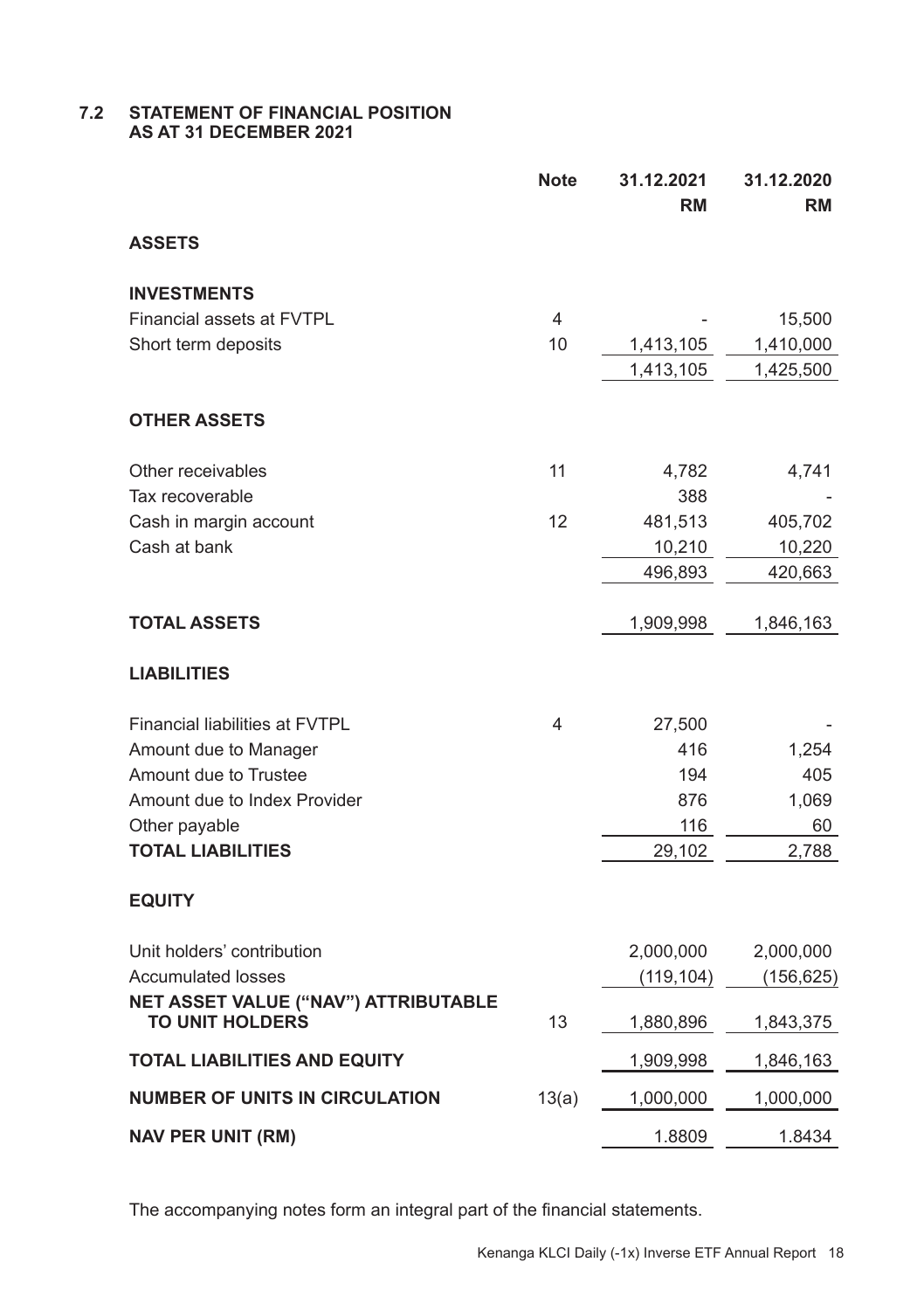# **7.3 STATEMENT OF CHANGES IN NET ASSET VALUE FOR THE FINANCIAL YEAR ENDED 31 DECEMBER 2021**

|                                                       | <b>Note</b> | Unit holders'<br>contribution<br><b>RM</b> | Accumulated<br>losses<br><b>RM</b> | Total NAV<br><b>RM</b> |
|-------------------------------------------------------|-------------|--------------------------------------------|------------------------------------|------------------------|
| 31.12.2021                                            |             |                                            |                                    |                        |
| At beginning of the financial year                    |             | 2,000,000                                  | (156, 625)                         | 1,843,375              |
| Total comprehensive income                            |             |                                            | 37,521                             | 37,521                 |
| At end of the financial year                          |             | 2,000,000                                  | (119,104)                          | 1,880,896              |
| 20.12.2019 (date of<br>commencement) to<br>31.12.2020 |             |                                            |                                    |                        |
| At date of commencement                               |             |                                            |                                    |                        |
| Total comprehensive loss                              |             |                                            | (156, 625)                         | (156, 625)             |
| Creation of units                                     | 13(a)       | 2,000,000                                  |                                    | 2,000,000              |
| At end of the financial period                        |             | 2,000,000                                  | (156,625)                          | 1,843,375              |
|                                                       |             |                                            |                                    |                        |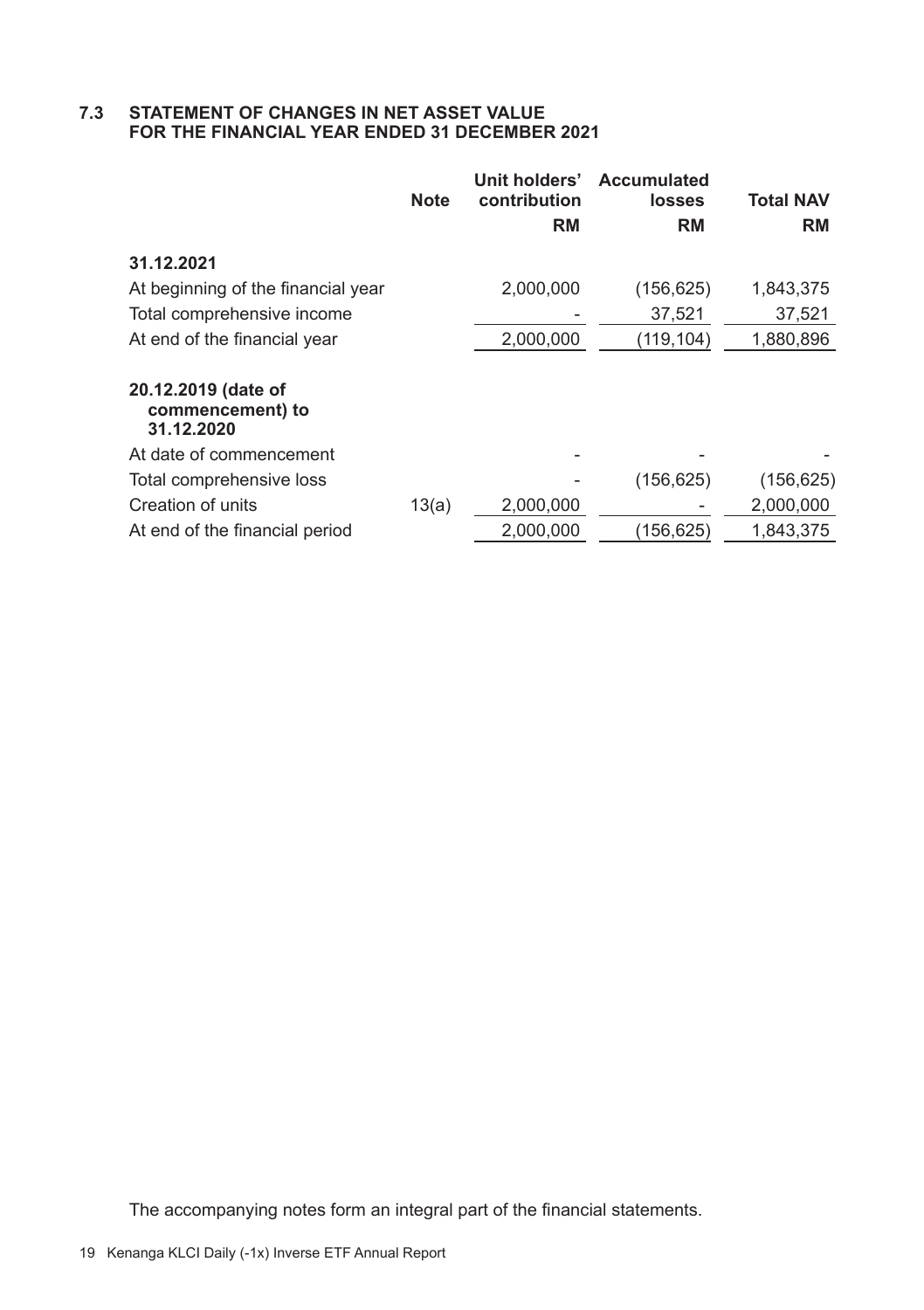#### **7.4 STATEMENT OF CASH FLOWS FOR THE FINANCIAL YEAR ENDED 31 DECEMBER 2021**

|                                                                                                       |                           | 20.12.2019<br>(date of         |
|-------------------------------------------------------------------------------------------------------|---------------------------|--------------------------------|
|                                                                                                       | 1.1.2021 to<br>31.12.2021 | commencement)<br>to 31.12.2020 |
|                                                                                                       | <b>RM</b>                 | <b>RM</b>                      |
| <b>CASH FLOWS FROM OPERATING AND</b><br><b>INVESTING ACTIVITIES</b>                                   |                           |                                |
| Net gain/(loss) from financial (liabilities)/assets at                                                |                           |                                |
| <b>FVTPL</b>                                                                                          | 78,350                    | (182, 225)                     |
| Interest received                                                                                     | 24,838                    | 32,737                         |
| Trustee's fee paid                                                                                    | (972)                     | (387)                          |
| Index license fee paid                                                                                | (1,221)                   |                                |
| Brokerage fee paid to financial institution                                                           | (4,322)                   | (5, 397)                       |
| Payment for other fees and expenses                                                                   | (7,051)                   | (10, 159)                      |
| Manager's fee paid                                                                                    | (9, 451)                  | (8,647)                        |
| Deposit to margin account                                                                             | (75, 811)                 | (405, 702)                     |
| Cash generated from/(used in) operating and<br>investing activities                                   | 4,360                     | (579, 780)                     |
| Income tax paid                                                                                       | (1,265)                   |                                |
| Net cash generated from/(used in) operating and<br>investing activities                               | 3,095                     | (579, 780)                     |
| <b>CASH FLOWS FROM FINANCING ACTIVITIES</b>                                                           |                           |                                |
| Cash received from units created, representing net<br>cash generated from financing activities        |                           | 2,000,000                      |
| <b>NET INCREASE IN CASH AND CASH</b><br><b>EQUIVALENTS</b>                                            | 3,095                     | 1,420,220                      |
| <b>CASH AND CASH EQUIVALENTS AT</b><br><b>BEGINNING OF THE FINANCIAL YEAR/DATE</b><br>OF COMMENCEMENT | 1,420,220                 |                                |
| <b>CASH AND CASH EQUIVALENTS AT END OF</b>                                                            |                           |                                |
| THE FINANCIAL YEAR/PERIOD                                                                             | 1,423,315                 | 1,420,220                      |
| Cash and cash equivalents comprise:                                                                   |                           |                                |
| Cash at bank                                                                                          | 10,210                    | 10,220                         |
| Short term deposits                                                                                   | 1,413,105                 | 1,410,000                      |
|                                                                                                       | 1,423,315                 | 1,420,220                      |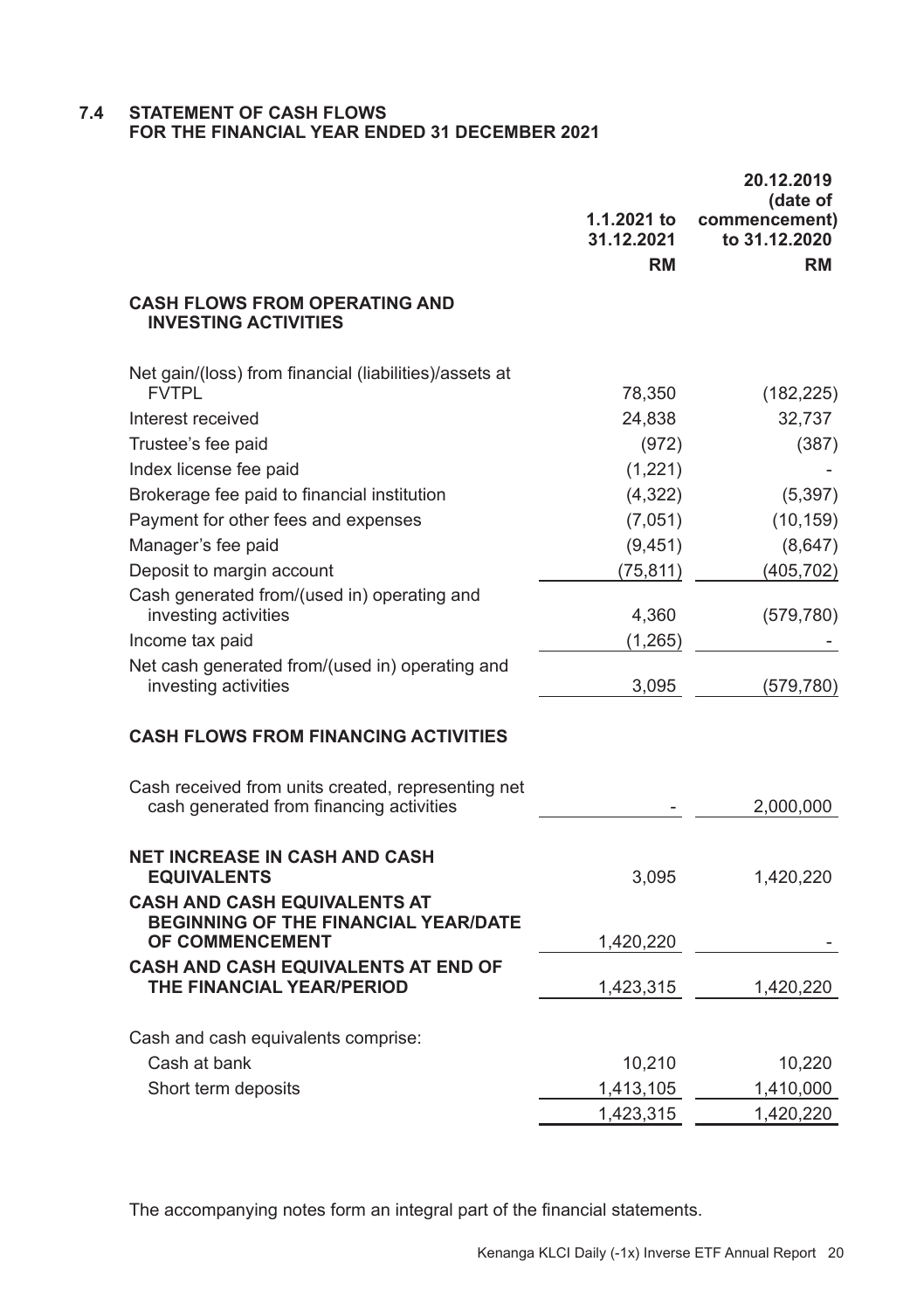## **7.5 NOTES TO THE FINANCIAL STATEMENTS FOR THE FINANCIAL YEAR ENDED 31 DECEMBER 2021**

#### **1. THE FUND, THE MANAGER AND THEIR PRINCIPAL ACTIVITIES**

Kenanga KLCI Daily (-1x) Inverse ETF ("the Fund") was constituted pursuant to the executed Deed dated 4 September 2019 ( "the Deed") between Kenanga Investors Berhad ("the Manager") and RHB Trustees Berhad ("the Trustee"). The Fund commenced operations on 20 December 2019 and listed on Bursa on 9 January 2020, and will continue to be in operation until terminated as provided under Clause 26 of the Deed.

The Fund is listed on the Main Market of Bursa Malaysia Securities Berhad from 13 January 2020 and aims to provide daily performance, before fees and expenses, which closely corresponds to the daily performance of the benchmark, the FTSE Bursa Malaysia KLCI Daily Short (Price) Index, as provided by FTSE International Limited ("the Index Provider"). The Fund intends to adopt a futures-based replication investment strategy to achieve the investment objective.

The Manager, Kenanga Investors Berhad, is a wholly-owned subsidiary of Kenanga Investment Bank Berhad that is listed on the Main Market of Bursa Malaysia Securities Berhad. All of these companies are incorporated in Malaysia.

The principal place of business of the Manager is Level 14, Kenanga Tower, 237, Jalan Tun Razak, 50400 Kuala Lumpur.

The financial statements were authorised for issue by the Chief Executive Officer of the Manager on 28 February 2022.

#### **2. FINANCIAL RISK MANAGEMENT OBJECTIVES AND POLICIES**

The Fund is exposed to a variety of risks including market risk (which includes interest rate risk and price risk), credit risk and liquidity risk. Whilst these are the most important types of financial risks inherent in each type of financial instruments, the Manager and the Trustee would like to highlight that this list does not purport to constitute an exhaustive list of all the risks inherent in an investment in the Fund.

The Fund has an approved set of investment guidelines and policies as well as internal controls which sets out its overall business strategies to manage these risks to optimise returns and preserve capital for the unit holders, consistent with the long term objectives of the Fund.

#### **a. Market risk**

Market risk is the risk that the fair value or future cash flows of a financial instrument will fluctuate because of changes in market prices. Market risk includes interest rate risk and price risk.

Market risk arises when the value of the investments fluctuates in response to the activities of individual companies, general market or economic conditions. It stems from the fact that there are other economy-wide perils, which threaten all businesses Hence, investors are exposed to market uncertainties. Fluctuation in the investments' prices caused by uncertainties in the economic, political and social environment will affect the NAV of the Fund.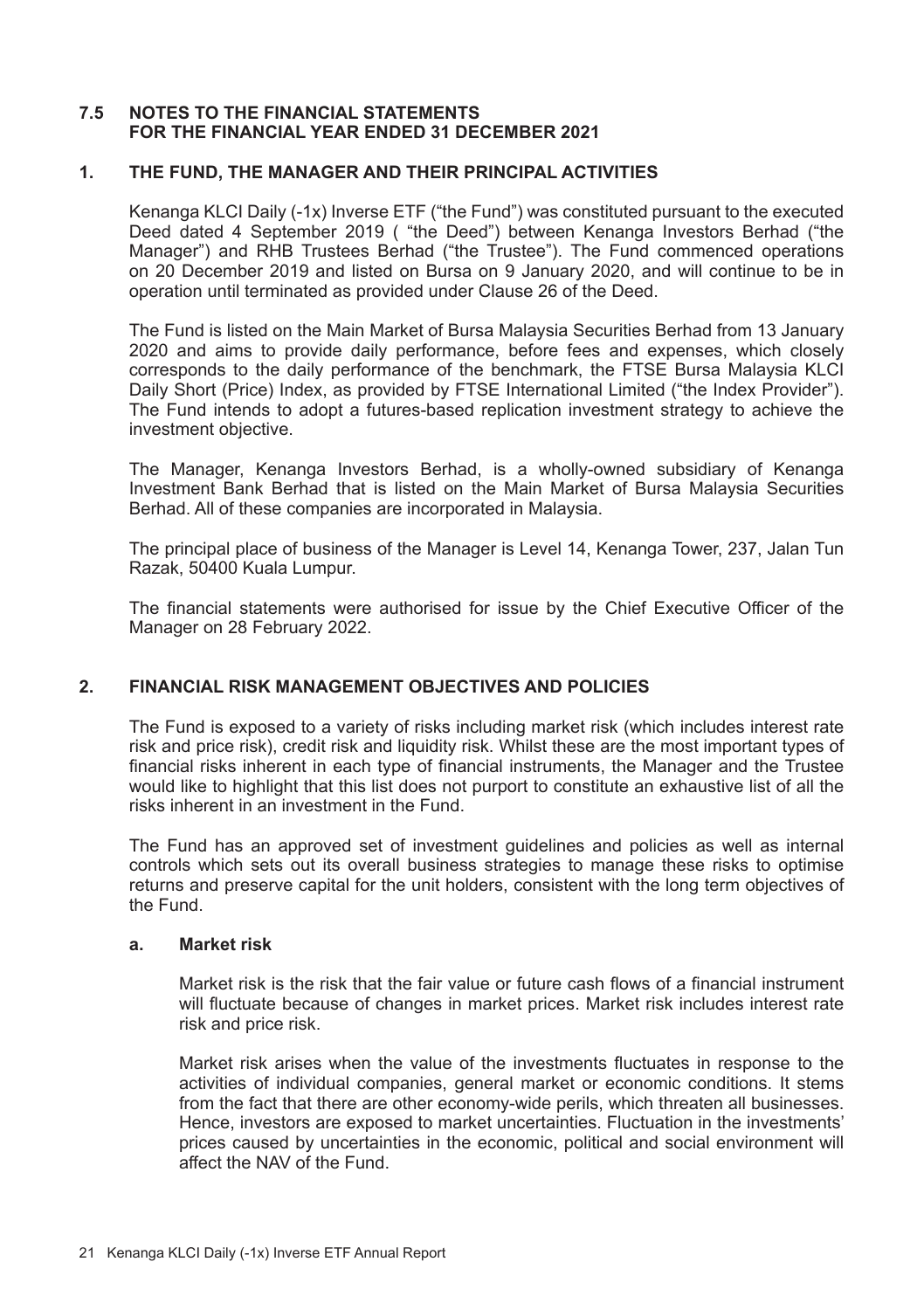#### **a. Market risk (contd.)**

The Manager manages the risk of unfavourable changes in prices by cautious review of the investments and continuous monitoring of their performance and risk profiles.

#### **i. Interest rate risk**

Interest rate risk refers to how the changes in the interest rate environment would affect the performance of Fund's investments. Rate offered by the financial institutions will fluctuate according to the Overnight Policy Rate determined by Bank Negara Malaysia and this has direct correlation with the Fund's investments in short term deposits.

The Fund is not exposed to significant interest rate risk as its deposits are short term in nature and have fixed interest rates.

#### **Interest rate risk exposure**

The following table analyses the Fund's interest rate risk exposure. The Fund's financial assets and financial liabilities are disclosed at fair value and categorised by the earlier of contractual re-pricing or maturity dates.

|                              | Up to<br>1 year<br><b>RM</b> | Non-<br>exposure<br>to interest<br>rate<br>movement<br><b>RM</b> | <b>Total</b><br><b>RM</b> | Weighted<br>average<br>effective<br>interest<br>rate*<br>% |
|------------------------------|------------------------------|------------------------------------------------------------------|---------------------------|------------------------------------------------------------|
| 31.12.2021                   |                              |                                                                  |                           |                                                            |
| <b>Assets</b>                |                              |                                                                  |                           |                                                            |
| Short term deposits          | 1,413,105                    |                                                                  | 1,413,105                 | 1.6                                                        |
| Cash in margin               |                              |                                                                  |                           |                                                            |
| account                      | 481,513                      |                                                                  | 481,513                   | 0.5                                                        |
| Other assets                 |                              | 14,992                                                           | 14,992                    |                                                            |
|                              | 1,894,618                    | 14,992                                                           | 1,909,610                 |                                                            |
|                              |                              |                                                                  |                           |                                                            |
| <b>Liabilities</b>           |                              |                                                                  |                           |                                                            |
| <b>Financial liabilities</b> |                              |                                                                  |                           |                                                            |
| at FVTPL                     |                              | 27,500                                                           | 27,500                    |                                                            |
| Other liabilities            |                              | 1,486                                                            | 1,486                     |                                                            |
|                              |                              | 28,986                                                           | 28,986                    |                                                            |
|                              |                              |                                                                  |                           |                                                            |
| <b>Total interest rate</b>   |                              |                                                                  |                           |                                                            |
| sensitivity gap              | 1,894,618                    | (13,994)                                                         | 1,880,624                 |                                                            |

\* Calculated based on assets with exposure to interest rate movement only.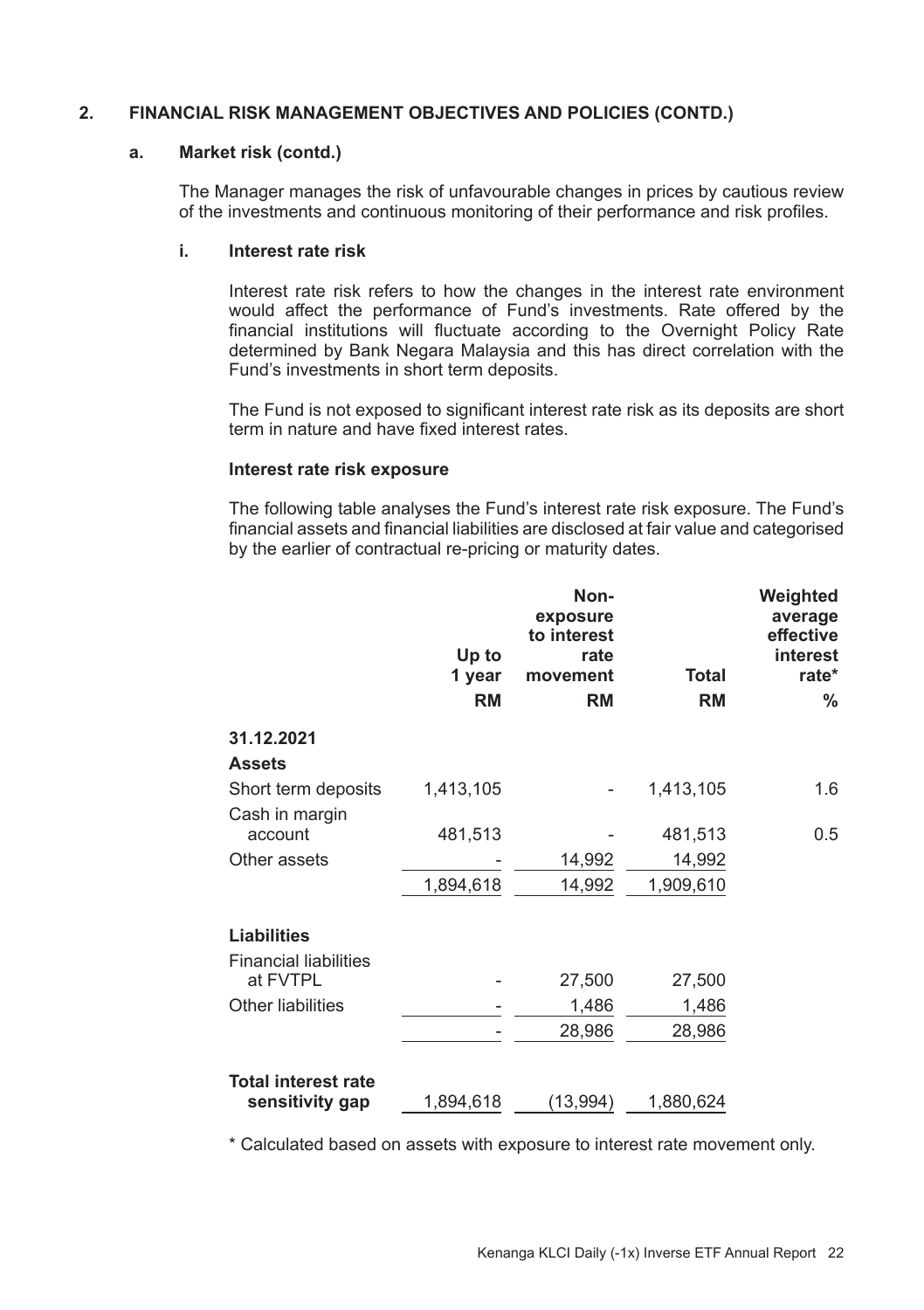#### **a. Market risk (contd.)**

# **i. Interest rate risk (contd.)**

**Interest rate risk exposure (contd.)**

|                                               | Up to $1$<br>year | Non-<br>exposure<br>to interest<br>rate<br>movement | <b>Total</b> | Weighted<br>average<br>effective<br>interest<br>rate* |
|-----------------------------------------------|-------------------|-----------------------------------------------------|--------------|-------------------------------------------------------|
|                                               | <b>RM</b>         | <b>RM</b>                                           | <b>RM</b>    | %                                                     |
| 31.12.2020                                    |                   |                                                     |              |                                                       |
| Financial assets at<br><b>FVTPL</b>           |                   | 15,500                                              | 15,500       |                                                       |
| Short term deposits                           | 1,410,000         |                                                     | 1,410,000    | 1.7                                                   |
| Cash in margin<br>account                     | 405,702           |                                                     | 405,702      | 0.5                                                   |
| Other assets                                  |                   | 14,961                                              | 14,961       |                                                       |
|                                               | 1,815,702         | 30,461                                              | 1,846,163    |                                                       |
| <b>Liabilities</b>                            |                   |                                                     |              |                                                       |
| Other liabilities                             |                   | 2,728                                               | 2,728        |                                                       |
| <b>Total interest rate</b><br>sensitivity gap | 1,815,702         | 27,733                                              | 1,843,435    |                                                       |

\* Calculated based on assets with exposure to interest rate movement only.

# **ii. Price risk**

Price risk is the risk of unfavourable changes in the fair values of listed derivatives The Fund invests in listed derivatives which are exposed to price fluctuations. This may then affect the NAV of the Fund.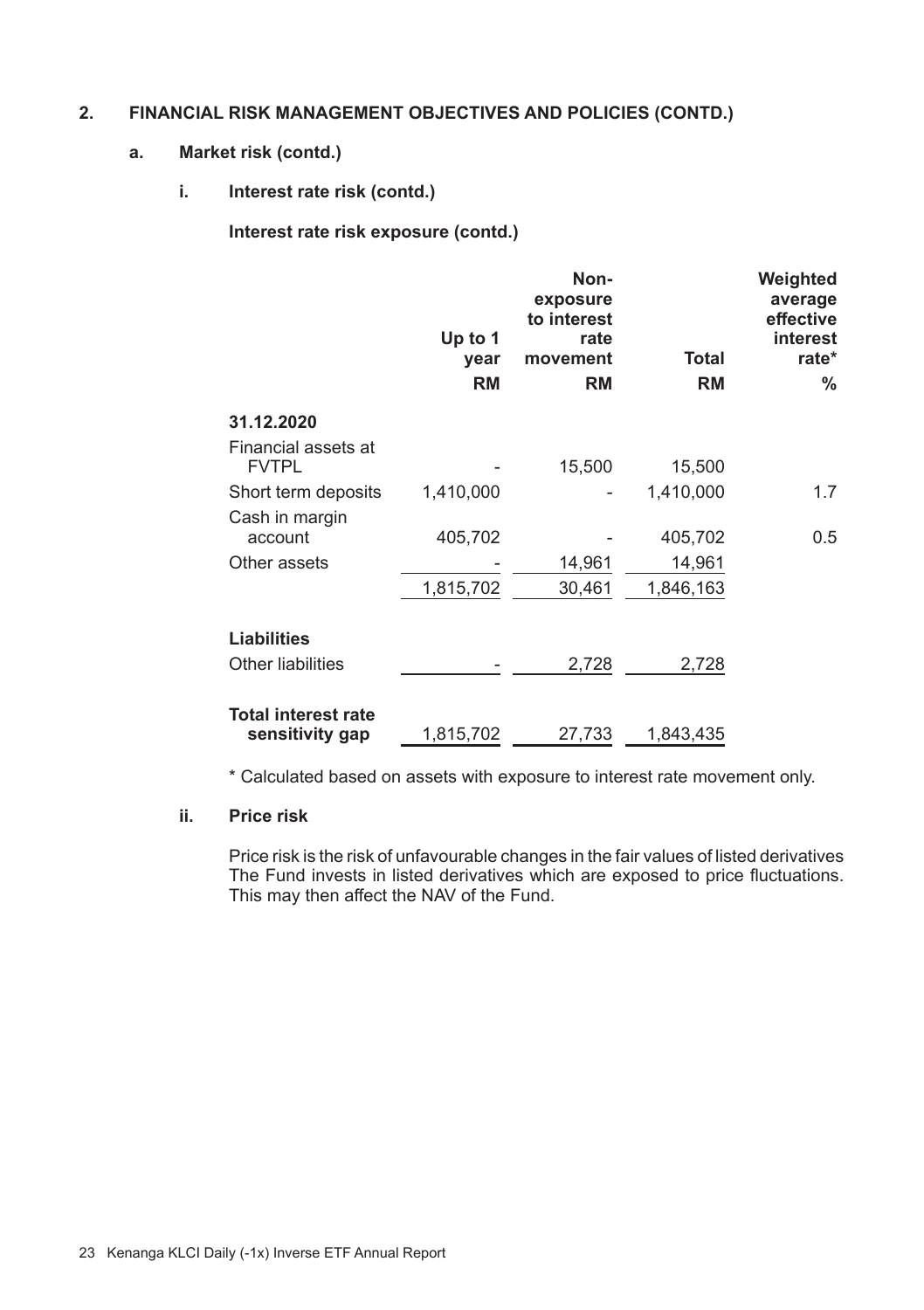# **a. Market risk (contd.)**

## **ii. Price risk (contd.)**

#### **Price risk sensitivity**

The Manager's best estimate of the effect on the income/(loss) for the financial year/period due to a reasonably possible change in investments in investments in listed derivatives, with all other variables held constant is indicated in the table below:

|                                              | Increase/(Decrease)<br><b>Basis points</b> | Effects on income/<br>(loss) for the<br>Changes in price financial year/period<br>Gain/(Loss)<br><b>RM</b> |
|----------------------------------------------|--------------------------------------------|------------------------------------------------------------------------------------------------------------|
| 31.12.2021<br>Financial assets at FVTPL      | 5/(5)                                      | (974)/974                                                                                                  |
| 31.12.2020<br>Financial liabilities at FVTPL | 5/(5)                                      | (897)/897                                                                                                  |

In practice, the actual trading results may differ from the sensitivity analysis above and the difference could be material.

# **Price risk concentration**

The following table sets out the Fund's exposure and concentration to price risk based on its portfolio of financial instruments as at the reporting date.

|                                             | <b>Fair value</b>        |        | <b>Percentage of NAV</b> |            |
|---------------------------------------------|--------------------------|--------|--------------------------|------------|
|                                             | 31.12.2020<br>31.12.2021 |        | 31.12.2021               | 31.12.2020 |
|                                             | RM                       | RM     | %                        | %          |
| Financial (liabilities)/<br>assets at FVTPL | (27,500)                 | 15,500 | (1.5)                    | 0.8        |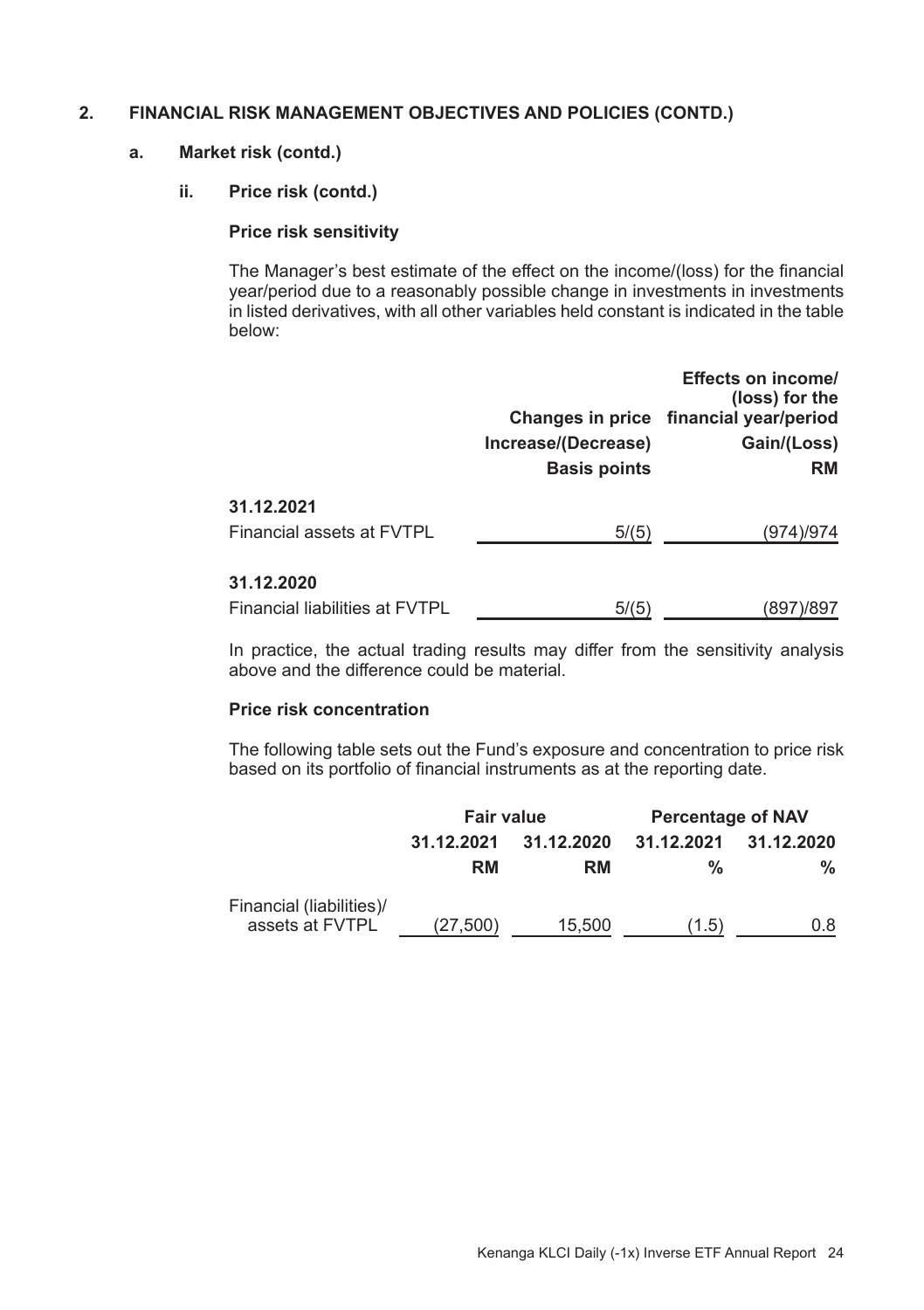#### **b. Credit risk**

Credit risk is the risk that the counterparty to a financial instrument will cause a financial loss to the Fund by failing to discharge an obligation. The Manager manages the credit risk by undertaking credit evaluation to minimise such risk.

#### **i. Credit risk exposure**

As at the reporting date, the Fund's maximum exposure to credit risk is represented by the carrying amount of each class of financial asset recognised in the statement of financial position.

#### **ii. Financial assets that are either past due or impaired**

As at the reporting date, there are no financial assets that are either past due or impaired.

#### **iii. Credit quality of financial assets**

#### **Short term deposits**

The Fund invests in deposits with financial institutions licensed under the Financial Services Act 2013 and Islamic Financial Services Act 2013. The following table analyses these financial assets by rating category:

|           | Percentage of total short<br>term deposits |            | <b>Percentage of NAV</b> |            |
|-----------|--------------------------------------------|------------|--------------------------|------------|
|           | 31.12.2021                                 | 31.12.2020 | 31.12.2021               | 31.12.2020 |
|           | %                                          | %          | %                        | %          |
| Rating    |                                            |            |                          |            |
| P1/MARC-1 | 100.0                                      | 100.0      | 75.1                     | 76.5       |

#### **Cash in margin account**

As the Fund invests in listed derivatives, the cash in margin account represents margin deposits held in respect of the open exchange-traded futures contracts. The following table analyses these financial assets by rating category:

|           | Percentage of total cash in<br>margin account |            | <b>Percentage of NAV</b> |            |
|-----------|-----------------------------------------------|------------|--------------------------|------------|
|           | 31.12.2021                                    | 31.12.2020 | 31.12.2021               | 31.12.2020 |
|           | %                                             | %          | %                        | %          |
| Rating    |                                               |            |                          |            |
| Not rated | 100.0                                         | 100.0      | 25.6                     | 22.0       |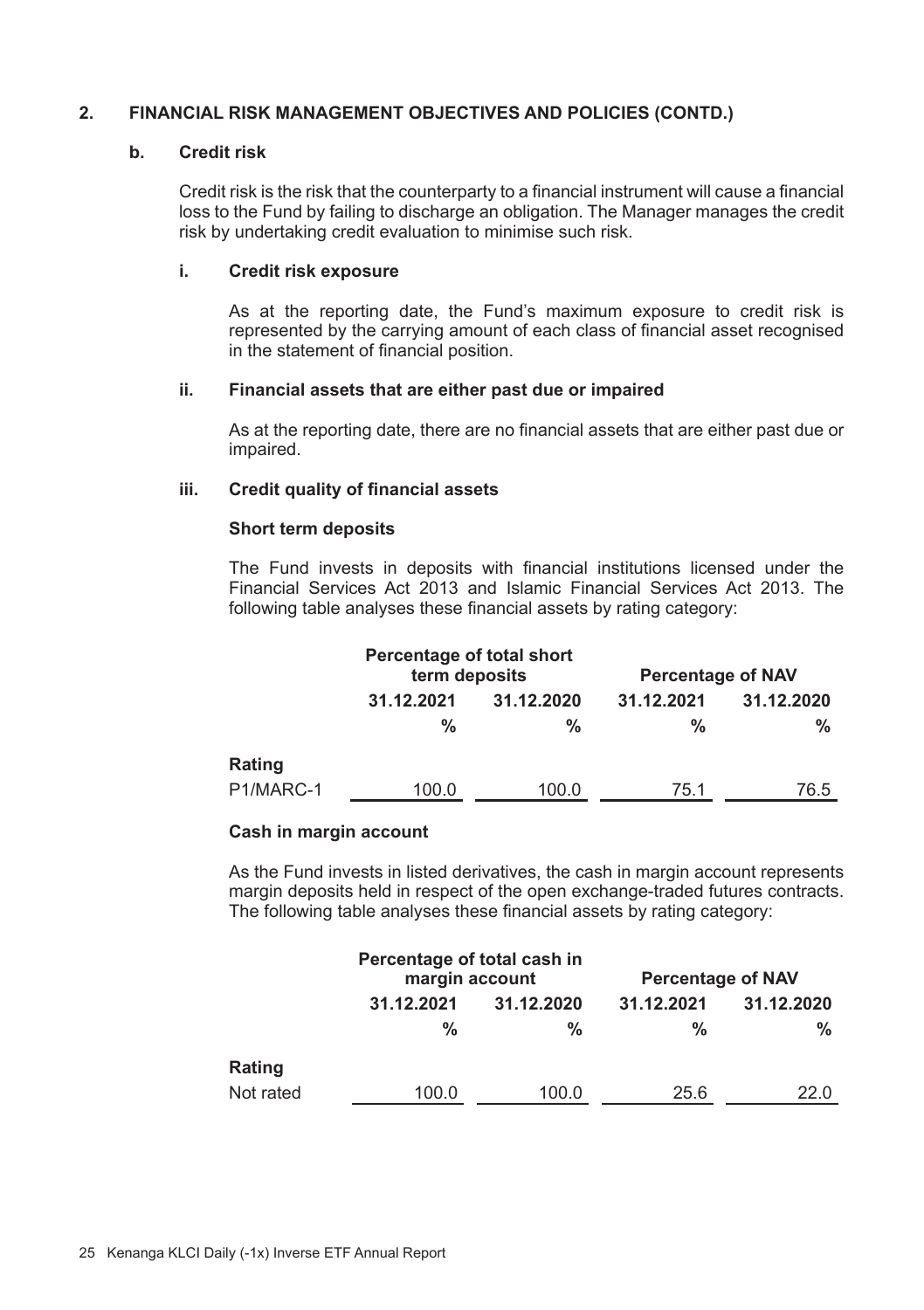#### **c. Liquidity risk**

Liquidity risk is defined as the risk that the Fund will encounter difficulty in meeting obligations associated with financial liabilities that are to be settled by delivering cash or another financial asset. Exposure to liquidity risk arises because of the possibility that the Fund could be required to pay its liabilities or cancel its units earlier than expected. The Fund is exposed to cancellation of its units on a regular basis. Units sold to unit holders by the Manager are cancellable at the unit holders' option based on the Fund's NAV per unit at the time of cancellation calculated in accordance with the Deed.

The liquid assets comprise cash at bank, short term deposits with licensed financial institutions and other instruments, which are capable of being converted into cash within 7 days.

The following table analyses the maturity profile of the Fund's financial assets and financial liabilities in order to provide a complete view of the Fund's contractual commitments and liquidity.

|                                       | Up to 1 year |           |           |
|---------------------------------------|--------------|-----------|-----------|
|                                       | <b>Note</b>  | 2021      | 2020      |
|                                       |              | RM        | <b>RM</b> |
| <b>Assets</b>                         |              |           |           |
| <b>Financial assets at FVTPL</b>      |              |           | 15,500    |
| Short term deposits                   |              | 1,413,105 | 1,410,000 |
| Cash in margin account                |              | 481,513   | 405,702   |
| Other assets                          |              | 14,992    | 14,961    |
|                                       | i.           | 1,909,610 | 1,846,163 |
| Liabilities                           |              |           |           |
| <b>Financial liabilities at FVTPL</b> |              | 27,500    |           |
| <b>Other liabilities</b>              |              | 1,486     | 2,728     |
|                                       | ii.          | 28,986    | 2,728     |
| Equity                                | iii.         | 1,880,896 | 1,843,375 |
| Liquidity gap                         |              | (272)     | 60        |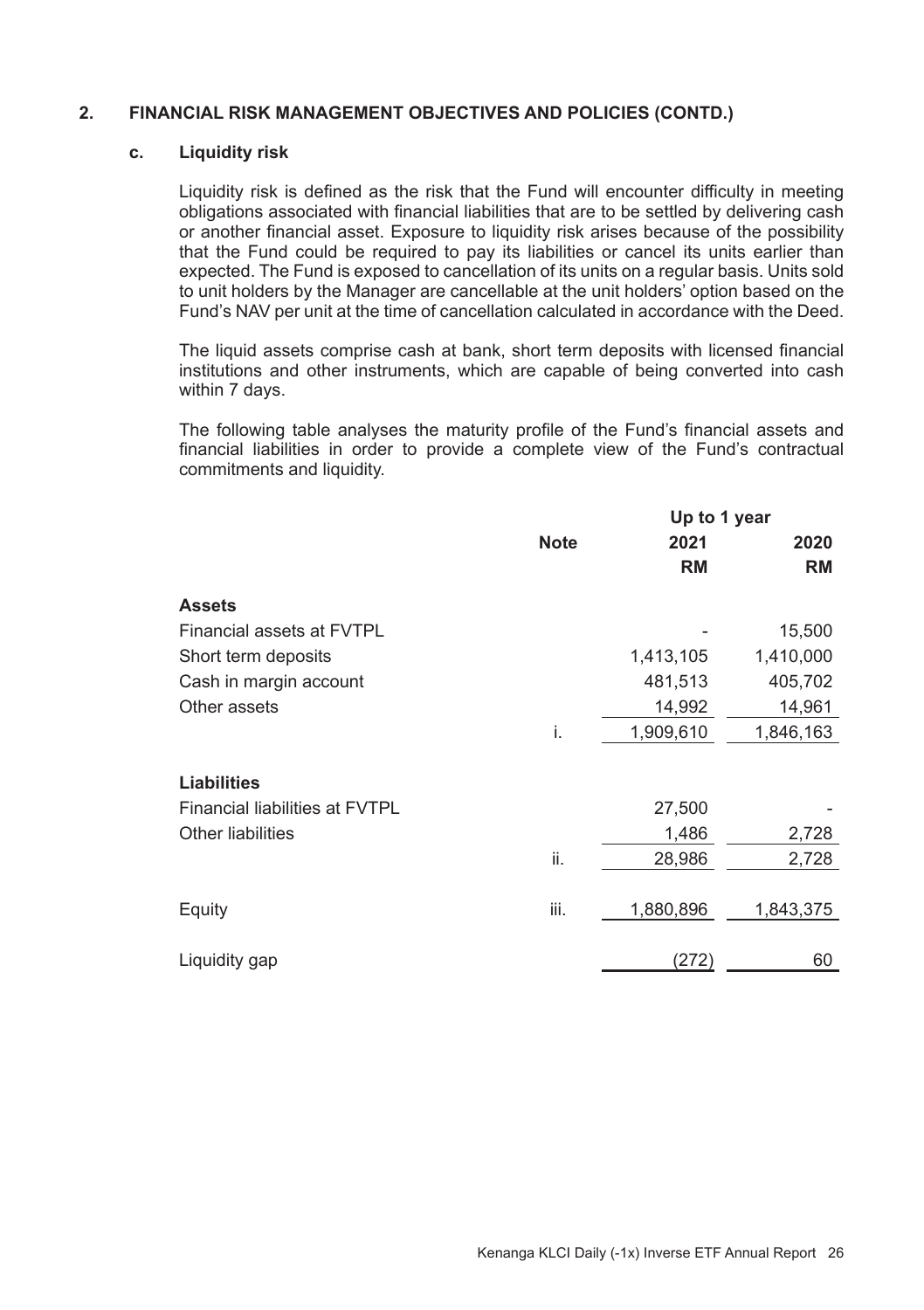#### **c. Liquidity risk (contd.)**

#### **i. Financial assets**

Analysis of financial assets at FVTPL into maturity groupings is based on the expected date on which these assets will be realised. The Fund's investments in listed derivatives have been included in the "up to 1 year" category on the assumption that these are highly liquid investments which can be realised should all of the Fund's unit holders' equity be required to be redeemed. For other assets, the analysis into maturity groupings is based on the remaining period from the end of the reporting period to the contractual maturity date or if earlier, the expected date on which the assets will be realised.

#### **ii. Financial liabilities**

Analysis of financial liabilities at FVTPL into maturity groupings is based on the expected date on which these assets will be realised. The Fund's investments in listed derivatives have been included in the "up to 1 year" category on the assumption that these are highly liquid investments which can be realised should all of the Fund's unit holders' equity be required to be redeemed. For other liabilities, the analysis into maturity grouping is based on the remaining period from the end of the reporting period to the contractual maturity date or if earlier, the date on which liabilities will be settled. When the counterparty has a choice of when the amount is paid, the liability is allocated to the earliest period in which the Fund can be required to pay.

#### **iii. Equity**

As the unit holders can request for redemption of their units, they have been categorised as having a maturity of "up to 1 year".

#### **d. Regulatory reportings**

It is the Manager's responsibility to ensure full compliance of all requirements under the Guidelines on Exchange-Traded Funds issued by Securities Commission Malaysia. Any breach of any such requirement has been reported in the mandatory reporting to Securities Commission Malaysia on a quarterly basis.

# **3. SUMMARY OF SIGNIFICANT ACCOUNTING POLICIES**

#### **a. Basis of accounting**

The financial statements of the Fund have been prepared in accordance with Malaysian Financial Reporting Standards ("MFRS") as issued by the Malaysian Accounting Standards Board ("MASB") and International Financial Reporting Standards ("IFRS") as issued by the International Accounting Standards Board ("IASB").

The financial statements have been prepared on the historical cost basis except as disclosed in the accounting policies below.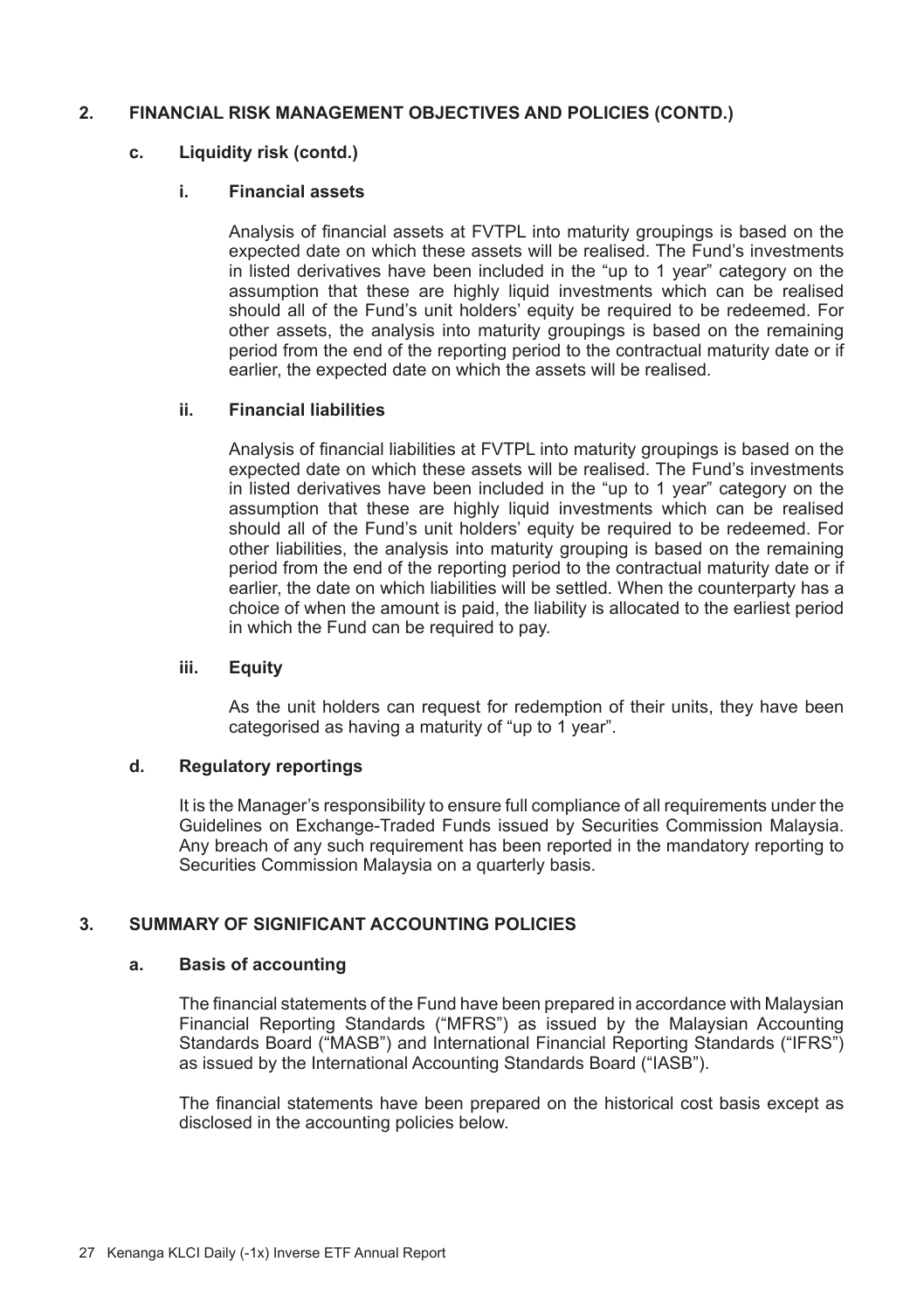#### **a. Basis of accounting (contd.)**

The accounting policies adopted are consistent with those of the previous financial period except for the adoption of the amended MFRS, which became effective for the Fund on 1 January 2021.

| <b>Description</b>                                                                                      | <b>Effective for financial</b><br>periods beginning on<br>or after |
|---------------------------------------------------------------------------------------------------------|--------------------------------------------------------------------|
| Amendments to MFRS 16: Covid-19 Related Rent<br>Concessions                                             | 1 June 2020                                                        |
| Amendments to MFRS 4: Extension of the Temporary<br><b>Exemption from Applying MFRS 9</b>               | 17 August 2020                                                     |
| Amendments to MFRS 9, MFRS 139, MFRS 7, MFRS 4 and<br>MFRS 16: Interest Rate Benchmark Reform - Phase 2 | 1 January 2021                                                     |

The adoption of the amended MFRS did not have any significant impact on the financial position or performance of the Fund.

#### **b. Standards and amendments issued but not yet effective**

As at the reporting date, the following amendments to standards that have been issued by MASB will be effective for the Fund in future financial periods. The Fund intends to adopt the relevant standards and amendments to standards when they become effective.

| <b>Description</b>                                                                                                                                                                              | <b>Effective for financial</b><br>periods beginning on<br>or after |
|-------------------------------------------------------------------------------------------------------------------------------------------------------------------------------------------------|--------------------------------------------------------------------|
| Amendments to MFRS 16: Covid-19 Related Rent<br>Concessions beyond 30 June 2021                                                                                                                 | 1 April 2021                                                       |
| Amendments to MFRS contained in the document entitled<br>"Annual Improvements to MFRS Standards 2018 - 2020"                                                                                    | 1 January 2022                                                     |
| Amendments to MFRS 1: Subsidiary as a First-time Adopter<br>contained in the document entitled "Annual Improvements"<br>to MFRS Standards 2018 - 2020"                                          | 1 January 2022                                                     |
| Amendments to MFRS 9: Fees in the '10 per cent' Test<br>for Derecognition of Financial Liabilities contained in<br>the document entitled "Annual Improvements to MFRS<br>Standards 2018 - 2020" | 1 January 2022                                                     |
| Amendments to Illustrative Examples accompanying MFRS<br>16: Lease Incentives contained in the document entitled<br>"Annual Improvements to MFRS Standards 2018 - 2020"                         | 1 January 2022                                                     |
| Amendments to MFRS 141: Taxation in Fair Value<br>Measurements contained in the document entitled<br>"Annual Improvements to MFRS Standards 2018 - 2020"                                        | 1 January 2022                                                     |
| Amendments to MFRS 3: Reference to the Conceptual<br>Framework                                                                                                                                  | 1 January 2022                                                     |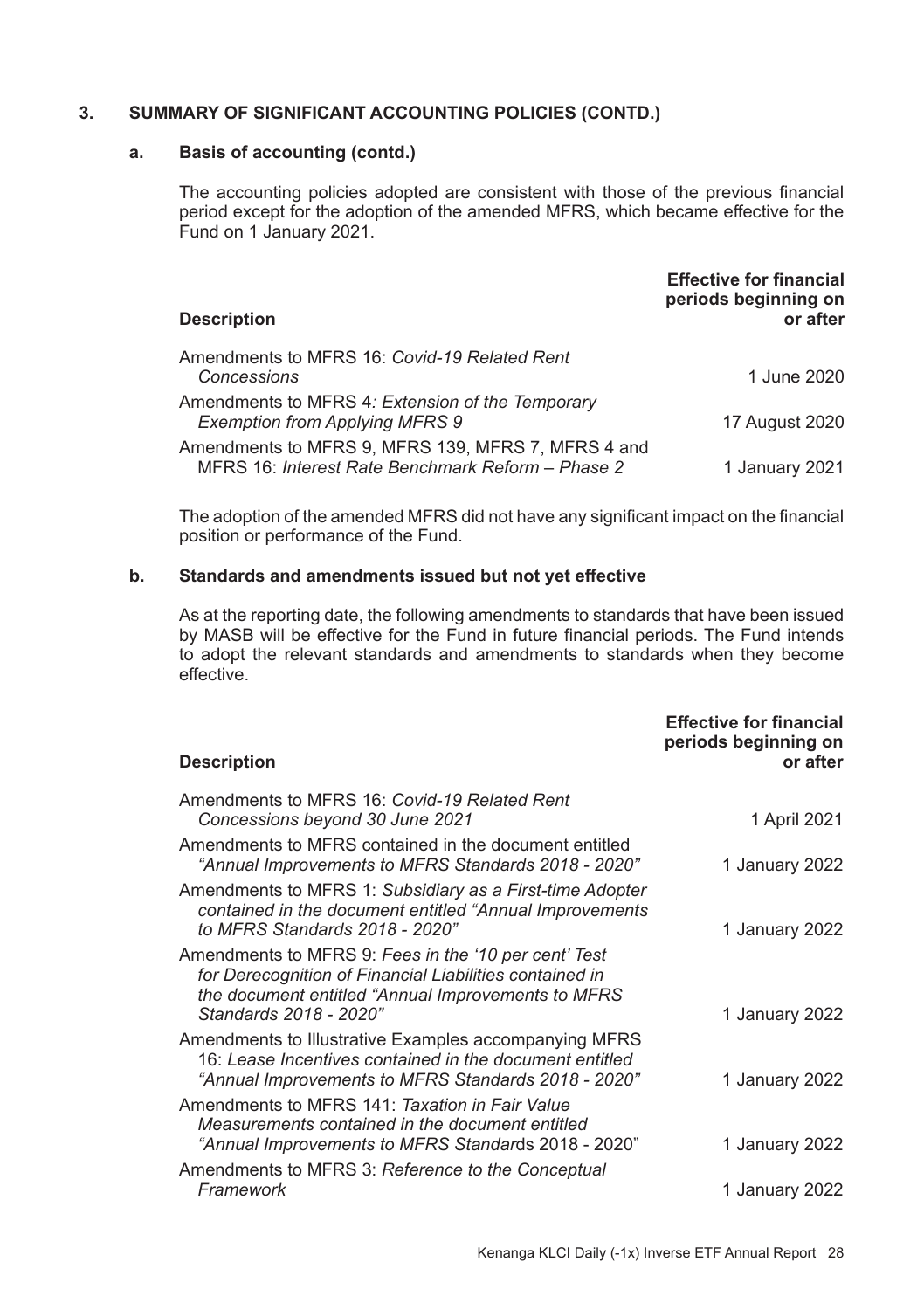#### **b. Standards and amendments issued but not yet effective (contd.)**

|                                                                                                                                 | <b>Effective for financial</b><br>periods beginning on |
|---------------------------------------------------------------------------------------------------------------------------------|--------------------------------------------------------|
| <b>Description</b>                                                                                                              | or after                                               |
| Amendments to MFRS 116: Property, Plant and Equipment<br>– Proceeds before Intended Use                                         | 1 January 2022                                         |
| Amendments to MFRS 137: Onerous Contracts - Cost of<br><b>Fulfilling a Contract</b>                                             | 1 January 2022                                         |
| MFRS 17: Insurance Contracts                                                                                                    | 1 January 2023                                         |
| Amendments to MFRS 17: Insurance Contracts                                                                                      | 1 January 2023                                         |
| Amendment to MFRS 17: Initial Application of MFRS 17 and<br>MFRS 9 - Comparative Information                                    | 1 January 2023                                         |
| Amendments to MFRS 101: Classification of Liabilities as<br><b>Current or Non-current</b>                                       | 1 January 2023                                         |
| Amendments to MFRS 101: Disclosure of Accounting<br>Policies                                                                    | 1 January 2023                                         |
| Amendments to MFRS 108: Definition of Accounting<br><b>Fstimates</b>                                                            | 1 January 2023                                         |
| Amendments to MFRS 112: Deferred Tax related to Assets<br>and Liabilities arising from a Single Transaction                     | 1 January 2023                                         |
| Amendments to MFRS 10 and MFRS 128: Sale or<br>Contribution of Assets between an Investor and its<br>Associate or Joint Venture | To be announced<br>by MASB                             |

These pronouncements are not expected to have any significant impact to the financial statements of the Fund upon their initial application.

#### **c. Financial instruments**

Financial assets and liabilities are recognised in the statement of financial position when, and only when, the Fund becomes a party to the contractual provisions of the financial instruments.

#### **i. Initial recognition**

The classification of financial instruments at initial recognition depends on their contractual terms and the business model for managing the instruments, as described in Notes 3(c)(ii) and (iii).

#### **ii. Measurement categories of financial assets and liabilities**

The Fund classifies all of its financial assets based on the business model for managing the assets and the asset's contractual terms, measured at either:

- Amortised cost:
- Fair value through other comprehensive income; and
- Fair value through profit or loss.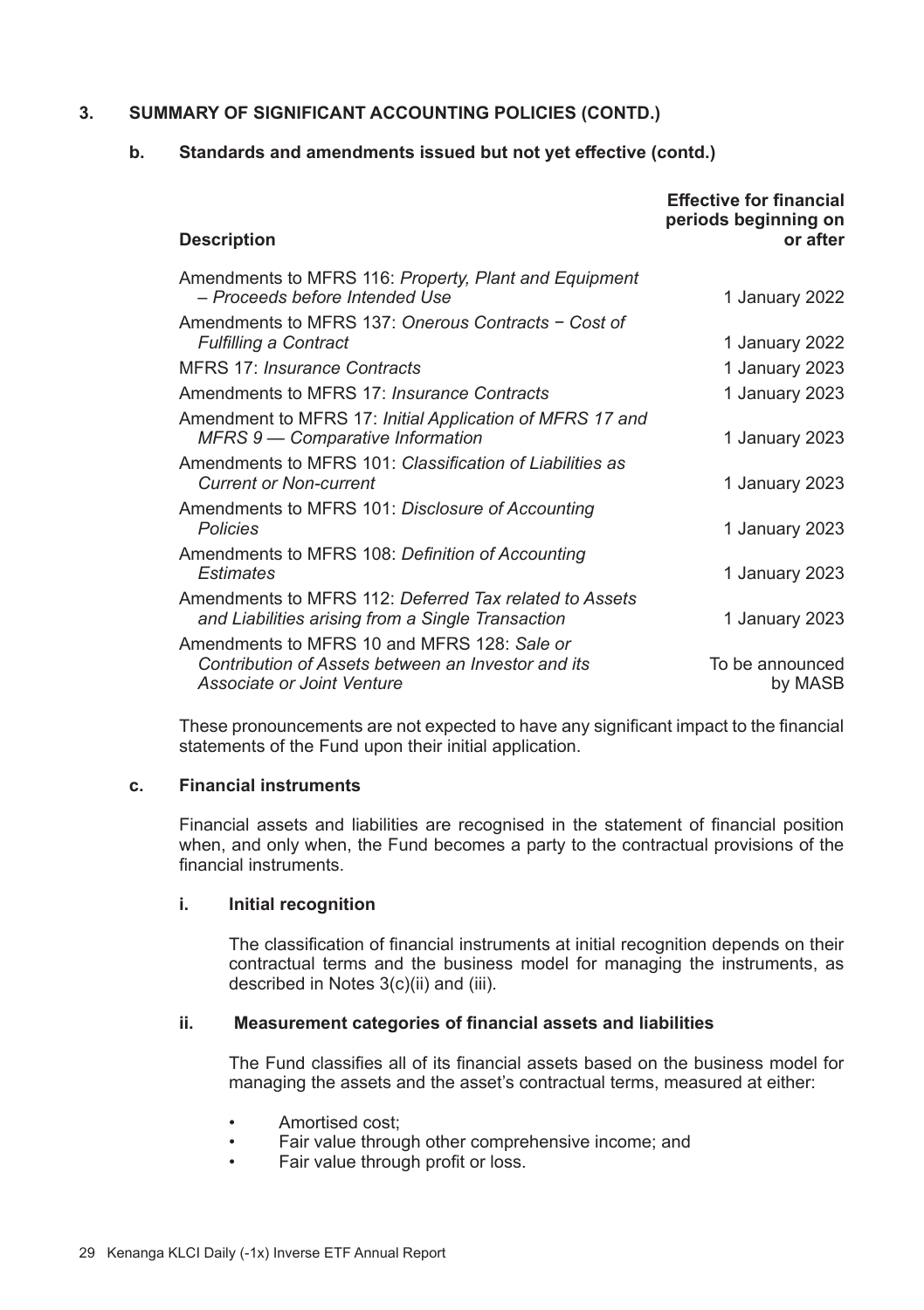#### **c. Financial instruments (contd.)**

#### **ii. Measurement categories of financial assets and liabilities (contd.)**

The Fund may designate financial instruments at FVTPL, if so doing eliminates or significantly reduces measurement or recognition inconsistencies

Financial assets are initially measured at their fair values plus, except in the case of financial assets recorded at FVTPL, transaction costs.

The Fund's other financial assets include cash in margin account, cash at banks, short term deposits, trade receivables and other receivables.

Financial liabilities are classified according to the substance of the contractual arrangements entered into and the definitions of a financial liability. Financial liabilities are classified as either financial liabilities at FVTPL or other financial liabilities.

The Fund's other financial liabilities include trade payables and other payables.

Other financial liabilities are recognised and initially measured at fair values, net of directly attributable transaction costs and subsequently measured at amortised cost using the effective interest rate ("EIR"). Gains or losses are recognised in profit or loss when the liabilities are derecognised, and through the amortisation process.

#### **iii. Due from banks, short term deposits, trade receivables and other receivables at amortised cost**

The Fund only measures the cash at banks, short term deposits, trade receivables and other receivables at amortised cost if both of the following conditions are met:

- The financial asset is held within a business model with the objective to hold financial assets in order to collect contractual cash flows; and
- The contractual terms of the financial asset give rise on specified dates to cash flows that are solely payments of principal and interest ("SPPI") on the principal amount outstanding.

The details of these conditions are outlined below.

# **Business model assessment**

The Fund determines its business model at the level that best reflects how it manages groups of financial assets to achieve its business objective.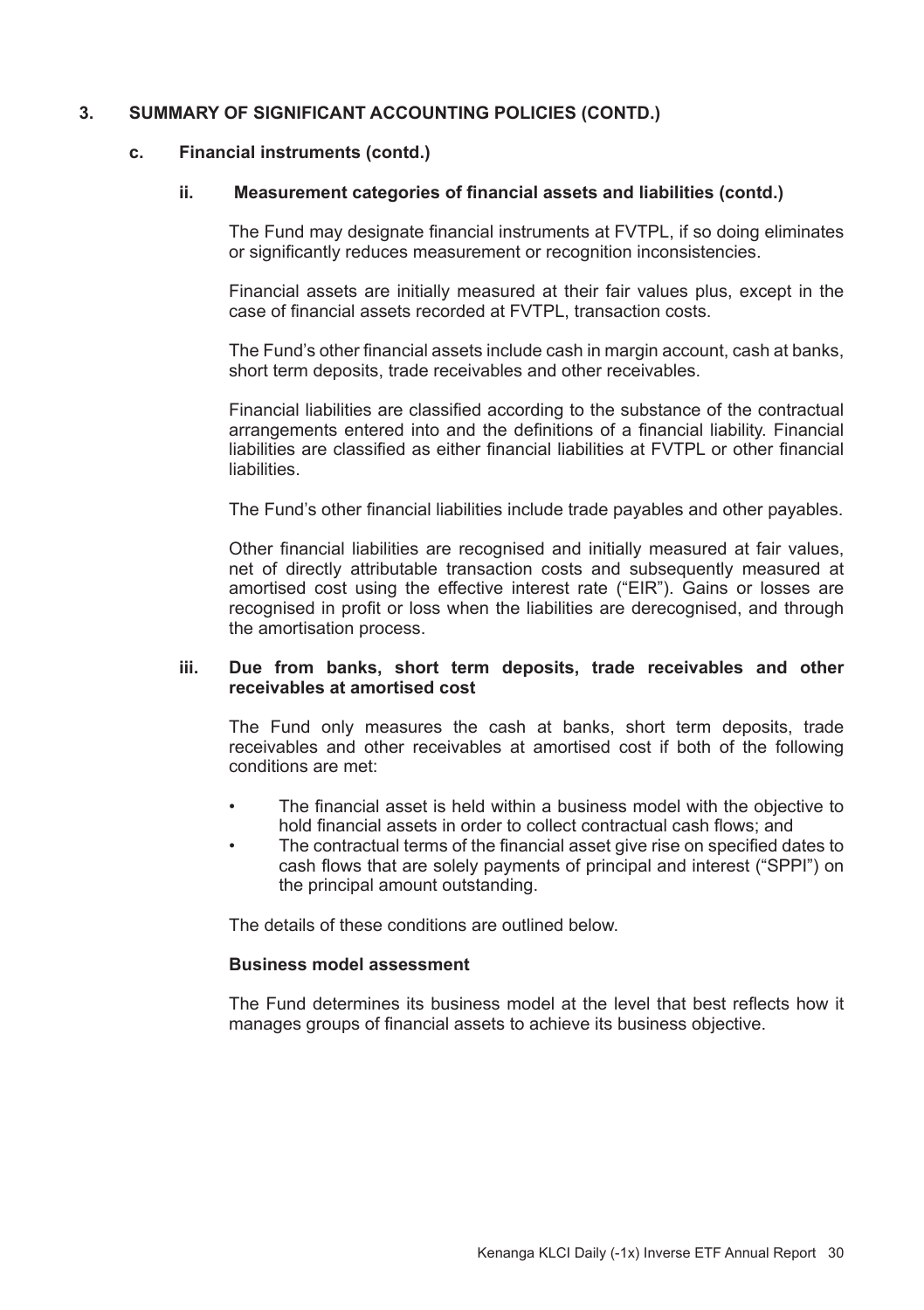#### **c. Financial instruments (contd.)**

**iii. Due from banks, short term deposits, trade receivables and other receivables at amortised cost (contd.)**

#### **Business model assessment (contd.)**

The Fund's business model is not assessed on an instrument-by-instrument basis, but at a higher level of aggregated portfolios and is based on observable factors such as:

- How the performance of the business model and the financial assets held within that business model are evaluated and reported to the entity's key management personnel;
- The risks that affect the performance of the business model (and the financial assets held within that business model) and, in particular, the way those risks are managed;
- How managers of the business are compensated (for example, whether the compensation is based on the fair value of the assets managed or on the contractual cash flows collected); and
- The expected frequency, value and timing of sales are also important aspects of the Fund's assessment.

The business model assessment is based on reasonably expected scenarios without taking 'worst case' or 'stress case' scenarios into account. If cash flows after initial recognition are realised in a way that is different from the Fund's original expectations, the Fund does not change the classification of the remaining financial assets held in that business model but incorporates such information when assessing newly originated or newly purchased financial assets going forward, unless it has been determined that there has been a change in the original business model.

#### **The SPPI test**

As a second step of its classification process, the Fund assesses the contractual terms of financial assets to identify whether they meet the SPPI test.

'Principal' for the purpose of this test is defined as the fair value of the financial asset at initial recognition and may change over the life of the financial asset (for example, if there are repayments of principal or amortisation/accretion of the premium/discount).

The most significant elements of interest within a lending arrangement are typically the consideration for the time value of money and credit risk. To make the SPPI assessment, the Fund applies judgment and considers relevant factors such as the currency in which the financial asset is denominated, and the period for which the interest rate is set.

In contrast, contractual terms that introduce a more than de minimis exposure to risks or volatility in the contractual cash flows that are unrelated to a basic lending arrangement do not give rise to contractual cash flows that are solely payments of principal and interest on the amount outstanding. In such cases, the financial asset is required to be measured at FVTPL.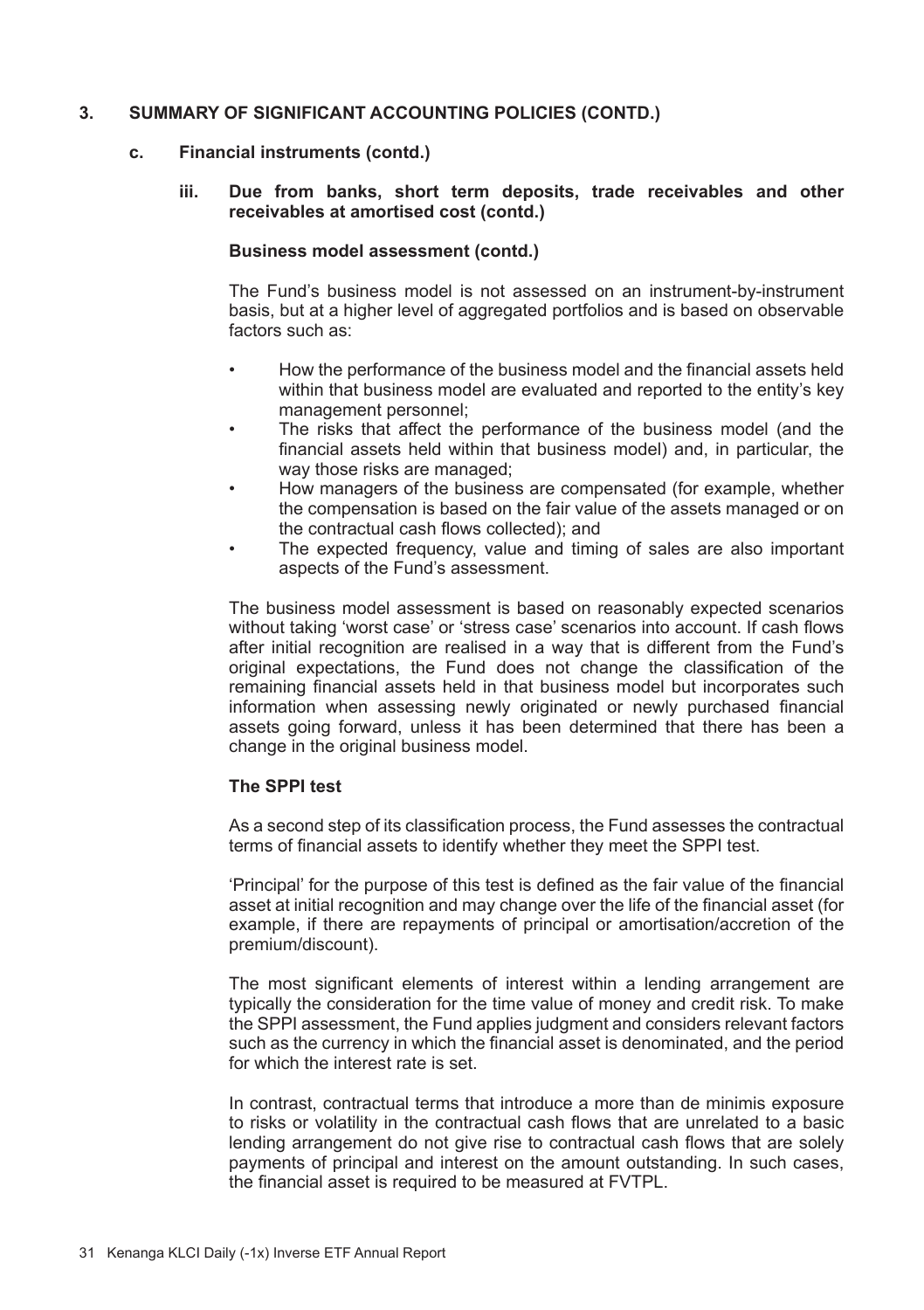#### **c. Financial instruments (contd.)**

#### **iv. Financial investments**

Financial assets in this category are those that are managed in a fair value business model, or that have been designated by management upon initial recognition, or are mandatorily required to be measured at fair value under MFRS 9. This category includes debt instruments whose cash flow characteristics fail the SPPI criterion or are not held within a business model whose objective is either to collect contractual cash flows, or to both collect contractual cash flows and sell.

#### **d. Derecognition of financial assets**

A financial asset (or, where applicable, a part of a financial asset or part of a group of similar financial assets) is derecognised when the rights to receive cash flows from the financial asset have expired. The Fund also derecognises the financial asset if it has both transferred the financial asset and the transfer qualifies for derecognition.

The Fund has transferred the financial asset if, and only if, either:

- The Fund has transferred its contractual rights to receive cash flows from the financial asset; or
- It retains the rights to the cash flows but has assumed an obligation to pay the received cash flows in full without material delay to a third party under a 'pass– through' arrangement.

Pass-through arrangements are transactions whereby the Fund retains the contractual rights to receive the cash flows of a financial asset (the 'original asset'), but assumes a contractual obligation to pay those cash flows to one or more entities (the 'eventual recipients'), when all of the following three conditions are met:

- The Fund has no obligation to pay amounts to the eventual recipients unless it has collected equivalent amounts from the original asset, excluding short-term advances with the right to full recovery of the amount lent plus accrued interest at market rates;
- The Fund cannot sell or pledge the original asset other than as security to the eventual recipients; and
- The Fund has to remit any cash flows it collects on behalf of the eventual recipients without material delay. In addition, the Fund is not entitled to reinvest such cash flows, except for investments in cash or cash equivalents including interest earned, during the period between the collection date and the date of required remittance to the eventual recipients.

A transfer only qualifies for derecognition if either:

- The Fund has transferred substantially all the risks and rewards of the asset; or
- The Fund has neither transferred nor retained substantially all the risks and rewards of the asset but has transferred control of the asset.

The Fund considers control to be transferred if and only if, the transferee has the practical ability to sell the asset in its entirety to an unrelated third party and is able to exercise that ability unilaterally and without imposing additional restrictions on the transfer.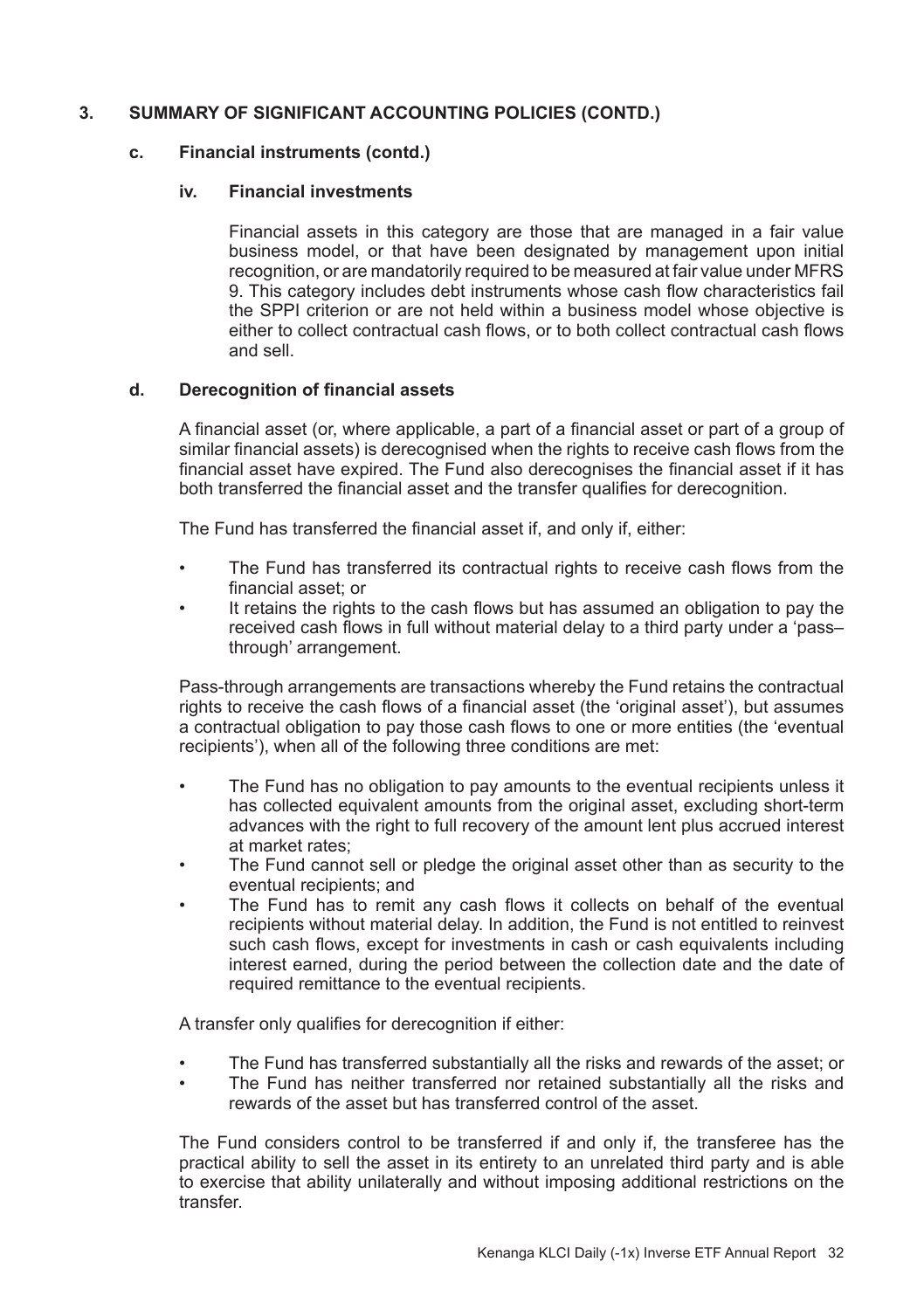#### **d. Derecognition of financial assets (contd.)**

When the Fund has neither transferred nor retained substantially all the risks and rewards and has retained control of the asset, the asset continues to be recognised only to the extent of the Fund's continuing involvement, in which case, the Fund also recognises an associated liability. The transferred asset and the associated liability are measured on a basis that reflects the rights and obligations that the Fund has retained.

Continuing involvement that takes the form of a guarantee over the transferred asset is measured at the lower of the original carrying amount of the asset and the maximum amount of consideration the Fund could be required to pay.

If continuing involvement takes the form of a written or purchased option (or both) on the transferred asset, the continuing involvement is measured at the value the Fund would be required to pay upon repurchase. In the case of a written put option on an asset that is measured at fair value, the extent of the entity's continuing involvement is limited to the lower of the fair value of the transferred asset and the option exercise price.

#### **e. Offsetting of financial assets and liabilities**

Financial assets and financial liabilities are offset and the net amount is reported in the statement of financial position if there is a currently enforceable legal right to offset the recognised amounts and there is an intention to settle on a net basis and to realise the assets and settle the liabilities simultaneously.

#### **f. Impairment of financial assets**

#### **i. Overview of the expected credit loss ("ECL") principles**

The Fund measures its receivables impairment using the forward-looking ECL approach in accordance with the requirements of MFRS 9.

#### **ii. Write-offs**

Financial assets are written off either partially or in their entirety only when the Fund has stopped pursuing the recovery. If the amount to be written off is greater than the accumulated loss allowance, the difference is first treated as an addition to the allowance that is then applied against the gross carrying amount. Any subsequent recoveries are credited to credit loss expense.

#### **g. Income**

Income is recognised to the extent that it is probable that the economic benefits will flow to the Fund and the income can be reliably measured. Income is measured at the fair value of consideration received or receivable.

Interest income is recognised using the effective interest method.

The realised gain or loss on sale of investments is measured as the difference between the net disposal proceeds and the carrying amount of the investment.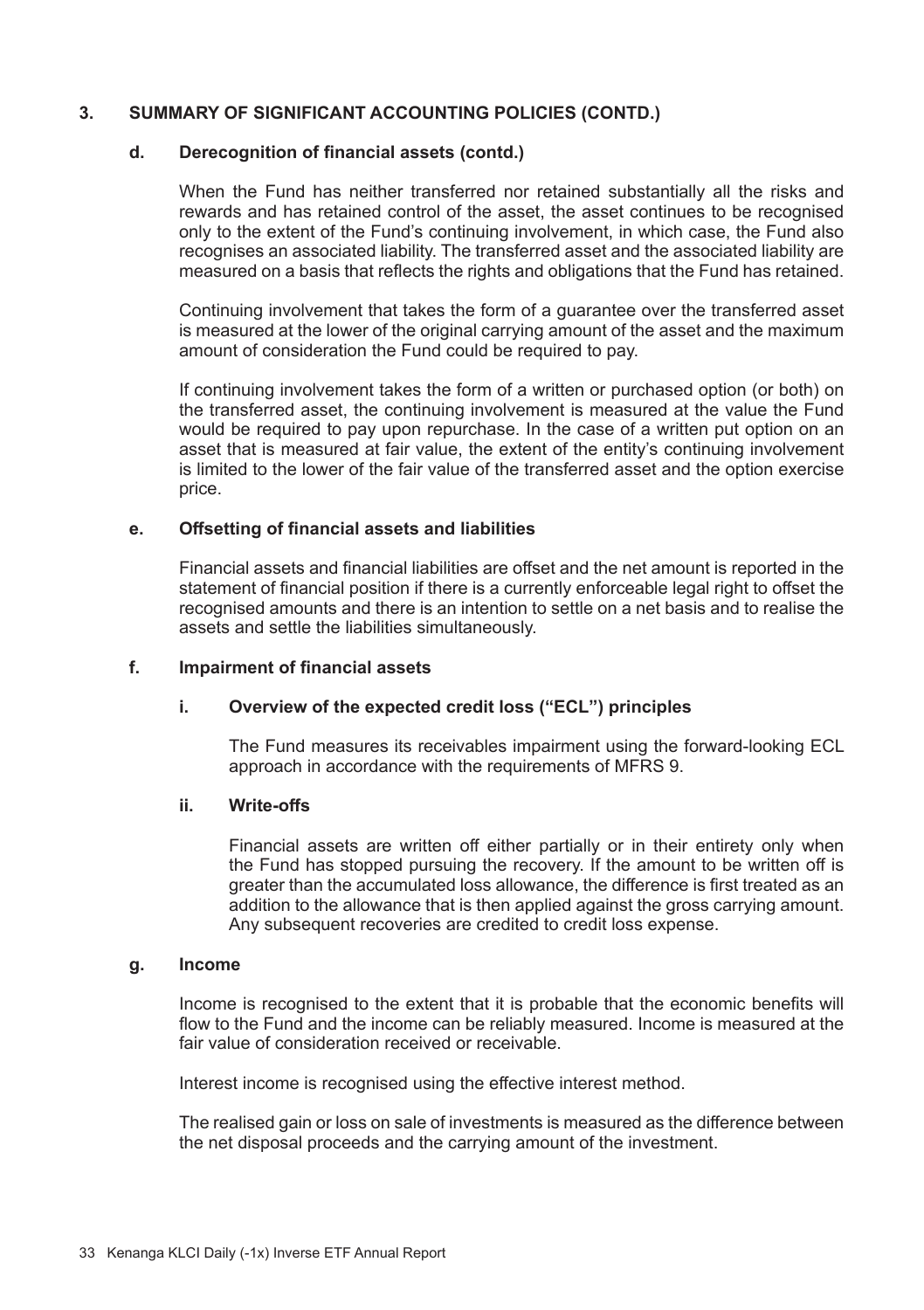#### **h. Cash and cash equivalents**

For the purpose of the statement of cash flows, cash and cash equivalents include cash at banks and short term deposits with licensed financial institutions with maturities of three months or less, which have an insignificant risk of changes in value.

#### **i. Income tax**

Income tax on the profit or loss for the financial year/period comprises current tax. Current tax is the expected amount of income taxes payable in respect of the taxable profit for the financial year/period.

As no temporary differences have been identified, no deferred tax has been recognised.

#### **j. Unrealised reserves**

Unrealised reserves represent the net gain or loss arising from carrying investments at their fair values at reporting date. This reserve is not distributable.

#### **k. Unit holders' contribution – NAV attributable to unit holders**

The unit holders' contribution to the Fund is classified as equity instruments.

Distribution equalisation represents the average amount of undistributed net income included in the creation or cancellation price of units. This amount is either refunded to unit holders by way of distribution and/or adjusted accordingly when units are released back to the Trustee.

#### **l. Functional and presentation currency**

The financial statements of the Fund are measured using the currency of the primary economic environment in which the Fund operates ("the functional currency"). The financial statements are presented in Ringgit Malaysia ("RM"), which is also the Fund's functional currency.

#### **m. Distributions**

Distributions are at the discretion of the Manager. A distribution to the Fund's unit holders is accounted for as a deduction from retained earnings.

## **n. Significant accounting judgments and estimates**

The preparation of financial statements requires the use of certain accounting estimates and exercise of judgment. Estimates and judgments are continually evaluated and are based on past experience, reasonable expectations of future events and other factors.

#### **i. Critical judgments made in applying accounting policies**

There are no major judgments made by the Manager in applying the Fund's accounting policies.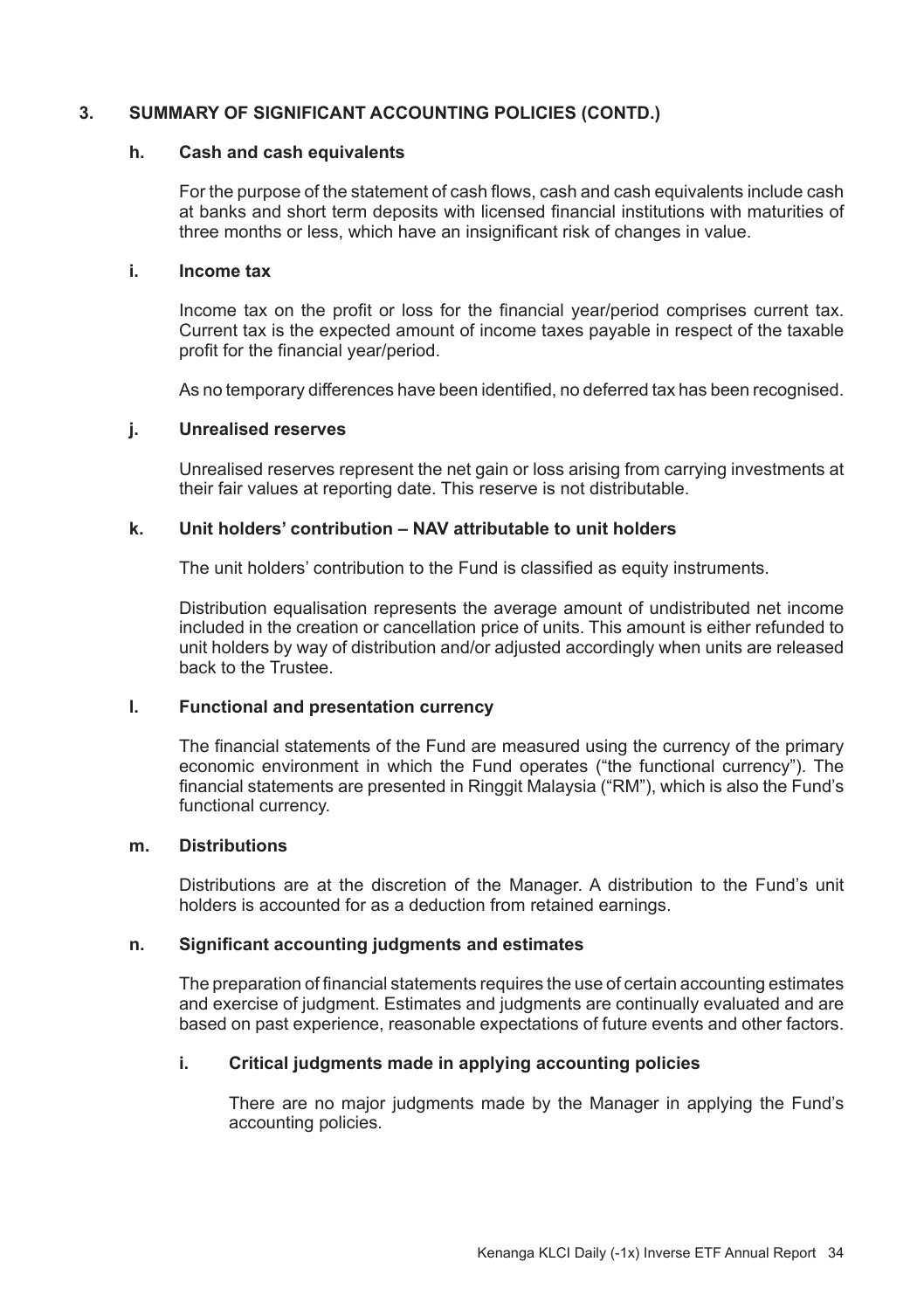#### **n. Significant accounting judgments and estimates (contd.)**

#### **ii. Key sources of estimation uncertainty**

There are no key assumptions concerning the future and other key sources of estimation uncertainty at the reporting date, that have a significant risk of causing a material adjustment to the carrying amounts of assets and liabilities within the next financial year.

#### **4. FINANCIAL (LIABILITIES)/ASSETS AT FVTPL**

The Fund invests in listed derivatives – KLCI futures contracts. Futures contracts are contractual obligations to buy or sell financial instruments on a future date at a specified price established in an organised market. The futures contracts are collaterised by cash.

|                                                                          | 31.12.2021<br><b>RM</b>                | 31.12.2020<br><b>RM</b>                                        |
|--------------------------------------------------------------------------|----------------------------------------|----------------------------------------------------------------|
| Financial (liabilities)/assets held for trading, at FVTPL:               |                                        |                                                                |
| Listed derivatives - KLCI futures contracts                              | (27, 500)                              | 15,500                                                         |
|                                                                          | 1.1.2021 to<br>31.12.2021<br><b>RM</b> | 20.12.2019<br>(date of<br>commencement)<br>to 31.12.2020<br>RM |
| Net gain/(loss) on financial (liabilities)/assets at FVTPL<br>comprised: |                                        |                                                                |
| Realised gain/(loss) on disposals                                        | 78,350                                 | (182, 225)                                                     |
| Unrealised changes in fair values                                        | (43.000)                               | 15.500                                                         |
|                                                                          | 35.350                                 | (166,725)                                                      |

There were 25 futures contracts with notional principal amount of RM1,948,125 that remain outstanding as at 31 December 2021 (2020: 22 futures contract with notional principal amount of RM1,793,000).

# **5. MANAGER'S FEE**

The Manager's fee is calculated on a daily basis at a rate not exceeding 3.00% per annum of the NAV of the Fund as provided under Division 15.1 of the Deed.

The Manager is currently calculated at 0.50% per annum of the NAV of the Fund (financial period from 20 December 2019 (date of commencement) to 31 December 2020: 0.50% per annum).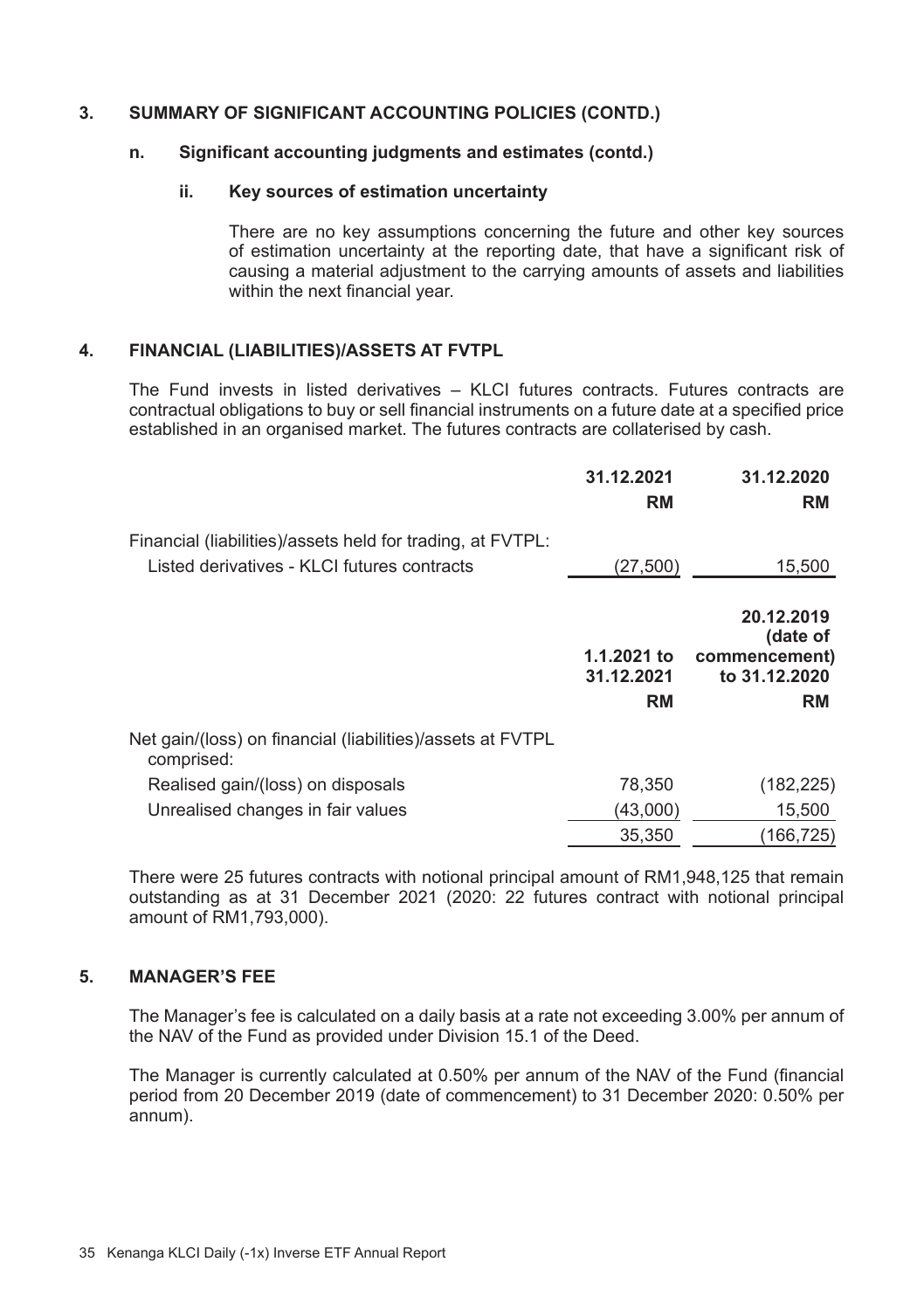# **6. TRUSTEE'S FEE**

The Trustee's fee is calculated on a daily basis at a rate not exceeding 0.10% per annum of the NAV of the Fund as provided under Division 15.2 of the Deed.

The Trustee's fee is currently calculated at 0.04% per annum of the NAV of the Fund (financial period from 20 December 2019 (date of commencement) to 31 December 2020: 0.04% per annum).

#### **7. INDEX LICENSE FEE**

The index license fee is calculated based on the NAV accrued daily for every quarter and is payable to the Index Provider.

The index license fee is currently calculated at 0.05% per annum of the NAV of the Fund (financial period from 20 December 2019 (date of commencement) to 31 December 2020: 0.05% per annum).

#### **8. AUDITORS' REMUNERATION, TAX AGENT'S FEE AND OTHER ADMINISTRATION EXPENSES**

The auditors' remuneration, tax agent's fee and certain other administration expenses for the current financial year and previous financial period were borne by the Manager.

#### **9. INCOME TAX**

Income tax is calculated at the Malaysian statutory tax rate of 24% of the estimated assessable income for the current financial year and previous financial period.

Income tax is calculated on investment income less partial deduction for permitted expenses as provided for under Section 63B of the Income Tax Act, 1967.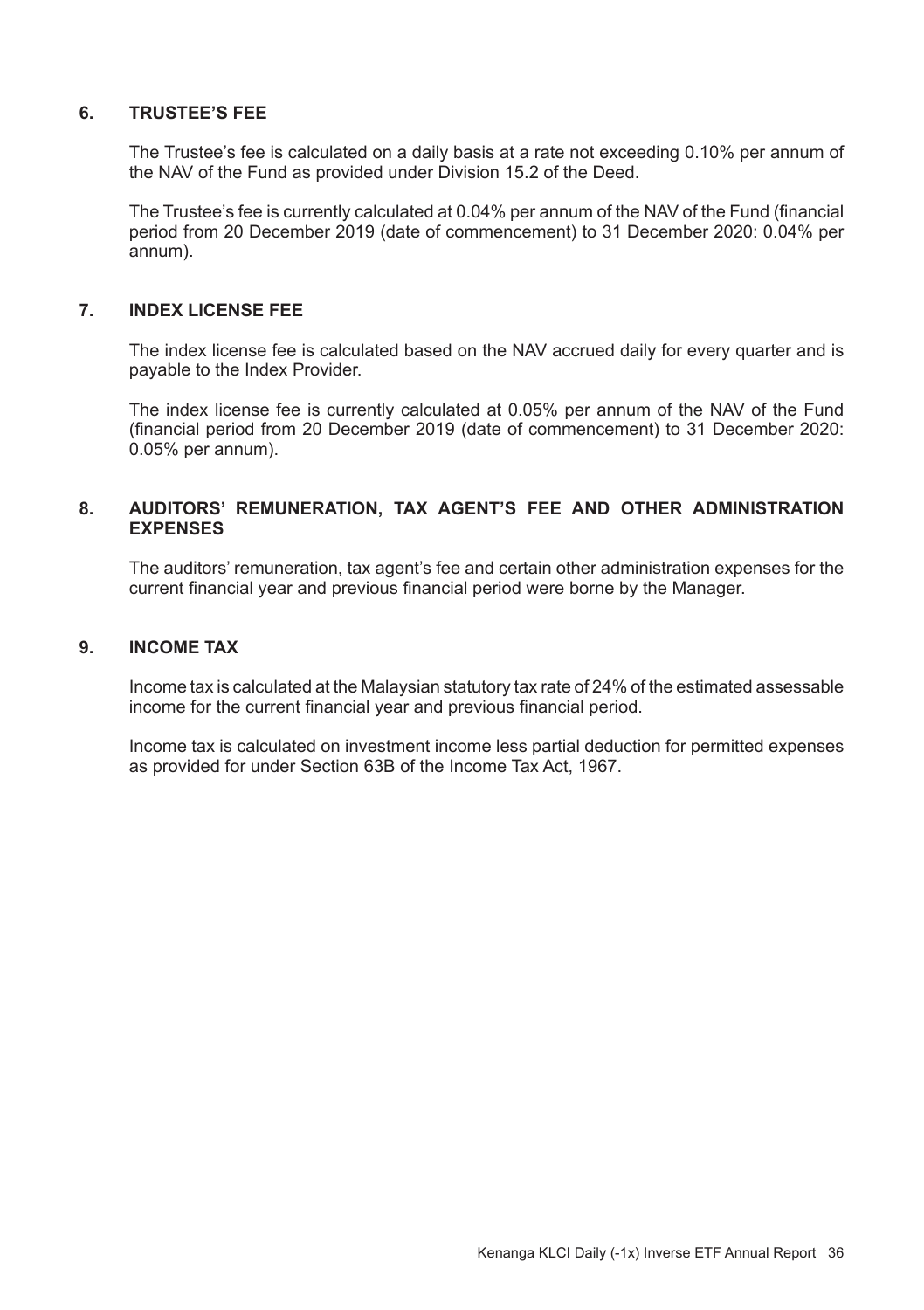# **9. INCOME TAX (CONTD.)**

A reconciliation of income tax expense applicable to net income/(loss) before tax at the statutory income tax rate to income tax expense at the effective income tax rate of the Fund is as follows:

|                                                                                                                                           | 1.1.2021 to             | 20.12.2019<br>(date of<br>commencement) |
|-------------------------------------------------------------------------------------------------------------------------------------------|-------------------------|-----------------------------------------|
|                                                                                                                                           | 31.12.2021<br><b>RM</b> | to 31.12.2020<br>RM                     |
| Net income/(loss) before tax                                                                                                              | 38,398                  | (156, 625)                              |
| Tax at Malaysian statutory tax rate of 24% (financial<br>period from 20 December 2019 (date of<br>commencement) to 31 December 2020: 24%) | 9,216                   | (37, 590)                               |
| Tax effect of:                                                                                                                            |                         |                                         |
| Income not subject to tax                                                                                                                 | (24, 337)               | (11, 635)                               |
| Loss not deductible for tax purposes                                                                                                      | 10,320                  | 43,734                                  |
| Expenses not deductible for tax purposes                                                                                                  | 2,957                   | 3,115                                   |
| Restriction on tax deductible expenses for exchange<br>traded fund                                                                        | 2,056                   | 2,376                                   |
| Under provision in prior financial period                                                                                                 | 665                     |                                         |
| Income tax for the financial year/period                                                                                                  | 877                     |                                         |

#### **10. SHORT TERM DEPOSITS**

Short term deposits are held with licensed financial institutions in Malaysia at the prevailing interest rates.

# **11. OTHER RECEIVABLES**

|                                              | 31.12.2021 | 31.12.2020 |  |
|----------------------------------------------|------------|------------|--|
|                                              | RM         | <b>RM</b>  |  |
| Interest receivable from short term deposits | 63         | 64         |  |
| Interest receivable from margin account      | 219        | 177        |  |
| Registrar security deposits                  | 4.500      | 4,500      |  |
|                                              | 4.782      | 4.741      |  |

#### **12. CASH IN MARGIN ACCOUNT**

Cash in margin account represents margin deposits held in respect of the open exchangetraded futures contracts.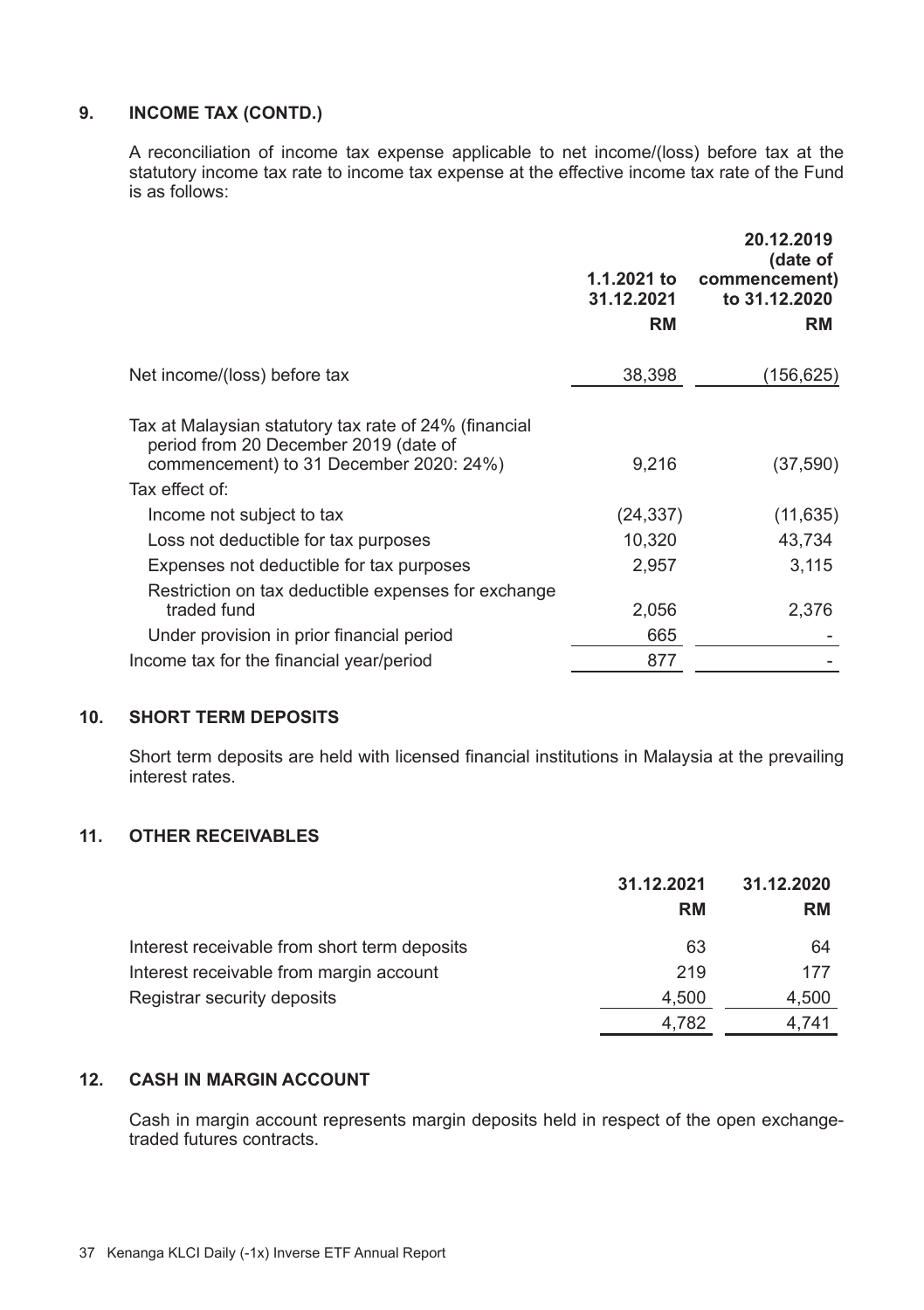# **13. NET ASSET VALUE ATTRIBUTABLE TO UNIT HOLDERS**

NAV attributable to unit holders is represented by:

|                                | <b>Note</b> | 2021<br><b>RM</b> | 31.12.2020<br><b>RM</b> |
|--------------------------------|-------------|-------------------|-------------------------|
| Unit holders' contribution     | (a)         | 2,000,000         | 2,000,000               |
| Accumulated losses:            |             |                   |                         |
| <b>Realised deficits</b>       |             | (91, 604)         | (172, 125)              |
| Unrealised (deficits)/reserves |             | (27, 500)         | 15,500                  |
|                                |             | (119, 104)        | (156,625)               |
|                                |             | 1,880,896         | 1,843,375               |
|                                |             |                   |                         |

# **(a) Unit holders' contribution**

|                                                              | 1.1.2021 to 31.12.2021 |           | 20.12.2019 (date of<br>commencement) to<br>31.12.2020 |           |
|--------------------------------------------------------------|------------------------|-----------|-------------------------------------------------------|-----------|
|                                                              | No. of units           | <b>RM</b> | No. of units                                          | <b>RM</b> |
| At beginning<br>of financial<br>year/date of<br>commencement | 1,000,000              | 2,000,000 |                                                       |           |
| Add: Creation of<br>units                                    |                        |           | 1,000,000                                             | 2,000,000 |
| At end of the<br>financial year/<br>period                   | 1.000.000              | 2.000.000 | 1.000.000                                             | 2.000.000 |

The Manager, Kenanga Investors Berhad, did not hold any units in the Fund, either legally or beneficially, as at 31 December 2021 (2020: nil). The number of units legally or beneficially held by the other parties related to the Manager were 912,800 units valued at RM1,716,886 as at 31 December 2021 (2020: 921,200 units valued at RM1,698,140).

#### **14. PORTFOLIO TURNOVER RATIO ("PTR")**

PTR for the financial year is 12.49 times (financial period from 20 December 2019 (date of commencement) to 31 December 2020: 13.81 times).

PTR is the ratio of average sum of acquisitions and disposals of investments of the Fund for the financial period to the average NAV of the Fund, calculated on a daily basis.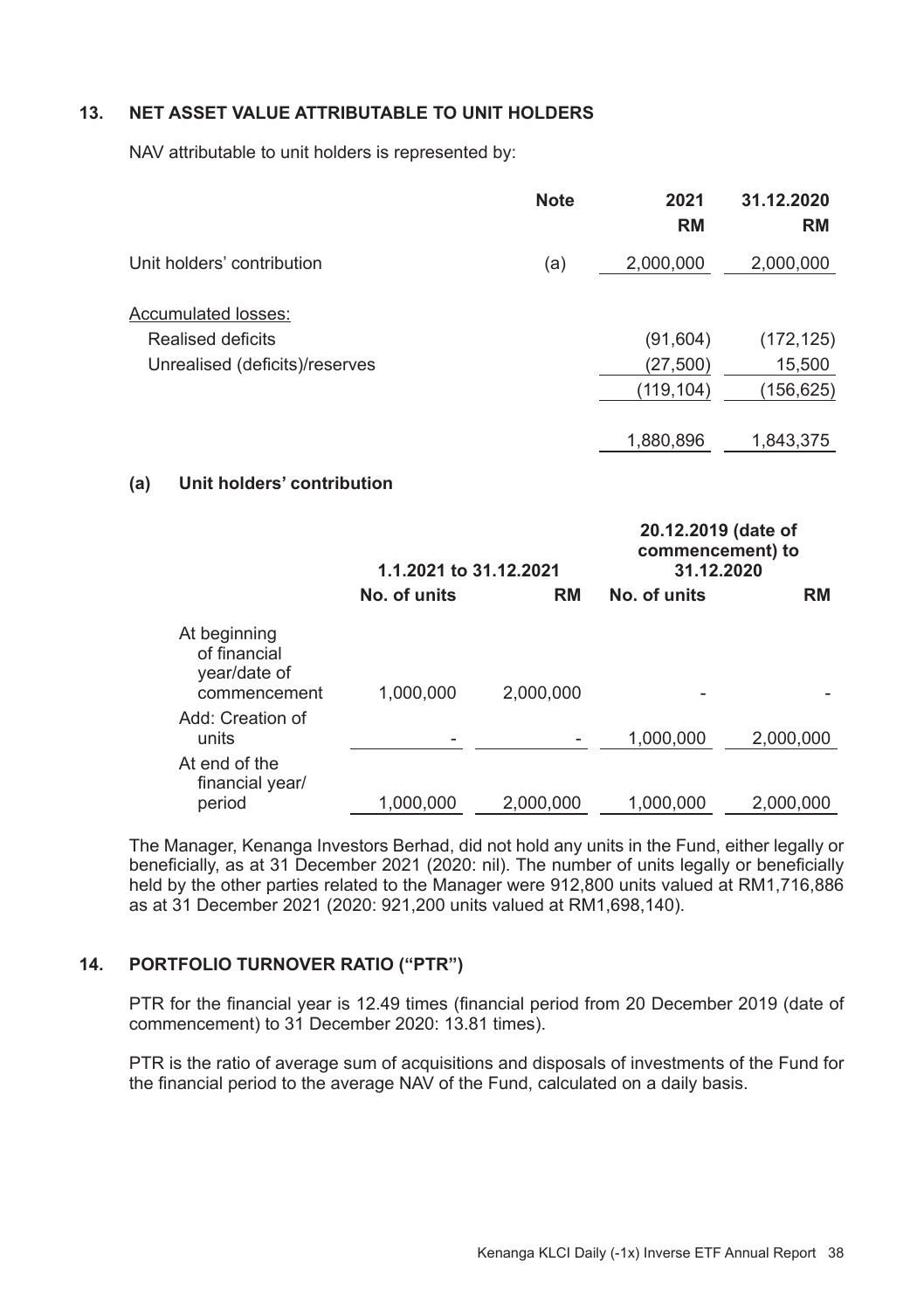#### **15. MANAGEMENT EXPENSE RATIO ("MER")**

MER for the financial year is 0.92% per annum (financial period from 20 December 2019 (date of commencement) to 31 December 2020: 0.87% per annum).

MER is the ratio of total fees and recovered expenses of the Fund expressed as a percentage of the Fund's average NAV, calculated on a daily basis.

# **16. TRANSACTIONS WITH LICENSED FINANCIAL INSTITUTIONS**

|                             | Transaction<br>value | Percentage<br>of total | Brokerage,<br>stamp duty<br>and clearing<br>fee | Percentage<br>of total |
|-----------------------------|----------------------|------------------------|-------------------------------------------------|------------------------|
|                             | <b>RM</b>            | %                      | <b>RM</b>                                       | ℅                      |
| Kenanga Futures<br>Sdn Bhd* | 47,524,402           | 100.0                  | 4.322                                           | 100.0                  |

\* Kenanga Futures Sdn Bhd is a related party of Kenanga Investors Berhad.

The above transaction values are in respect of listed derivatives (futures contracts).

The directors of the Manager are of the opinion that the transactions with the related party have been entered into in the normal course of business and have been established on terms and conditions that are not materially different from that obtainable in transactions with unrelated parties. The Manager is of the opinion that the above dealings have been transacted on an arm's length basis.

#### **17. SEGMENTAL REPORTING**

#### **a. Business segments**

In accordance with the objective of the Fund, up to 70% of the Fund's NAV is to be committed as margin for futures contracts with the remaining balance in other liquid assets. The following table provides an analysis of the Fund's revenue, results, assets and liabilities by business segments:

|                                 | Listed<br>derivatives<br><b>RM</b> | Other<br>investments<br><b>RM</b> | Total<br><b>RM</b> |
|---------------------------------|------------------------------------|-----------------------------------|--------------------|
| 1.1.2021 to 31.12.2021          |                                    |                                   |                    |
| Revenue                         |                                    |                                   |                    |
| Segment income                  | 37,176                             | 23,053                            |                    |
| Segment expenses                | (4,322)                            |                                   |                    |
| Net segment income representing |                                    |                                   |                    |
| segment results                 | 32.854                             | 23.053                            | 55,907             |
| Unallocated expenditure         |                                    |                                   | (17, 509)          |
| Income before tax               |                                    |                                   | 38,398             |
| Income tax                      |                                    |                                   | (877)              |
| Net income after tax            |                                    |                                   | 37,521             |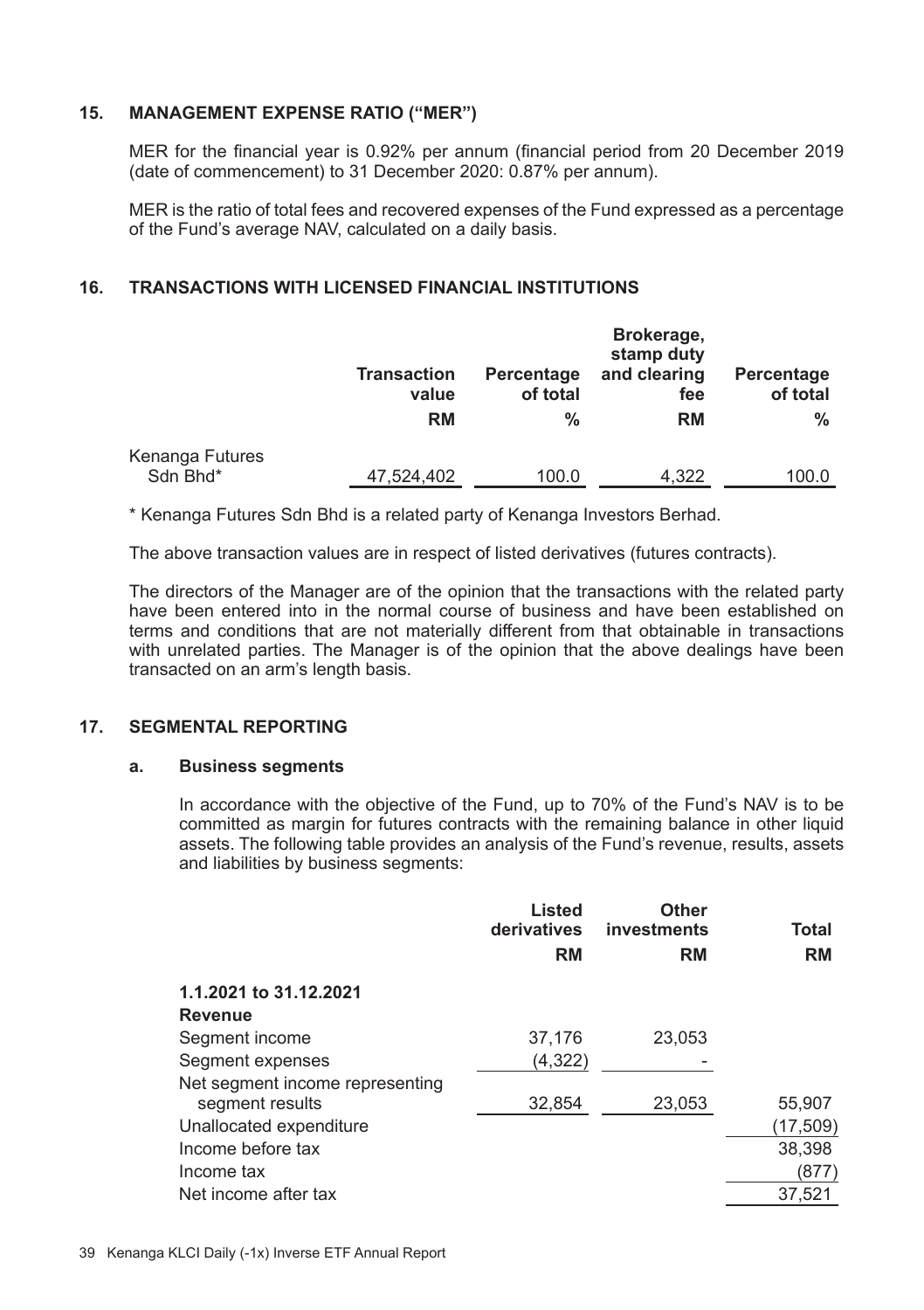# **17. SEGMENTAL REPORTING (CONTD.)**

# **a. Business segments (contd.)**

|                                                    | Listed            | <b>Other</b>      |                    |
|----------------------------------------------------|-------------------|-------------------|--------------------|
|                                                    | derivatives<br>RM | investments<br>RM | Total<br><b>RM</b> |
|                                                    |                   |                   |                    |
| 31.12.2021                                         |                   |                   |                    |
| <b>Assets</b>                                      |                   |                   |                    |
| Short term deposits                                |                   | 1,413,105         |                    |
| Cash in margin account                             | 481,513           |                   |                    |
| Other segment assets                               | 219               | 63                |                    |
| Total segment assets                               | 481,732           | 1,413,168         | 1,894,900          |
| Unallocated assets                                 |                   |                   | 15,098             |
|                                                    |                   |                   | 1,909,998          |
| Liabilities                                        |                   |                   |                    |
| <b>Financial liabilities at FVTPL</b>              | 27,500            |                   | 27,500             |
| Unallocated liabilities                            |                   |                   | 1,602              |
|                                                    |                   |                   | 29,102             |
|                                                    |                   |                   |                    |
| 20.12.2019 (date of<br>commencement) to 31.12.2020 |                   |                   |                    |
| <b>Revenue</b>                                     |                   |                   |                    |
| Segment (loss)/income                              | (163, 225)        | 29,478            |                    |
| Segment expenses                                   | (5, 397)          |                   |                    |
| Net segment (loss)/income                          |                   |                   |                    |
| representing segment results                       | (168, 622)        | 29,478            | (139, 144)         |
| Unallocated expenditure                            |                   |                   | (17, 481)          |
| Loss before tax                                    |                   |                   | (156, 625)         |
| Income tax                                         |                   |                   |                    |
| Net loss after tax                                 |                   |                   | (156, 625)         |
| 31.12.2020                                         |                   |                   |                    |
| <b>Assets</b>                                      |                   |                   |                    |
| <b>Financial assets at FVTPL</b>                   | 15,500            |                   |                    |
| Cash in margin account                             | 405,702           |                   |                    |
| Short term deposits                                |                   | 1,410,000         |                    |
| Other segment asset                                | 177               | 64                |                    |
| Total segment assets                               | 421,379           | 1,410,064         | 1,831,443          |
| Unallocated assets                                 |                   |                   | 14,720             |
|                                                    |                   |                   | 1,846,163          |
| Liabilities                                        |                   |                   |                    |
| <b>Unallocated liabilities</b>                     |                   |                   | 2,788              |
|                                                    |                   |                   |                    |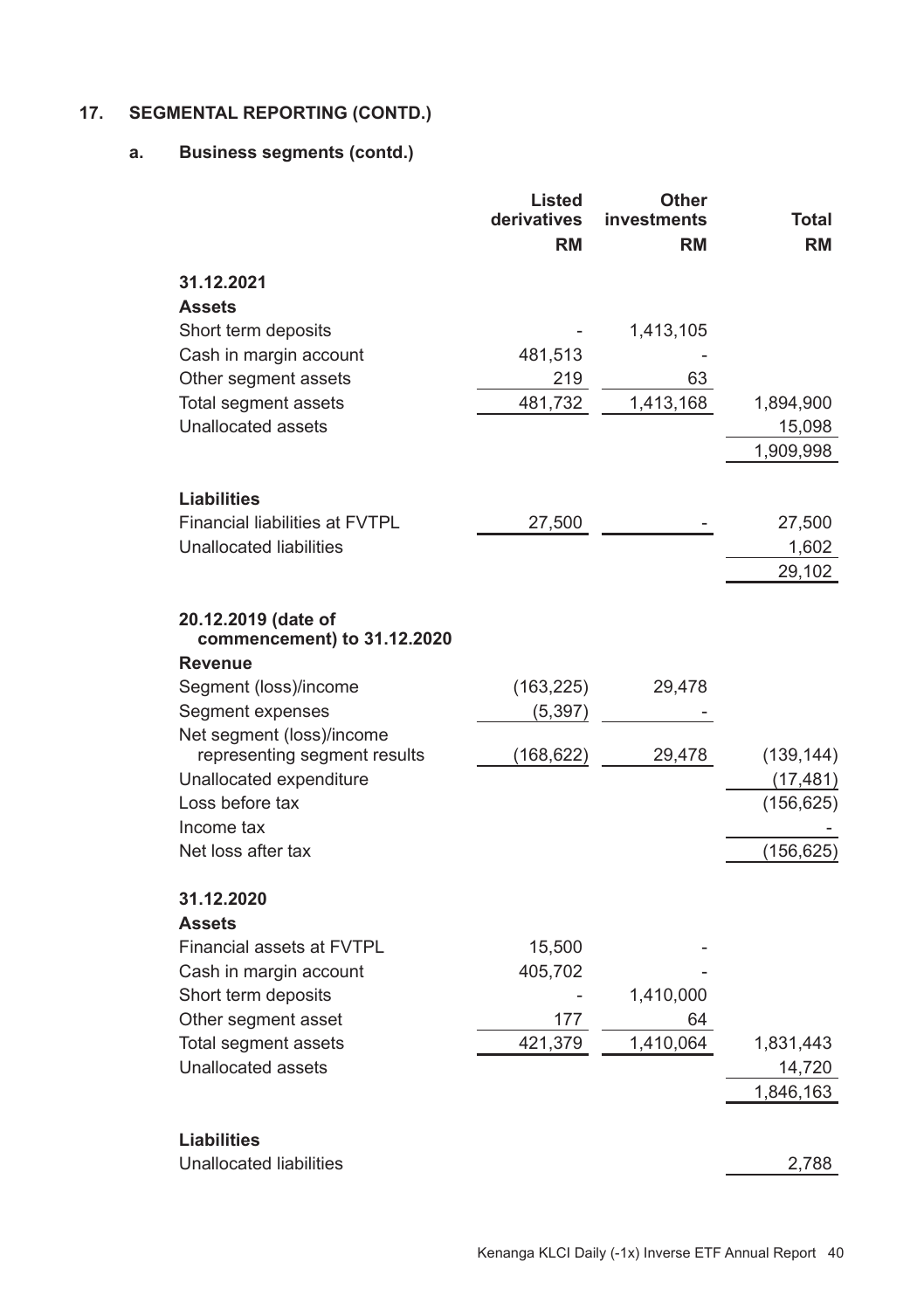## **17. SEGMENTAL REPORTING (CONTD.)**

#### **b. Geographical segments**

As all of the Fund's investments are located in Malaysia, disclosure by geographical segments is not relevant.

# **18. FINANCIAL INSTRUMENTS**

#### **a. Classification of financial instruments**

The Fund's financial assets and financial liabilities are measured on an ongoing basis at either fair value or at amortised cost based on their respective classification. The significant accounting policies in Note 3 describe how the classes of financial instruments are measured, and how income and expenses, including fair value gains and losses, are recognised.

The following table analyses the financial assets and financial liabilities of the Fund in the statement of financial position by the class of financial instruments to which they are assigned and therefore by the measurement basis.

|                                        | <b>Financial</b><br>(liabilities)/<br>assets at<br><b>FVTPL</b> | <b>Financial</b><br>assets at<br>amortised<br>cost | <b>Other</b><br>financial<br>liabilities | <b>Total</b> |
|----------------------------------------|-----------------------------------------------------------------|----------------------------------------------------|------------------------------------------|--------------|
|                                        | <b>RM</b>                                                       | <b>RM</b>                                          | <b>RM</b>                                | <b>RM</b>    |
| 31.12.2021                             |                                                                 |                                                    |                                          |              |
| <b>Assets</b>                          |                                                                 |                                                    |                                          |              |
| Short term deposits                    |                                                                 | 1,413,105                                          |                                          | 1,413,105    |
| Other receivables                      |                                                                 | 4,782                                              |                                          | 4,782        |
| Cash in margin<br>account              |                                                                 | 481,513                                            |                                          | 481,513      |
| Cash at bank                           |                                                                 | 10,210                                             |                                          | 10,210       |
|                                        |                                                                 | 1,909,610                                          |                                          | 1,909,610    |
| Liabilities                            |                                                                 |                                                    |                                          |              |
| Listed derivatives                     | 27,500                                                          |                                                    |                                          | 27,500       |
| Amount due to<br>Manager               |                                                                 |                                                    | 416                                      | 416          |
| Amount due to<br>trustee               |                                                                 |                                                    | 194                                      | 194          |
| Amount due to<br><b>Index Provider</b> |                                                                 |                                                    | 876                                      | 876          |
|                                        | 27,500                                                          |                                                    | 1,486                                    | 28,986       |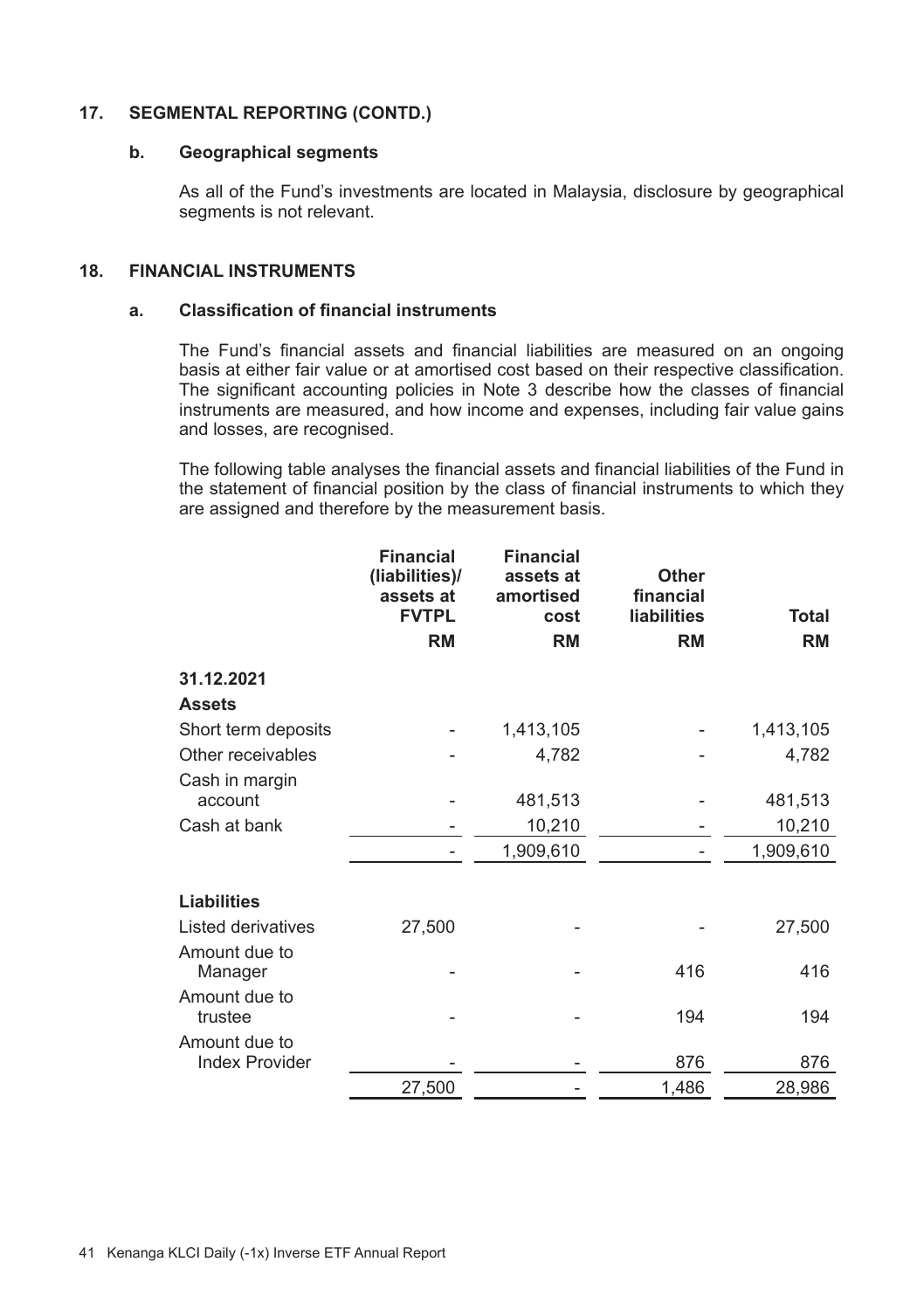# **18. FINANCIAL INSTRUMENTS (CONTD.)**

#### **a. Classification of financial instruments (contd.)**

|                                 | <b>Financial</b><br>(liabilities)/<br>assets at<br><b>FVTPL</b> | <b>Financial</b><br>assets at<br>amortised<br>cost | <b>Other</b><br>financial<br><b>liabilities</b> | <b>Total</b> |
|---------------------------------|-----------------------------------------------------------------|----------------------------------------------------|-------------------------------------------------|--------------|
|                                 | <b>RM</b>                                                       | <b>RM</b>                                          | <b>RM</b>                                       | <b>RM</b>    |
| 31.12.2020                      |                                                                 |                                                    |                                                 |              |
| <b>Assets</b>                   |                                                                 |                                                    |                                                 |              |
| Listed derivatives              | 15,500                                                          |                                                    |                                                 | 15,500       |
| Short term deposits             |                                                                 | 1,410,000                                          |                                                 | 1,410,000    |
| Other receivables               |                                                                 | 4,741                                              |                                                 | 4,741        |
| Cash in margin                  |                                                                 |                                                    |                                                 |              |
| account                         |                                                                 | 405,702                                            |                                                 | 405,702      |
| Cash at bank                    |                                                                 | 10,220                                             |                                                 | 10,220       |
|                                 | 15,500                                                          | 1,830,663                                          |                                                 | 1,846,163    |
|                                 |                                                                 |                                                    |                                                 |              |
| <b>Liabilities</b>              |                                                                 |                                                    |                                                 |              |
| Amount due to<br>Manager        |                                                                 |                                                    | 1,254                                           | 1,254        |
| Amount due to<br><b>Trustee</b> |                                                                 |                                                    | 405                                             | 405          |
| Amount due to                   |                                                                 |                                                    |                                                 |              |
| <b>Index Provider</b>           |                                                                 |                                                    | 1,069                                           | 1,069        |
|                                 |                                                                 |                                                    | 2,728                                           | 2,728        |

# **b. Financial instruments that are carried at fair value**

The Fund's financial (liabilities)/assets at FVTPL are carried at fair value. The fair values of these financial (liabilities)/assets were determined using prices in active markets.

|                           | Level 1   | Level <sub>2</sub>       | Level 3   | <b>Total</b> |
|---------------------------|-----------|--------------------------|-----------|--------------|
|                           | <b>RM</b> | <b>RM</b>                | <b>RM</b> | <b>RM</b>    |
| Investment:<br>31.12.2021 |           |                          |           |              |
| Listed derivatives        | (27, 500) |                          |           | (27, 500)    |
| 31.12.2020                |           |                          |           |              |
| Listed derivatives        | 15,500    | $\overline{\phantom{0}}$ |           | 15,500       |

Level 1: Listed prices in active market

Level 2: Model with all significant inputs which are observable market data Level 3: Model with inputs not based on observable market data

The fair values of listed derivatives are determined by reference to Bursa Malaysia Securities Berhad's market closing prices at reporting date.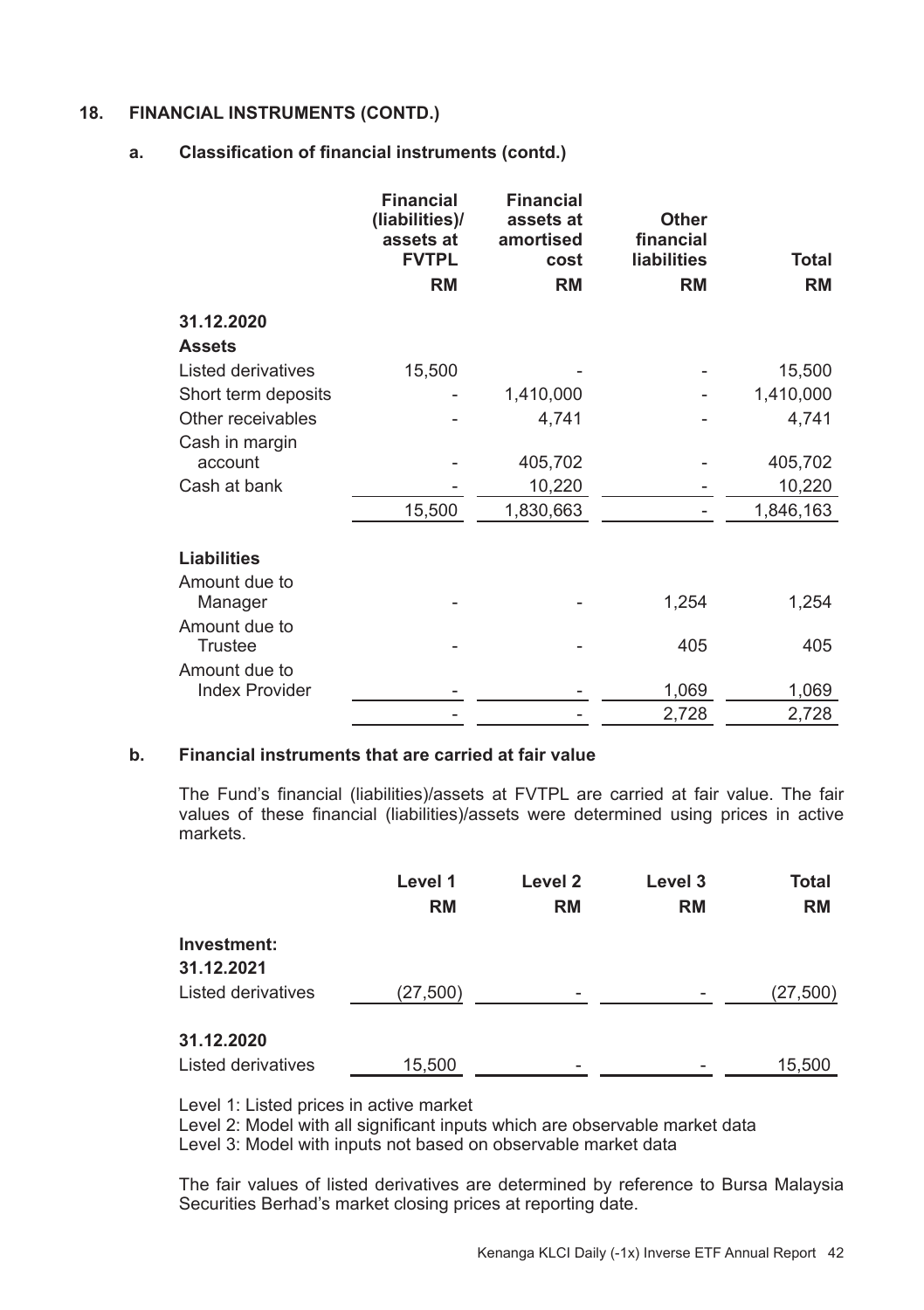#### **18. FINANCIAL INSTRUMENTS (CONTD.)**

#### **c. Financial instruments not carried at fair value and for which their carrying amounts are reasonable approximations of fair value**

The carrying amounts of the Fund's other financial assets and financial liabilities are not carried at fair value but approximate fair values due to the relatively short term maturity of these financial instruments.

#### **19. CAPITAL MANAGEMENT**

The capital of the Fund can vary depending on the demand for creation and cancellation of units to the Fund.

The Fund's objectives for managing capital are:

- a. To invest in investments meeting the description, risk exposure and expected return indicated in its prospectus;
- b. To maintain sufficient liquidity to meet the expenses of the Fund, and to meet cancellation requests as they arise; and
- c. To maintain sufficient fund size to make the operations of the Fund cost-efficient.

No changes were made to the capital management objectives, policies or processes during the current financial year and previous financial period.

#### **20. COMPARATIVES**

The comparatives for the statement of comprehensive income, statement of changes in net asset and statement of cash flows as well as the comparatives in notes to the financial statements are presented from the Fund's date of commencement on 20 December 2019 to 31 December 2020 and hence, are not comparable to that of the current twelve months year ended 31 December 2021.

#### **21. SIGNIFICANT EVENT**

The COVID-19 pandemic has significantly disrupted many business operations around the world. For the Fund, the impact on business operations has not been a direct consequence of the COVID-19 outbreak, but a result of the measures taken by the Government of Malaysia to contain it. As the outbreak continues to evolve, it is challenging to predict the full extent and duration of its impact on business and the economy.

While the Fund is not able to fully ascertain on the financial impact of the COVID-19 outbreak at the date of this report, it is anticipated based on initial assessments performed, that there have not been any circumstances that would require adjustments to be made to the carrying values of the assets and liabilities of the Fund as at 31 December 2021. The Fund holds sufficient capital and will continue to prudently manage risks in order to ensure that it remains resilient through this period of uncertainty.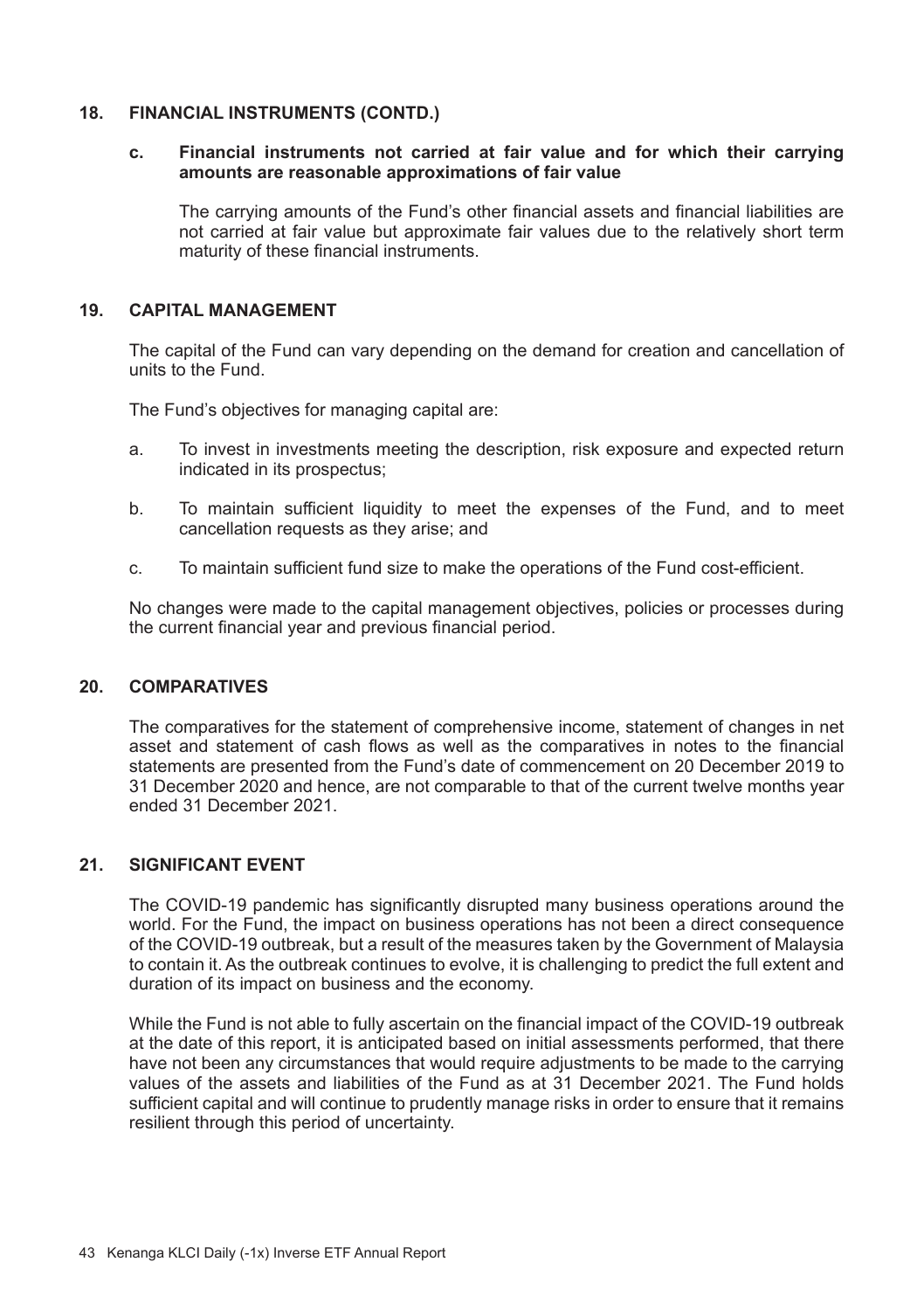# **8. DIRECTORS' PROFILE**

| <b>Name</b>                                                                                                                                                                                                | Imran Devindran Abdullah                                                                                                                                                                                                                                                                                          |
|------------------------------------------------------------------------------------------------------------------------------------------------------------------------------------------------------------|-------------------------------------------------------------------------------------------------------------------------------------------------------------------------------------------------------------------------------------------------------------------------------------------------------------------|
| Age                                                                                                                                                                                                        | 55                                                                                                                                                                                                                                                                                                                |
| Gender                                                                                                                                                                                                     | Male                                                                                                                                                                                                                                                                                                              |
| Nationality                                                                                                                                                                                                | Malaysian                                                                                                                                                                                                                                                                                                         |
| <b>Position</b>                                                                                                                                                                                            | Independent Non-Executive Director                                                                                                                                                                                                                                                                                |
| <b>Date of Appointment</b>                                                                                                                                                                                 | 1 June 2015                                                                                                                                                                                                                                                                                                       |
| <b>Membership of Board</b><br>Committee(s)                                                                                                                                                                 | • Member of the Audit and Risk Committee<br>• Member of the Investment Committee                                                                                                                                                                                                                                  |
| <b>Directorship of Other Public</b><br>Companies                                                                                                                                                           | Nil                                                                                                                                                                                                                                                                                                               |
| <b>Length of Tenure as Director</b><br>(As at 31 December 2021)                                                                                                                                            | Six (6) Years and Six (6) Months                                                                                                                                                                                                                                                                                  |
| <b>Number of Board Meetings</b><br><b>Attended in the Financial Year</b><br>(January 2021 to December 2021)                                                                                                | Seven (7)/ Seven (7) (100%)                                                                                                                                                                                                                                                                                       |
| <b>Academic Qualifications</b>                                                                                                                                                                             | • Admitted to the Malaysian Bar, High Court Malaya<br>• Certificate of Legal Practice, University of Malaya<br>• Honours Bachelor of Law (1988), University of<br>Buckingham, England<br>• GCE A-Levels, Raffles Junior College, Singapore                                                                        |
| <b>Present Appointments</b>                                                                                                                                                                                | Independent Non-Executive Director of I-VCAP<br>Management Sdn Bhd<br>• Senior Associate of BH Lawrence & Co, Advocates<br>and Solicitor                                                                                                                                                                          |
| <b>Experience</b>                                                                                                                                                                                          | • Independent Non-Executive Director of Libra Invest<br>Berhad ("LIB")<br>• Member of the Investment Committee of LIB<br>• Partner in Imran Shahareen & Co.<br>• Legal Assistant of Messrs. Miranda & Co.<br>• Legal Assistant of Dass, Jainab & Associate<br>• Legal Assistant of Messrs. Riza, Leong & Partners |
| Family relationship with<br>any Director and/or major<br>shareholder                                                                                                                                       | Nil                                                                                                                                                                                                                                                                                                               |
| Conflict of interest with the<br><b>Fund</b>                                                                                                                                                               | Nil                                                                                                                                                                                                                                                                                                               |
| List of convictions for offences<br>within the last five (5) years<br>and particulars of any public<br>sanction or penalty imposed<br>by the relevant regulatory<br>bodies, other than traffic<br>offences | Nil                                                                                                                                                                                                                                                                                                               |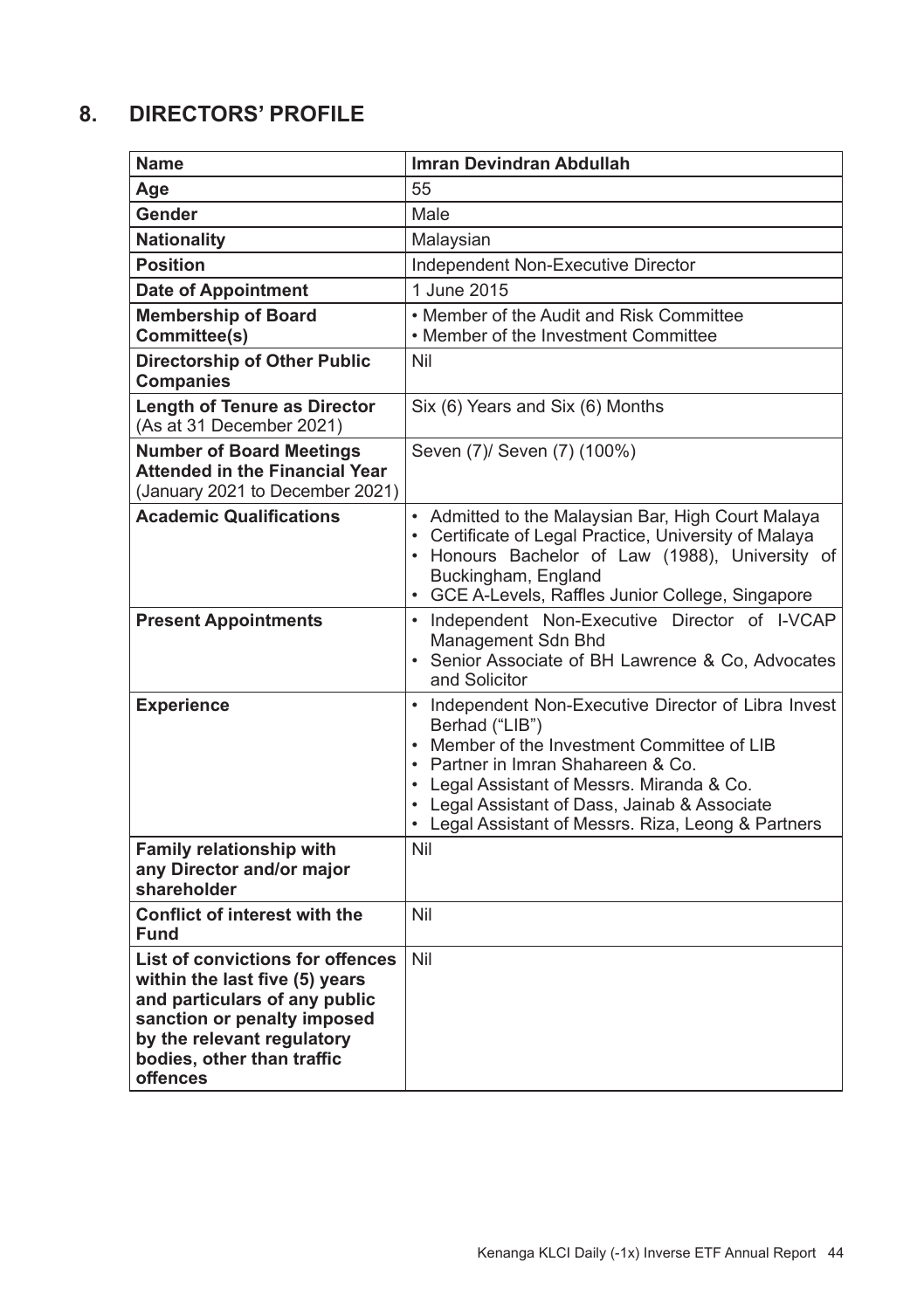| <b>Name</b>                                                                                                 | Norazian Ahmad Tajuddin                                                                                                                                                                                                                                                                                                                                                                                                                                                                                                                                                                                                                                                                                                    |
|-------------------------------------------------------------------------------------------------------------|----------------------------------------------------------------------------------------------------------------------------------------------------------------------------------------------------------------------------------------------------------------------------------------------------------------------------------------------------------------------------------------------------------------------------------------------------------------------------------------------------------------------------------------------------------------------------------------------------------------------------------------------------------------------------------------------------------------------------|
| Age                                                                                                         | 60                                                                                                                                                                                                                                                                                                                                                                                                                                                                                                                                                                                                                                                                                                                         |
| Gender                                                                                                      | Female                                                                                                                                                                                                                                                                                                                                                                                                                                                                                                                                                                                                                                                                                                                     |
| <b>Nationality</b>                                                                                          | Malaysian                                                                                                                                                                                                                                                                                                                                                                                                                                                                                                                                                                                                                                                                                                                  |
| <b>Position</b>                                                                                             | Independent Non-Executive Director                                                                                                                                                                                                                                                                                                                                                                                                                                                                                                                                                                                                                                                                                         |
| <b>Date of Appointment</b>                                                                                  | 1 March 2019                                                                                                                                                                                                                                                                                                                                                                                                                                                                                                                                                                                                                                                                                                               |
| <b>Membership of Board</b><br>Committee(s)                                                                  | • Chairman of the Investment Committee<br>Member of the Audit and Risk Committee                                                                                                                                                                                                                                                                                                                                                                                                                                                                                                                                                                                                                                           |
| Directorship of Other Public<br><b>Companies</b>                                                            | Pacific & Orient Insurance Co. Bhd, a subsidiary of<br>Pacific & Orient Berhad<br>• Kenanga Investment Bank Berhad                                                                                                                                                                                                                                                                                                                                                                                                                                                                                                                                                                                                         |
| <b>Length of Tenure as Director</b><br>(As at 31 December 2021)                                             | Two (2) Years and Nine (9) Months                                                                                                                                                                                                                                                                                                                                                                                                                                                                                                                                                                                                                                                                                          |
| <b>Number of Board Meetings</b><br><b>Attended in the Financial Year</b><br>(January 2021 to December 2021) | Seven (7)/ Seven (7) (100%)                                                                                                                                                                                                                                                                                                                                                                                                                                                                                                                                                                                                                                                                                                |
| <b>Academic Qualifications</b>                                                                              | • Bachelor of Science (Honours) in Mathematics from<br>the University of Leeds, United Kingdom<br>Master of Business Administration (Finance) from<br>the Edith Cowan University, Australia                                                                                                                                                                                                                                                                                                                                                                                                                                                                                                                                |
| <b>Present Appointments</b>                                                                                 | Independent Non-Executive Director of Kenanga<br>Investment Bank Berhad ("KIBB")<br>• Chairman of the Group Governance, Nomination &<br>Compensation Committee (formerly known as Group<br>Nomination & Remuneration Committee), KIBB<br>• Chairman of the Employees' Share Scheme<br>Committee, KIBB<br>• Member of the Group Board Risk Committee, KIBB<br>• Member of the Group Board Digital Innovation &<br>Technology Committee, KIBB<br>Independent Non-Executive Director of Pacific &<br>Orient Insurance Co. Berhad ("POI"), a subsidiary of<br>Pacific & Orient Berhad<br>Member of the Nomination Committee, Remuneration<br>Committee, as well as the Audit Committee and Risk<br>Management Committee of POI |
| <b>Experience</b>                                                                                           | Non-Executive<br>Director<br>Non-Independent<br>and<br>Member of the Risk Management Committee<br>and Nomination & Remuneration Committee of<br><b>Prudential BSN Takaful Bhd</b><br>• Deputy Chief Executive Officer of Bank Simpanan<br><b>Nasional Berhad</b><br>• Manager, Treasury of Daimlerchrsyler (M) Sdn Bhd<br>· Assistant General Manager, Treasury of KAF<br><b>Discount Bhd</b><br>• Deputy Chief Operating Officer, Group Treasury &<br>International Banking of EON Bank Berhad Group<br>• Senior Dealer, Treasury of Bank Bumiputra (M) Bhd                                                                                                                                                               |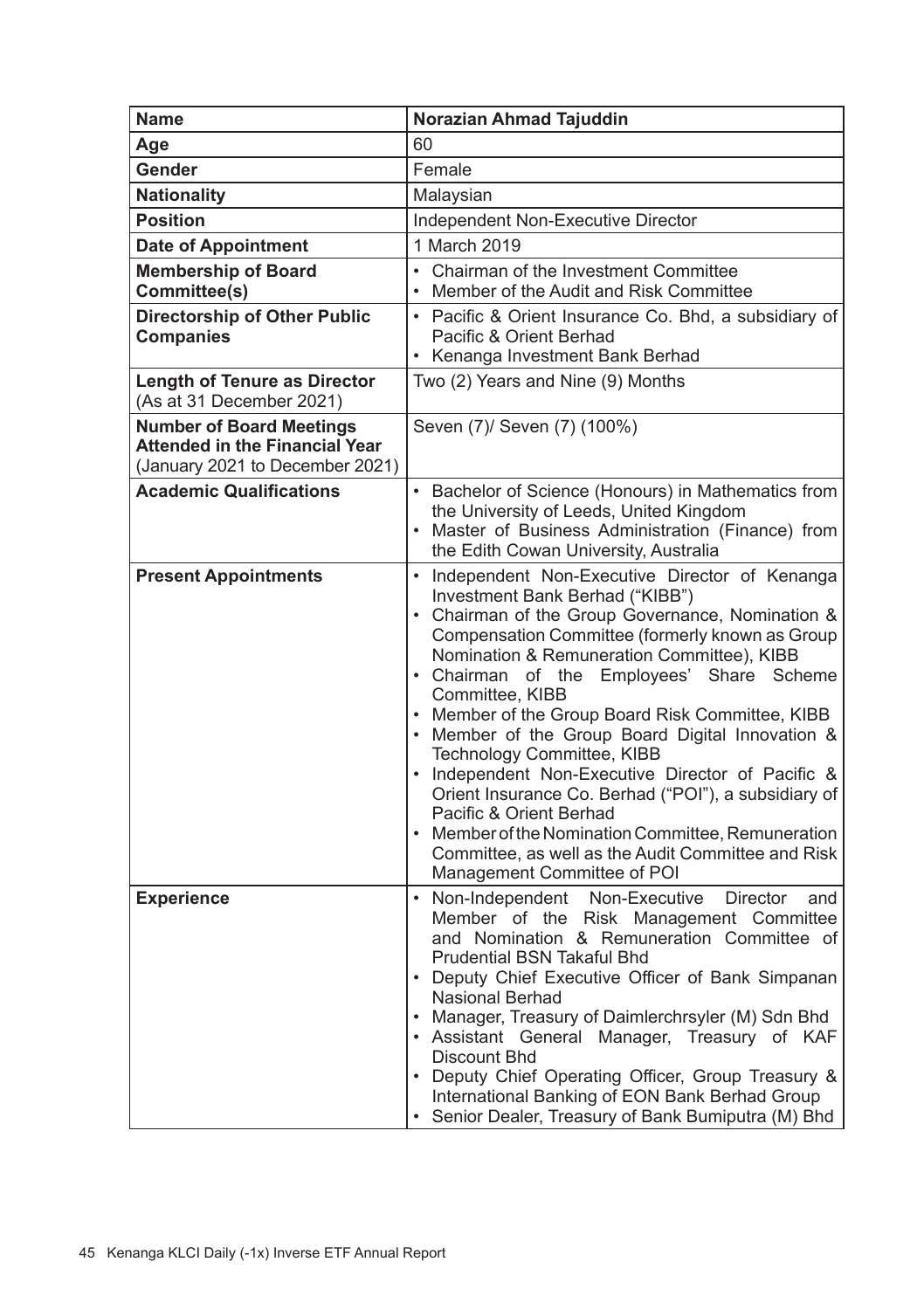| Name                                                                                                                                                                                                    | Norazian Ahmad Tajuddin |
|---------------------------------------------------------------------------------------------------------------------------------------------------------------------------------------------------------|-------------------------|
| <b>Family relationship with</b><br>any Director and/or major<br>shareholder                                                                                                                             | Nil                     |
| Conflict of interest with the<br><b>Fund</b>                                                                                                                                                            | Nil                     |
| List of convictions for offences<br>within the last five (5) years<br>and particulars of any public<br>sanction or penalty imposed by<br>the relevant regulatory bodies,<br>other than traffic offences | Nil                     |

| <b>Name</b>                                                                                                 | Luk Wai Hong, William                                                                                                                                                                                                                                                                                                                                                                                                                                                                |  |
|-------------------------------------------------------------------------------------------------------------|--------------------------------------------------------------------------------------------------------------------------------------------------------------------------------------------------------------------------------------------------------------------------------------------------------------------------------------------------------------------------------------------------------------------------------------------------------------------------------------|--|
| Age                                                                                                         | 57                                                                                                                                                                                                                                                                                                                                                                                                                                                                                   |  |
| Gender                                                                                                      | Male                                                                                                                                                                                                                                                                                                                                                                                                                                                                                 |  |
| <b>Nationality</b>                                                                                          | Hong Kong                                                                                                                                                                                                                                                                                                                                                                                                                                                                            |  |
| <b>Position</b>                                                                                             | Independent Non-Executive Director                                                                                                                                                                                                                                                                                                                                                                                                                                                   |  |
| <b>Date of Appointment</b>                                                                                  | 12 April 2021                                                                                                                                                                                                                                                                                                                                                                                                                                                                        |  |
| <b>Membership of Board</b><br>Committee(s)                                                                  | • Member of the Audit and Risk Committee<br>• Member of the Investment Committee                                                                                                                                                                                                                                                                                                                                                                                                     |  |
| <b>Directorship of Other Public</b><br><b>Companies</b>                                                     | Kenanga Investment Bank Berhad<br>Cotton Tree Capital Ltd.                                                                                                                                                                                                                                                                                                                                                                                                                           |  |
| <b>Length of Tenure as Director</b><br>(As at 31 December 2021)                                             | Eight (8) Months                                                                                                                                                                                                                                                                                                                                                                                                                                                                     |  |
| <b>Number of Board Meetings</b><br><b>Attended in the Financial Year</b><br>(January 2021 to December 2021) | Seven (7)/ Seven (7) (100%)                                                                                                                                                                                                                                                                                                                                                                                                                                                          |  |
| <b>Academic Qualifications</b>                                                                              | • Executive Fellowship from The State of Washington,<br><b>United States</b><br>• Master of Urban Planning from University of<br>Michigan, United States<br>• Bachelor of Arts (Honors) from Concordia University,<br>Canada                                                                                                                                                                                                                                                         |  |
| <b>Present Appointments</b>                                                                                 | Independent Non-Executive Director of Kenanga<br>Investment Bank Berhad ("KIBB")<br>• Chairman of the Group Board Risk Committee, KIBB<br>Member of the Audit Committee, KIBB<br>Member of the Group Governance, Nomination &<br>Compensation Committee (formerly known as Group<br>Nomination & Remuneration Committee), KIBB<br>• Member of the<br>Employees' Share<br>Scheme<br>Committee, KIBB<br>• Member of the Group Board Digital Innovation &<br>Technology Committee, KIBB |  |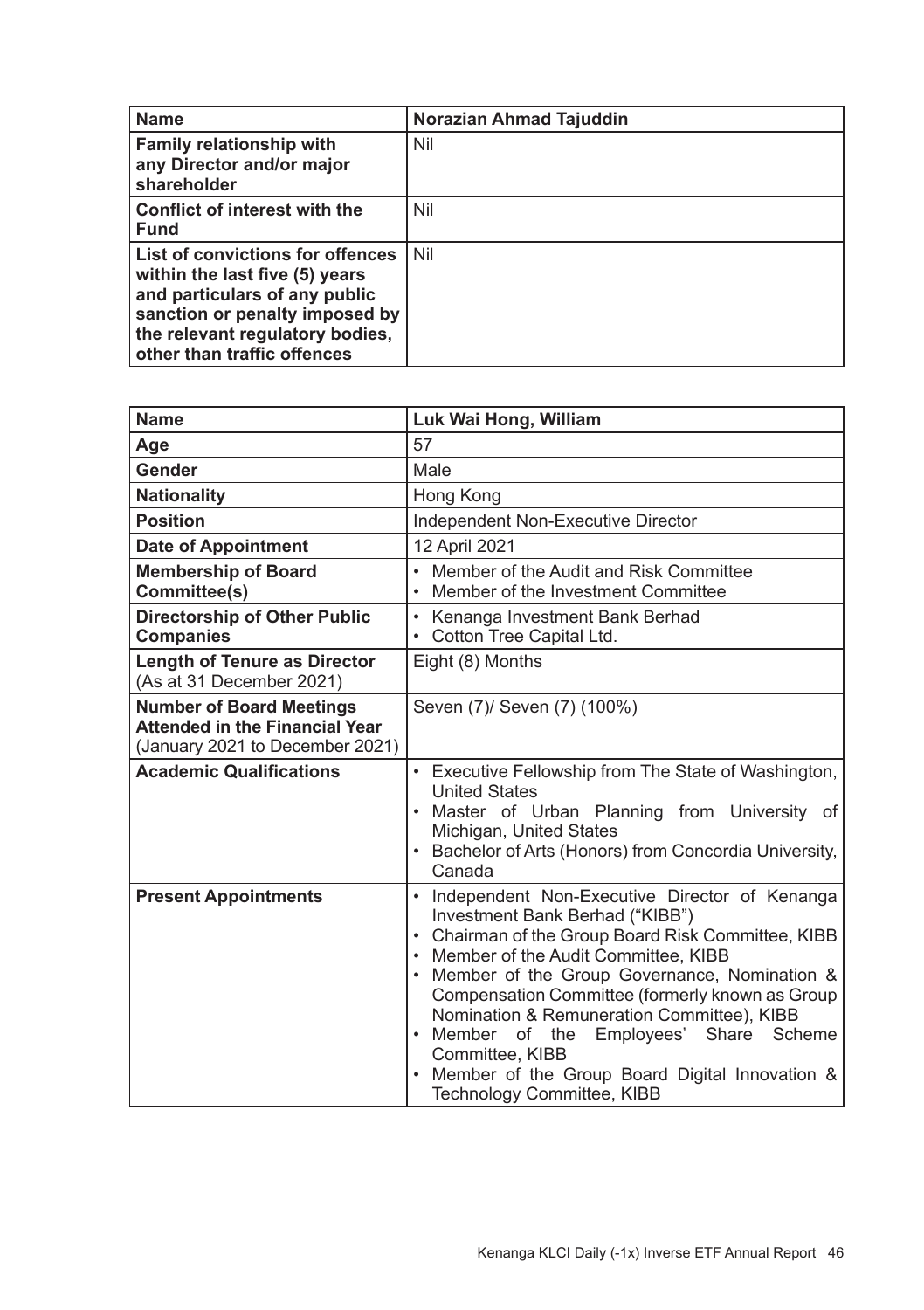| Name                                                                                                                                                                                                    | Luk Wai Hong, William                                                                                                                                                                                                                                                                                                                                                                                                                                                                                                                                                                                                                                                                                                                                                                                                              |  |
|---------------------------------------------------------------------------------------------------------------------------------------------------------------------------------------------------------|------------------------------------------------------------------------------------------------------------------------------------------------------------------------------------------------------------------------------------------------------------------------------------------------------------------------------------------------------------------------------------------------------------------------------------------------------------------------------------------------------------------------------------------------------------------------------------------------------------------------------------------------------------------------------------------------------------------------------------------------------------------------------------------------------------------------------------|--|
| <b>Present Appointments (contd.)</b>                                                                                                                                                                    | • Chairman/ Independent Non-Executive Director of<br>I-VCAP Management Sdn Bhd<br>• Non-Executive Director of 1.57 Pte. Ltd.<br>• Director of Investment of Cotton Tree Capital Ltd.<br>• Non-Executive Director of Far East Mining Pte. Ltd.<br>• Non-Executive Director of Kenanga Singapore Pte.<br>Ltd.<br>• Non-Executive Director of The Rare Whisky Fund<br>Pte. Ltd.<br>• Non-Executive Director of The Whisky Capital Pte.<br>Ltd<br>• Non-Executive Director of The Whisky Distillery Pte.<br>Ltd.                                                                                                                                                                                                                                                                                                                       |  |
| <b>Experience</b>                                                                                                                                                                                       | • Independent Non- Executive Director, K & N<br>Kenanga Holdings Berhad<br>• Fund Manager, Pacific Advantage, Hong Kong<br>• Managing Director and Co-Head of Saba Proprietary<br>Trading Group Asia, Deutsche Bank AG, Hong Kong<br>• Managing Director and Co-Head of Global Trading<br>and Principal Finance Asia, Deutsche Bank AG,<br>Singapore<br>• Director and Head of Structured Credit Trading and<br>Principal Finance Asia, Singapore<br>• Senior Associate Director and Senior Credit and<br>Derivative Trader, Deutsche Bank AG, Singapore<br>• Senior Fixed Income Trader, HSBC Markets, Hong<br>Kong<br>• Fixed Income and Credit Trader, Lehman Brothers<br>Asia, Hong Kong<br>• Executive Fellow and Transportation Finance<br>Specialist, Office of Financial Management, State of<br>Washington, Unites States |  |
| Family relationship with<br>any Director and/or major<br>shareholder                                                                                                                                    | Nil                                                                                                                                                                                                                                                                                                                                                                                                                                                                                                                                                                                                                                                                                                                                                                                                                                |  |
| Conflict of interest with the<br><b>Fund</b>                                                                                                                                                            | Nil                                                                                                                                                                                                                                                                                                                                                                                                                                                                                                                                                                                                                                                                                                                                                                                                                                |  |
| List of convictions for offences<br>within the last five (5) years<br>and particulars of any public<br>sanction or penalty imposed by<br>the relevant regulatory bodies,<br>other than traffic offences | Nil                                                                                                                                                                                                                                                                                                                                                                                                                                                                                                                                                                                                                                                                                                                                                                                                                                |  |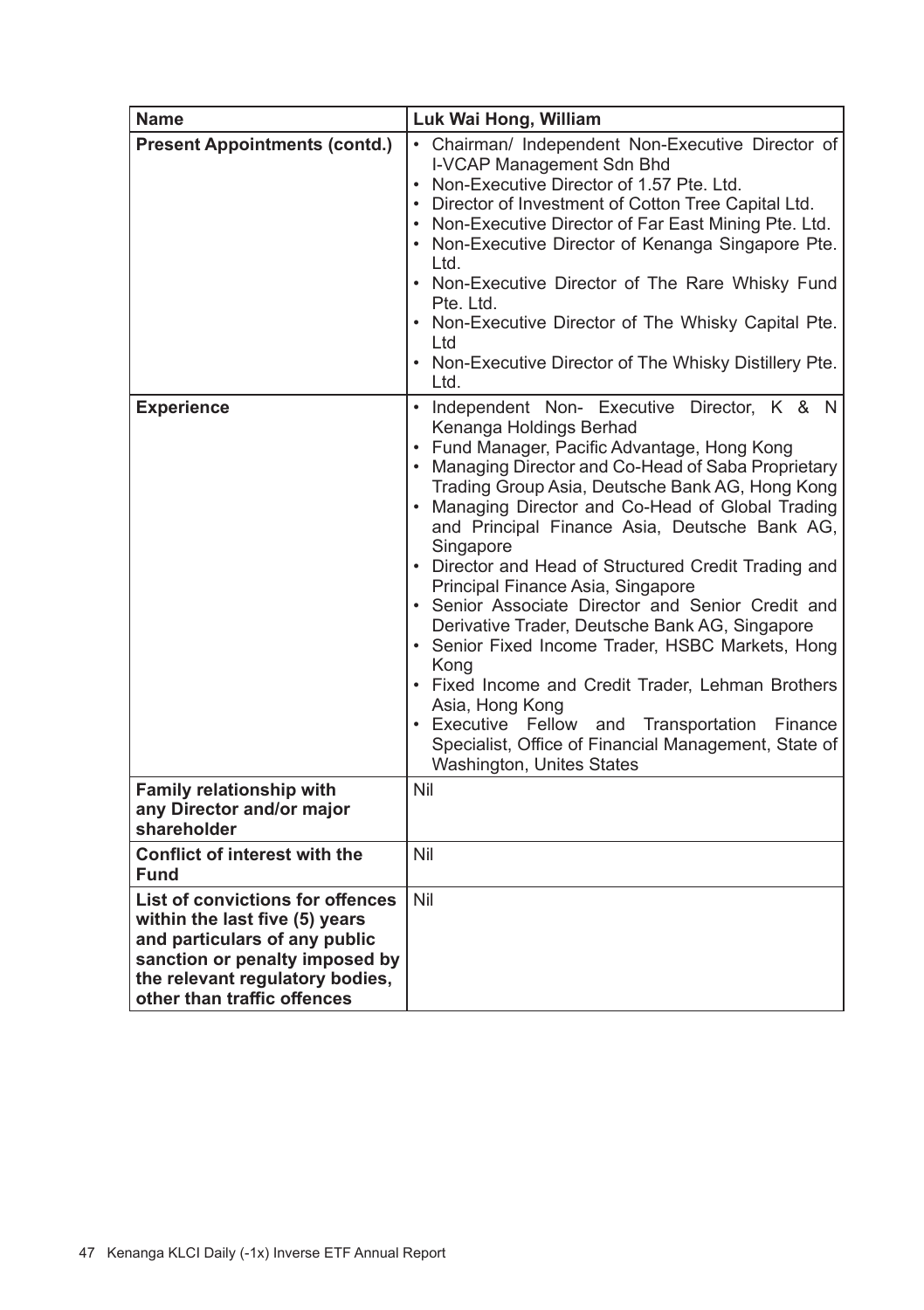| Name                                                                                                        | <b>Ismitz Matthew De Alwis</b>                                                                                                                                                                                                                                                                                                                                                                                                                                                                                                                                                                                                                                                                                                                                                                          |  |
|-------------------------------------------------------------------------------------------------------------|---------------------------------------------------------------------------------------------------------------------------------------------------------------------------------------------------------------------------------------------------------------------------------------------------------------------------------------------------------------------------------------------------------------------------------------------------------------------------------------------------------------------------------------------------------------------------------------------------------------------------------------------------------------------------------------------------------------------------------------------------------------------------------------------------------|--|
| Age                                                                                                         | 47                                                                                                                                                                                                                                                                                                                                                                                                                                                                                                                                                                                                                                                                                                                                                                                                      |  |
| Gender                                                                                                      | Male                                                                                                                                                                                                                                                                                                                                                                                                                                                                                                                                                                                                                                                                                                                                                                                                    |  |
| <b>Nationality</b>                                                                                          | Malaysian                                                                                                                                                                                                                                                                                                                                                                                                                                                                                                                                                                                                                                                                                                                                                                                               |  |
| <b>Position</b>                                                                                             | <b>Executive Director/Chief Executive Officer</b>                                                                                                                                                                                                                                                                                                                                                                                                                                                                                                                                                                                                                                                                                                                                                       |  |
| <b>Date of Appointment</b>                                                                                  | 12 August 2014                                                                                                                                                                                                                                                                                                                                                                                                                                                                                                                                                                                                                                                                                                                                                                                          |  |
| <b>Membership of Board</b><br>Committee(s)                                                                  | Member of the Investment Committee                                                                                                                                                                                                                                                                                                                                                                                                                                                                                                                                                                                                                                                                                                                                                                      |  |
| Directorship of Other Public<br><b>Companies</b>                                                            | • Kenanga Islamic Investors Berhad<br>Kenanga Funds Berhad<br>• Federation of Investment Managers Malaysia                                                                                                                                                                                                                                                                                                                                                                                                                                                                                                                                                                                                                                                                                              |  |
| <b>Length of Tenure as Director</b><br>(As at 31 December 2021)                                             | Seven (7) Years and Four (4) Months                                                                                                                                                                                                                                                                                                                                                                                                                                                                                                                                                                                                                                                                                                                                                                     |  |
| <b>Number of Board Meetings</b><br><b>Attended in the Financial Year</b><br>(January 2021 to December 2021) | Seven (7)/ Seven (7) (100%)                                                                                                                                                                                                                                                                                                                                                                                                                                                                                                                                                                                                                                                                                                                                                                             |  |
| <b>Academic Qualifications</b>                                                                              | Financial<br>Planner,<br>Financial<br>Planning<br>$\cdot$ Islamic<br>Association of Malaysia<br>• Cambridge Summer School Programme-Executive<br>Programme, Asian Banking School, University of<br>Cambridge<br>• Advanced<br><b>Business</b><br>Management<br>Program,<br>Industry Development<br>Securities<br>Corporation/<br>International Institute for Management Development,<br>Lausanne, Switzerland<br>• Capital Markets Services Representative's Licence,<br>Securities Commission Malaysia<br>• Certified Financial Planner, USA<br>• Person Dealing Unit Trust, Federation of Malaysian<br>Unit Trust Manager<br>• Master in Business Administration, Southern Cross<br>University Australia<br>• Graduate Diploma in Marketing (UK), Chartered<br>Institute of Marketing, United Kingdom |  |
| <b>Present Appointments</b>                                                                                 | • Non-Executive Director of I-VCAP Management Sdn<br><b>Bhd</b><br>• Non-Executive Director of Kenanga Islamic Investors<br>Berhad<br>• Non-Executive Director of Kenanga Funds Berhad<br>• Non-Executive Director of KUT Nominees (Asing)<br>Sdn Bhd<br>• Non-Executive<br><b>KUT</b><br>Nominees<br>Director of<br>(Tempatan) Sdn Bhd<br>• Board Member of Federation of Investment<br>Managers Malaysia<br>• Committee Member of Malaysia Asset Management<br>• Member of the Licensing Examinations Review<br>Committee for the Securities Commission Licensing<br>Examination Module 10: Asset & Funds Management                                                                                                                                                                                  |  |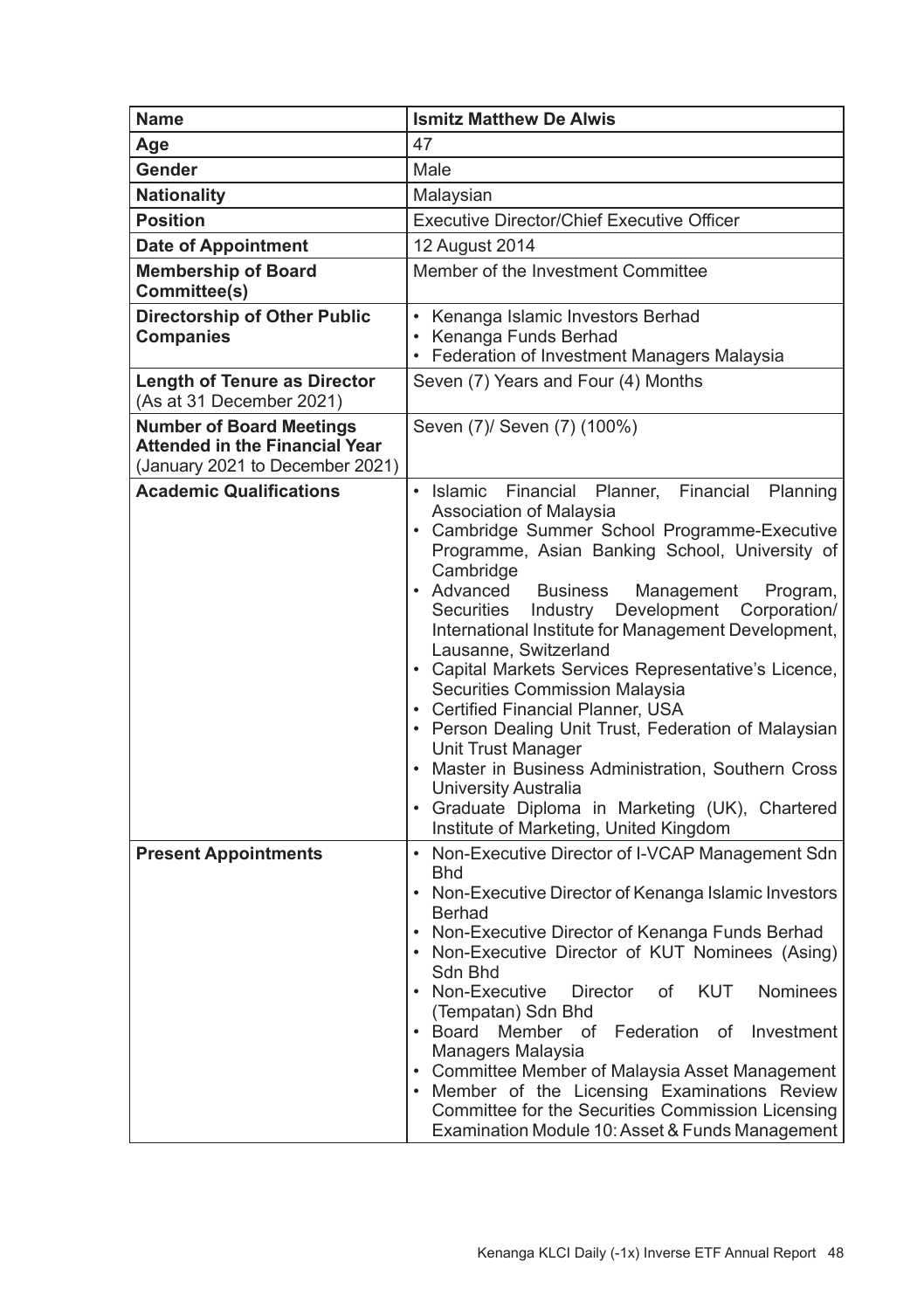| <b>Name</b>                                                                                                                                                                                             | <b>Ismitz Matthew De Alwis</b>                                                                                                                                                                                                                                                                                                                                                                                                                                                                                                                                                                                                                                                                                                                                                                                                                                                                                                      |  |  |
|---------------------------------------------------------------------------------------------------------------------------------------------------------------------------------------------------------|-------------------------------------------------------------------------------------------------------------------------------------------------------------------------------------------------------------------------------------------------------------------------------------------------------------------------------------------------------------------------------------------------------------------------------------------------------------------------------------------------------------------------------------------------------------------------------------------------------------------------------------------------------------------------------------------------------------------------------------------------------------------------------------------------------------------------------------------------------------------------------------------------------------------------------------|--|--|
| <b>Present Appointments (contd.)</b>                                                                                                                                                                    | Industry Competency Framework Advisory Panel for<br>the Malaysian Capital Market<br>Member of the FTSE Bursa Malaysia Index Advisory<br>Committee<br>• Chairman of Investment Advisory Committee for<br>Ericsenz Capital Pte Ltd (Singapore) on Ericsenz-K2<br><b>Global Unicorn Fund II</b><br>• Chairman of Investment Advisory Committee for<br>Ericsenz Capital Pte Ltd (Singapore) on Ericsenz<br><b>Frontier Fund</b><br>• Sustainable Investment Platform (SIP) Steering<br>Committee - Malaysia Sustainable Investment<br>Initiative<br>· Institutional Investors Council Malaysia (IIC) -<br><b>Council Member</b>                                                                                                                                                                                                                                                                                                         |  |  |
| <b>Experience</b>                                                                                                                                                                                       | • Past President of the Board of Governors for the<br>Financial Planning Association of Malaysia<br>• Non-Executive Director of Libra Invest Berhad<br>• Member of the Investment Committee of Libra Invest<br>Berhad<br>• Executive Director of ING Funds Berhad<br>• Country Head, ING Investment Management<br>Malaysia<br>• Senior Vice President, Head, Business Development<br>of ING Funds Berhad<br>• Vice President-Head, Retail Distribution of ING<br>Funds Berhad<br>• Assistant Vice President - Head, Agency Channel of<br><b>ING Funds Berhad</b><br>• Senior Manager - Business Development of ING<br>Insurance Berhad/ING Funds Berhad<br>• Head Sales & Marketing of MBF Unit Trust<br>Management Berhad<br>• Senior Manager, Investment Services of MBF Cap/<br><b>MBF Asset Management</b><br>• Asia Pacific Relationship Manager/ Account Director<br>of ARA (Asia Research & Consultancy) Consultancy<br>Ltd. |  |  |
| Family relationship with<br>any Director and/or major<br>shareholder                                                                                                                                    | Nil                                                                                                                                                                                                                                                                                                                                                                                                                                                                                                                                                                                                                                                                                                                                                                                                                                                                                                                                 |  |  |
| Conflict of interest with the<br>Fund                                                                                                                                                                   | Nil                                                                                                                                                                                                                                                                                                                                                                                                                                                                                                                                                                                                                                                                                                                                                                                                                                                                                                                                 |  |  |
| List of convictions for offences<br>within the last five (5) years<br>and particulars of any public<br>sanction or penalty imposed by<br>the relevant regulatory bodies,<br>other than traffic offences | Nil                                                                                                                                                                                                                                                                                                                                                                                                                                                                                                                                                                                                                                                                                                                                                                                                                                                                                                                                 |  |  |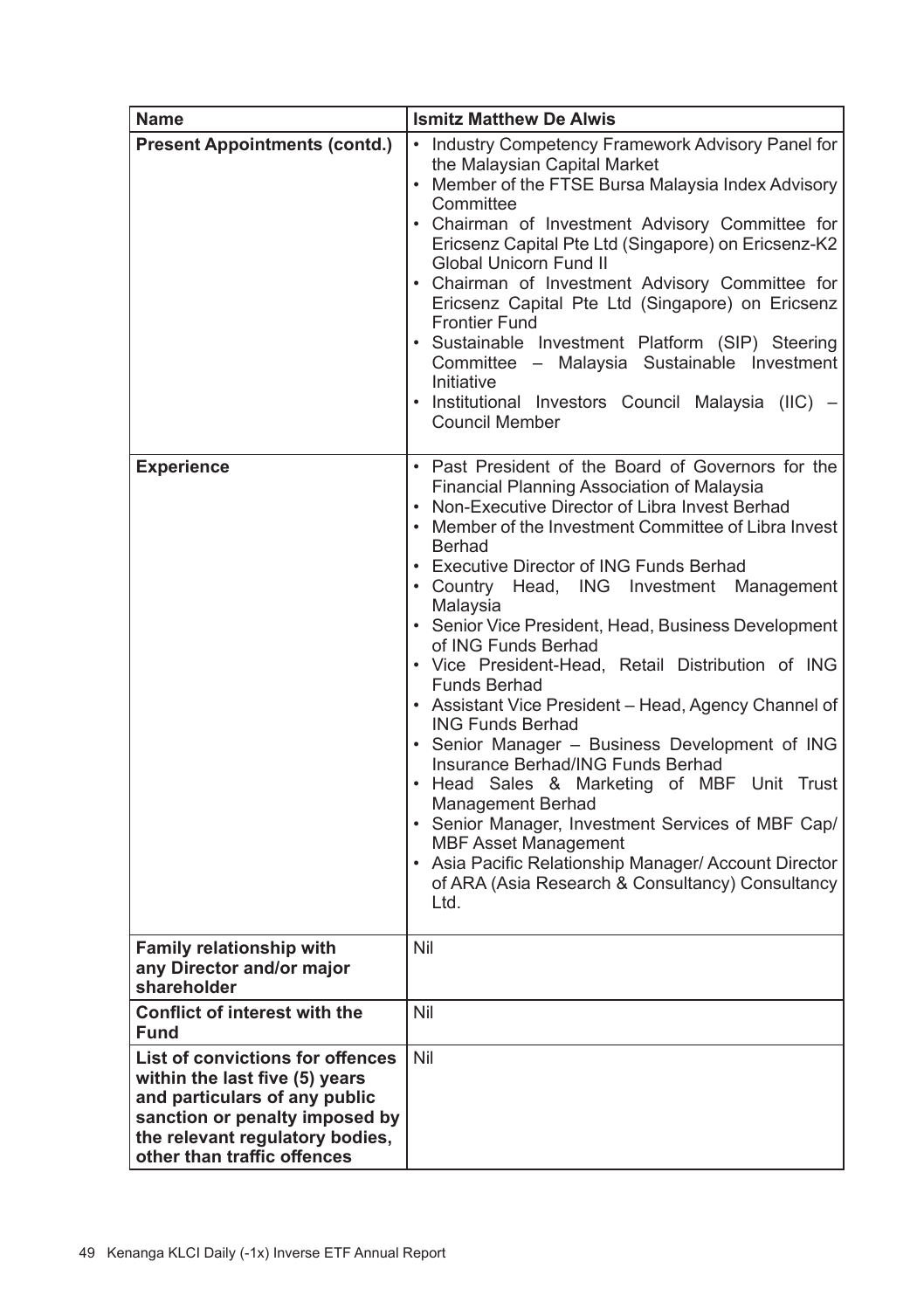# **9. DIRECTORS' TRAINING**

| <b>Director</b>                   | <b>Program Title and Organiser</b>                                                                                                                                                                                                                                     | <b>Date</b>          |
|-----------------------------------|------------------------------------------------------------------------------------------------------------------------------------------------------------------------------------------------------------------------------------------------------------------------|----------------------|
| Imran Devindran<br>Abdullah       | • Mandatory<br>Accrediation<br>Program<br>("MAP") by Iclif Executive Education<br>Center ("ICLIF")                                                                                                                                                                     | 31 May - 2 June 2021 |
|                                   | · Legacy & Estate Planning - Amanah<br>Warisan Berhad ("AWARIS")                                                                                                                                                                                                       | 13 July 2021         |
|                                   | • Environmental, Social and Governance<br>in Islamic Finance                                                                                                                                                                                                           | 5 August 2021        |
|                                   | • The Law Behind Corporate Governance<br>by Malaysian Institute of Corporate<br>Governance ("MICG")                                                                                                                                                                    | 26 August 2021       |
|                                   | • 2021 Anti-Money Laundering & Financial<br>Crime in the Age of Covid - Training for<br>Board of Directors of Kenanga Group of<br>Companies by Nature of Life                                                                                                          | 3 September 2021     |
|                                   | • Section 17A of the<br>Malaysian Anti-<br>Corruption Commission Act<br>2009<br>("MACCA") - Strengthening Integrity:<br>The Role of Directors and Senior<br>Management in the Anti-Corruption<br>System by Trident Integrity Solutions                                 | 3 Septemebr 2021     |
|                                   | • Cyber Awareness Training for Board of<br>Directors by EC-Council Cyber Defence                                                                                                                                                                                       | 2 December 2021      |
| <b>Norazian Ahmad</b><br>Tajuddin | • Virtual<br>Talk:<br>Risk.<br>Strategy<br>and<br>Governance - How Integrated Thinking<br>Can Support Boards in Creating Long-<br>Term Value by Institute of Corporate<br>Directors ("ICDM")<br>in collaboration<br>with Malaysian Institute of Accountants<br>("MIA") | 12 January 2021      |
|                                   | · Awareness Briefing on MACC ACT<br>Section 17A And Adequate Procedures<br>by Trident Integrity Solutions Sdn Bhd                                                                                                                                                      | 15 January 2021      |
|                                   | • Webinar - Rethinking Our Approach to<br>Cyber Defence in FIs by FIDE FORUM                                                                                                                                                                                           | 11 March 2021        |
|                                   | • Board Effectiveness Evaluation Industry<br>Briefing (Session 2) by FIDE FORUM                                                                                                                                                                                        | 2 April 2021         |
|                                   | • BNM-FIDE FORUM-MASB Dialogue on<br>MFRS17 Insurance Contracts: What<br>Every Director Must Know by FIDE<br><b>FORUM</b>                                                                                                                                              | 20 April 2021        |
|                                   | • BNM-FIDE Forum Dialogue: The Role<br>of Independent Director in Embracing<br><b>Present and Future Challenges</b>                                                                                                                                                    | 2 June 2021          |
|                                   | • Corporate Governance<br>Regulatory<br>Updates for the Capital Markets by<br><b>ICLIF</b>                                                                                                                                                                             | 17-18 June 2021      |
|                                   | • BNM-FIDE Forum: Dialogue on RMIT<br>Implementation                                                                                                                                                                                                                   | 8 July 21            |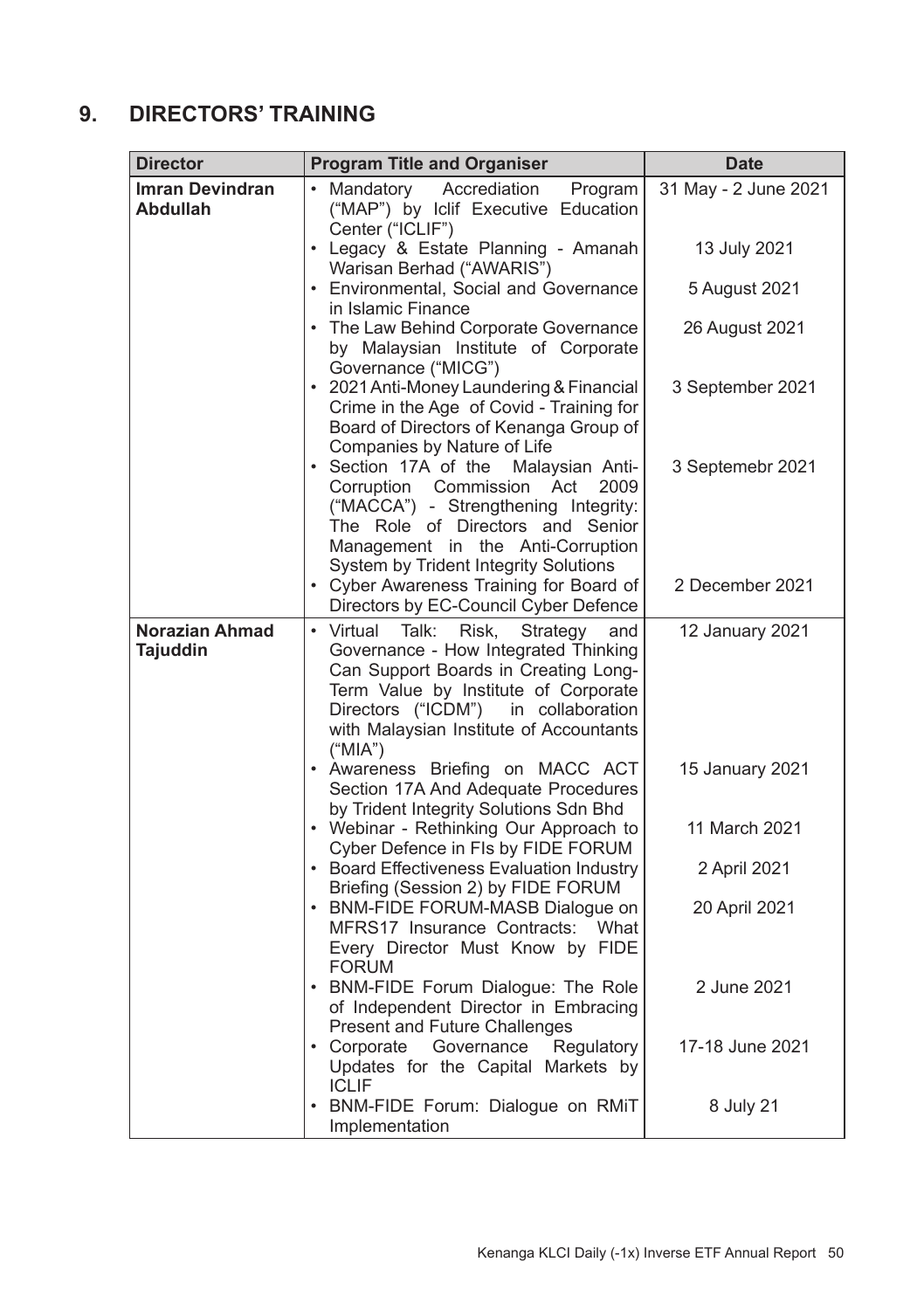| <b>Norazian Ahmad</b>    | · Legacy & Estate Planning - Amanah                                                                                                                                                                                                            | 13 July 2021      |
|--------------------------|------------------------------------------------------------------------------------------------------------------------------------------------------------------------------------------------------------------------------------------------|-------------------|
| Tajuddin (contd.)        | Warisan Berhad ("AWARIS")<br>• Environmental, Social and Governance                                                                                                                                                                            | 5 August 2021     |
|                          | in Islamic Finance                                                                                                                                                                                                                             |                   |
|                          | • Engagement<br>Session<br>Board<br>on<br>Leadership Framework (Session B) by<br><b>FIDE FORUM</b>                                                                                                                                             | 23 August 2021    |
|                          | • 2021 Anti-Money Laundering & Financial<br>Crime in the Age of Covid - Training for<br>Board of Directors of Kenanga Group Of<br>Companies by Nature of Life                                                                                  | 3 September 2021  |
|                          | • Section 17A of the<br>Malaysian Anti-<br>Corruption Commission Act<br>2009<br>("MACCA") - Strengthening Integrity:<br>The Role of Directors and Senior<br>Management in the Anti-Corruption                                                  | 3 September 2021  |
|                          | System by Trident Integrity Solutions<br>· BNM-FIDE FORUM Dialogue: Risk-<br>Based Capital Framework for Insurers<br>and Takaful Operators                                                                                                     | 6 September 2021  |
|                          | • Islamic Finance For Board ("IF4BOD")<br>by ISRA Consultancy Sdn Bhd                                                                                                                                                                          | 9 September 2021  |
|                          | • ICDM's Members Day: Environment,<br>Social and Governance                                                                                                                                                                                    | 21 September 2021 |
|                          | • The Effect of Reclassification<br>of<br>Shariah-compliant Status of Securities<br>Listed on Bursa Malaysia                                                                                                                                   | 26 October 2021   |
|                          | • Bursa-FIDE<br>Forum<br>Dialogue<br>on<br>Sustainability by FIDE FORUM/ BURSA                                                                                                                                                                 | 2 November 2021   |
|                          | • The 2050 Net Zero Carbon Emissions<br>Target: Finance Role by FIDE FORUM                                                                                                                                                                     | 12 November 2021  |
|                          | · SC-FIDE FORUM Dialogue on Capital<br>Market Masterplan 3                                                                                                                                                                                     | 16 November 2021  |
|                          | • Focus Group Discussion for BNM-FIDE<br>FORUM Dialogue (Session 2)                                                                                                                                                                            | 19 November 2021  |
|                          | • Cyber Awareness Training for Board of<br>Directors by EC-Council Cyber Defence                                                                                                                                                               | 2 December 2021   |
|                          | • Annual Dialogue with Governor of Bank<br>Negara Malaysia by FIDE FORUM                                                                                                                                                                       | 3 December 2021   |
|                          | • Fraud Management Workshop 2021 by<br><b>PwC Consulting</b>                                                                                                                                                                                   | 10 December 2021  |
| Luk Wai Hong,<br>William | $·$ FIDE<br>Elective<br><b>Risk</b><br>Program:<br>Management in Technology (RMiT) &<br>Digital Transformation: What they mean<br>for governance and Strategy of Bank<br>and Insurance Boards by Iclif Executive<br>Education Center ("ICLIF") | 20 April 2021     |
|                          | Transformation<br>• Digital<br>Executive<br>Program at Asian School of Business<br>("ASB")                                                                                                                                                     | 21 - 22 June 2021 |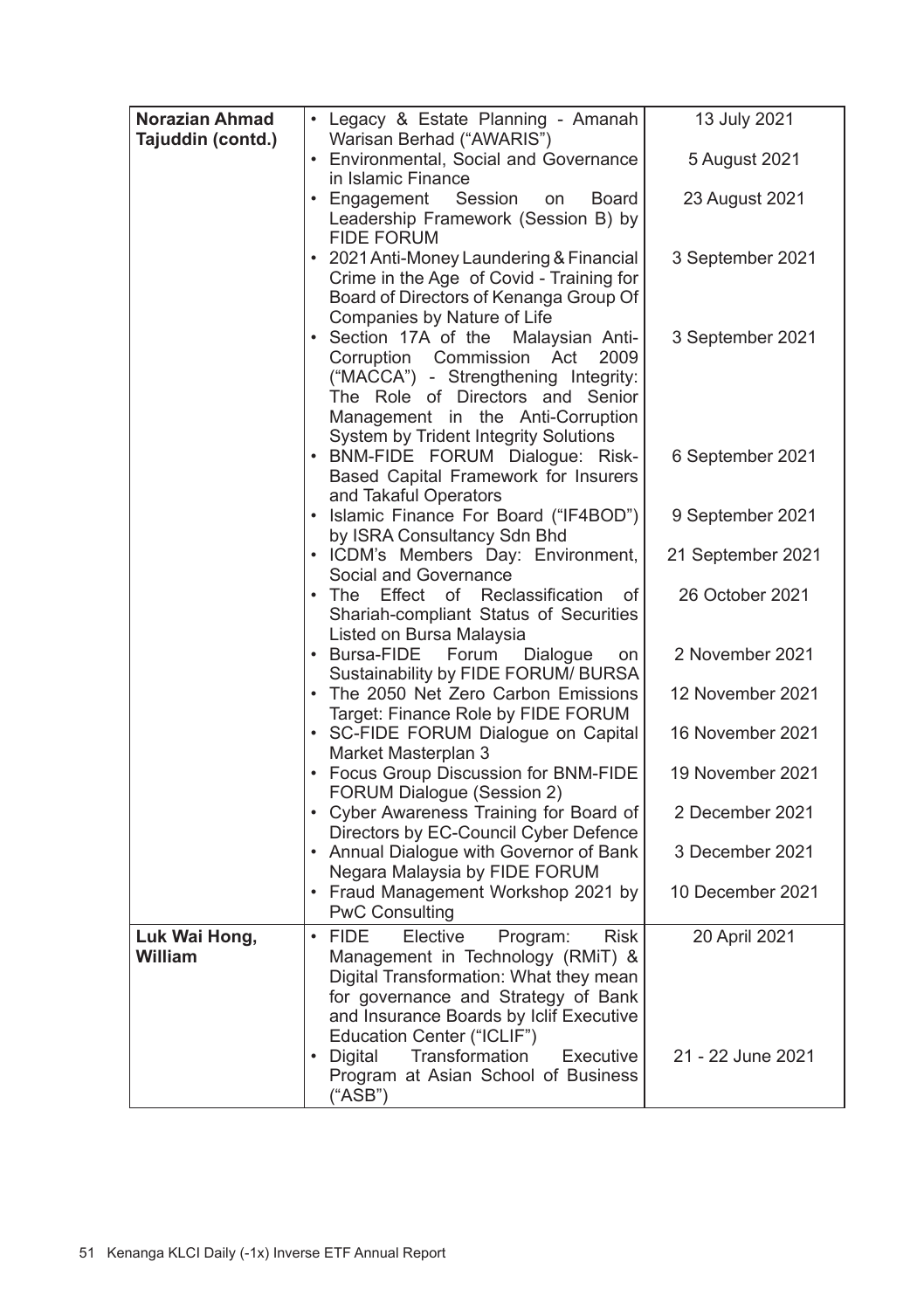| Luk Wai Hong,<br>William (contd.) | • Islamic Finance For Board ("IF4BOD")<br>by ISRA Consultancy Sdn Bhd                                                                                                                                                              | 5 - 6 July 2021                 |
|-----------------------------------|------------------------------------------------------------------------------------------------------------------------------------------------------------------------------------------------------------------------------------|---------------------------------|
|                                   | • Legacy & Estate Planning - Amanah<br>Warisan Berhad ("AWARIS")                                                                                                                                                                   | 13 July 2021                    |
|                                   | • Environmental, Social and Governance                                                                                                                                                                                             | 5 August 2021                   |
|                                   | in Islamic Finance<br>• 2021 Anti-Money Laundering & Financial<br>Crime in the Age of Covid - Training for<br>Board of Directors of Kenanga Group of                                                                               | 3 September 2021                |
|                                   | Companies by Nature of Life<br>• Section 17A of the<br>Malaysian Anti-<br>Corruption Commission Act 2009<br>("MACCA") - Strengthening Integrity:<br>The Role of Directors and Senior                                               | 3 September 2021                |
|                                   | Management in the Anti-Corruption<br>System by Trident Integrity Solutions<br>• Capital Markets Director Programmes<br>("CMDP") - Module 2B - Business<br>Challenges<br>and<br>Regulatory<br>Expectations - What Directors Need to | 8 September 2021                |
|                                   | Know (Fund Management) by SIDC<br>• Cyber Awareness Training for Board of<br>Directors by EC-Council Cyber Defence                                                                                                                 | 2 December 2021                 |
| <b>Ismitz Matthew</b><br>De Alwis | • Cybersecurity Awareness Training Part<br>1-2021 by Sophos                                                                                                                                                                        | 19 January - 1 February<br>2021 |
|                                   | • Cybersecurity Awareness Training Part                                                                                                                                                                                            | 22 March - 1 April 2021         |
|                                   | 2-2021 by Sophos<br>• Cybersecurity Awareness Training Part                                                                                                                                                                        | 14 - 29 April 2021              |
|                                   | 3-2021 by Sophos<br>• 8th MFPC E-Conference On Shariah<br>Wealth Management &<br>Financial<br>Planning<br>by<br>Malaysian<br>Financial<br><b>Planning Council</b>                                                                  | 20 April 2021                   |
|                                   | · Growth Hack Your PV, PMT, & FV of<br>Your Financial Advisory Business by<br><b>Association Of Financial Advisers</b>                                                                                                             | 28 April 2021                   |
|                                   | • Mandatory Accreditation Program For<br>Directors Of Public Listed Companies<br>by Asia School Of Business                                                                                                                        | 31 May - 2 June 2021            |
|                                   | . Paving The Way For Profitability<br>Through Sustainability by Securities<br>Industry Development Corporation                                                                                                                     | 16 - 17 June 2021               |
|                                   | • JC3 Flagship Conference 2021 Finance<br>For Change by Joint Committee On                                                                                                                                                         | 23 - 25 June 2021               |
|                                   | Climate Change<br>• MAAM LIIS 2021: Sustainability &<br>Technology by Malaysia Association Of                                                                                                                                      | 15 July 2021                    |
|                                   | <b>Asset Managers</b><br>• Cybersecurity Awareness Training Part<br>4-2021 by Sophos                                                                                                                                               | 16 - 30 July 2021               |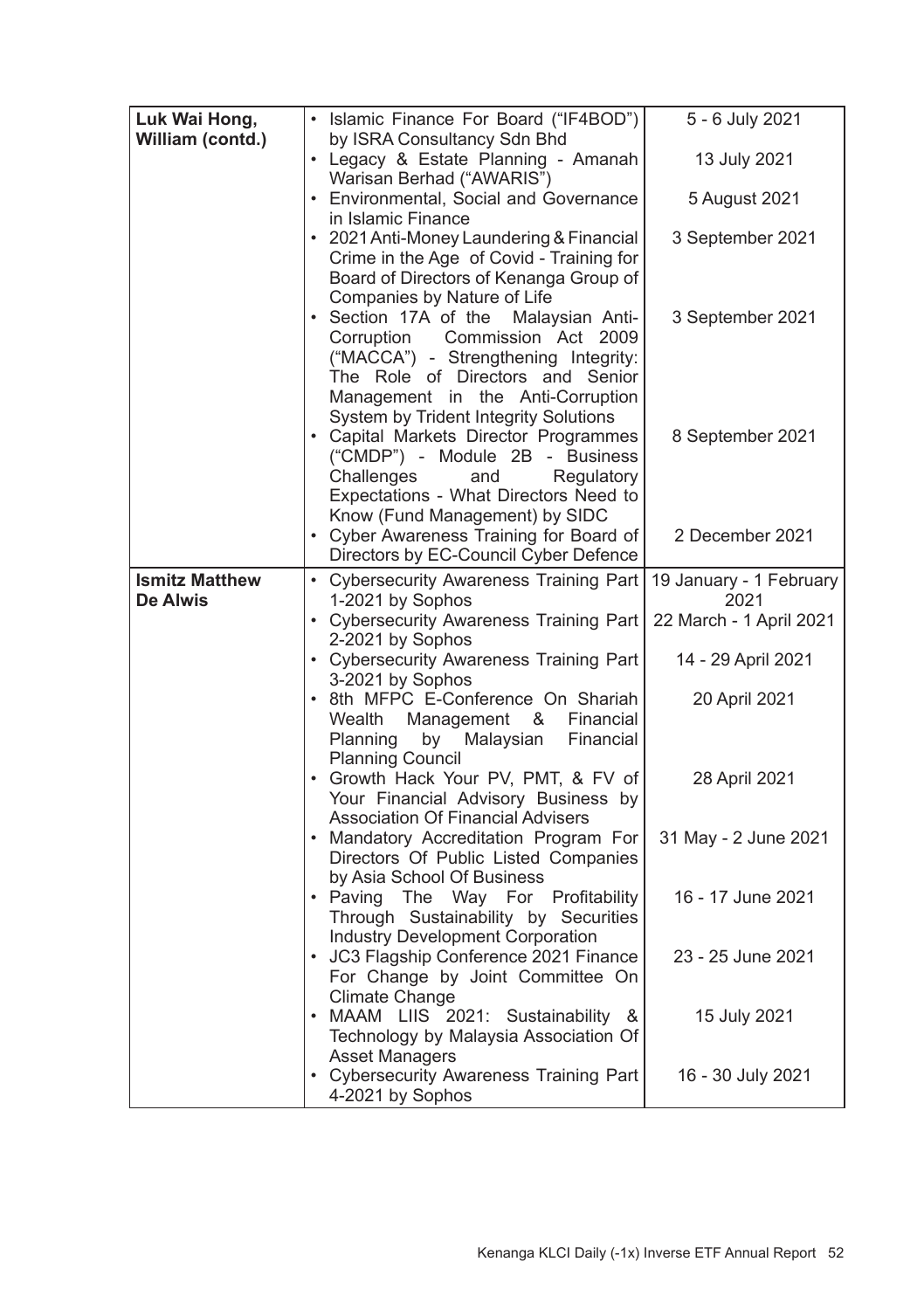| <b>Ismitz Matthew</b><br>De Alwis (contd.) | • Anti-Money Laundering & Financial<br>Crime In The Age Of Covid by Nature<br>Of Life                                                               | 9 - 15 August 2021               |
|--------------------------------------------|-----------------------------------------------------------------------------------------------------------------------------------------------------|----------------------------------|
|                                            | • Strengthening Integrity: The Role Of<br>Directors And Senior Management In<br>The Anti-Corruption System by Trident<br><b>Integrity Solutions</b> | 3 September 2021                 |
|                                            | • Cybersecurity Awareness Training Part<br>7 - 2021 by Sophos                                                                                       | 15 - 29 October 2021             |
|                                            | 6th Annual Regulatory<br>Seminar:<br>Reinforcing Ethical Values Through<br><b>Regulatory Dynamism</b>                                               | 15 November - 7<br>December 2021 |